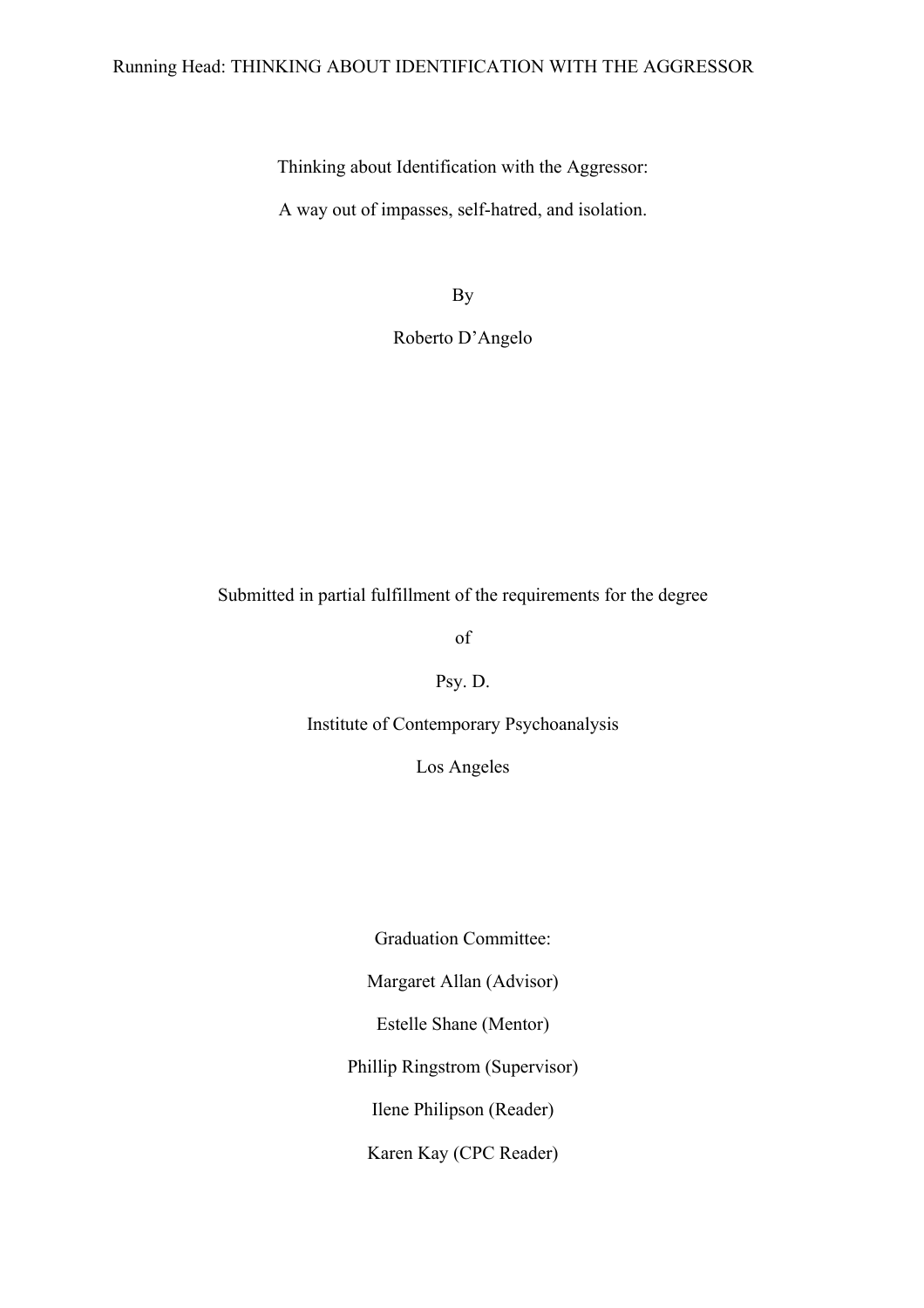### **Abstract**

People who have been victimized or traumatised often become aggressive and domineering in their relationships with others. This occurs frequently in the analytic relationship where the analyst may come to feel traumatised by his patient. Some therapeutic approaches would propose that focusing analytic work on the underlying injury and vulnerability is most likely to be effective. Aggression is seen, in this formulation, as an epiphenomenon, rather than an important aspect of the patient's experience, which needs to be understood and explored. The concept of Identification with the Aggressor is explored from its historical origins to more contemporary understandings. Infant research will be used to demonstrate that a relationship structured by domination and submission is at the core of this phenomenon. It is proposed that the concept is a useful way to think about and work with the emergence of aggression in the analytic relationship, as it can open a reflective space in which aggression can be thought about. Further, it is suggested that Identification with the Aggressor may be at the core of intractable self-hatred and isolation. Accordingly, analytic progress will be limited or may even become mired in impasses, if the analytic couple is not able to think about aggression, specifically Identification with the Aggressor . The analyst's relation to his own aggression is seen as an important aspect of this process. Clinical examples will be utilized to demonstrate the kinds of toxic impasses which can occur when a therapeutic stance based solely on close attunement to injury and vulnerability is utilized. This stance may in itself be an enactment of domination and submission where the subjectivity of the patient dominates that of the analyst. Clinical material will demonstrate a way in which these aspects of the analytic couple's relationship can be explored. The ways in which this can open up analytic exploration as well as how it may be problematic will be illustrated. In some cases, it may be necessary for both patient and analyst own their aggressive identifications and acknowledge how they are structuring the current therapeutic impasse.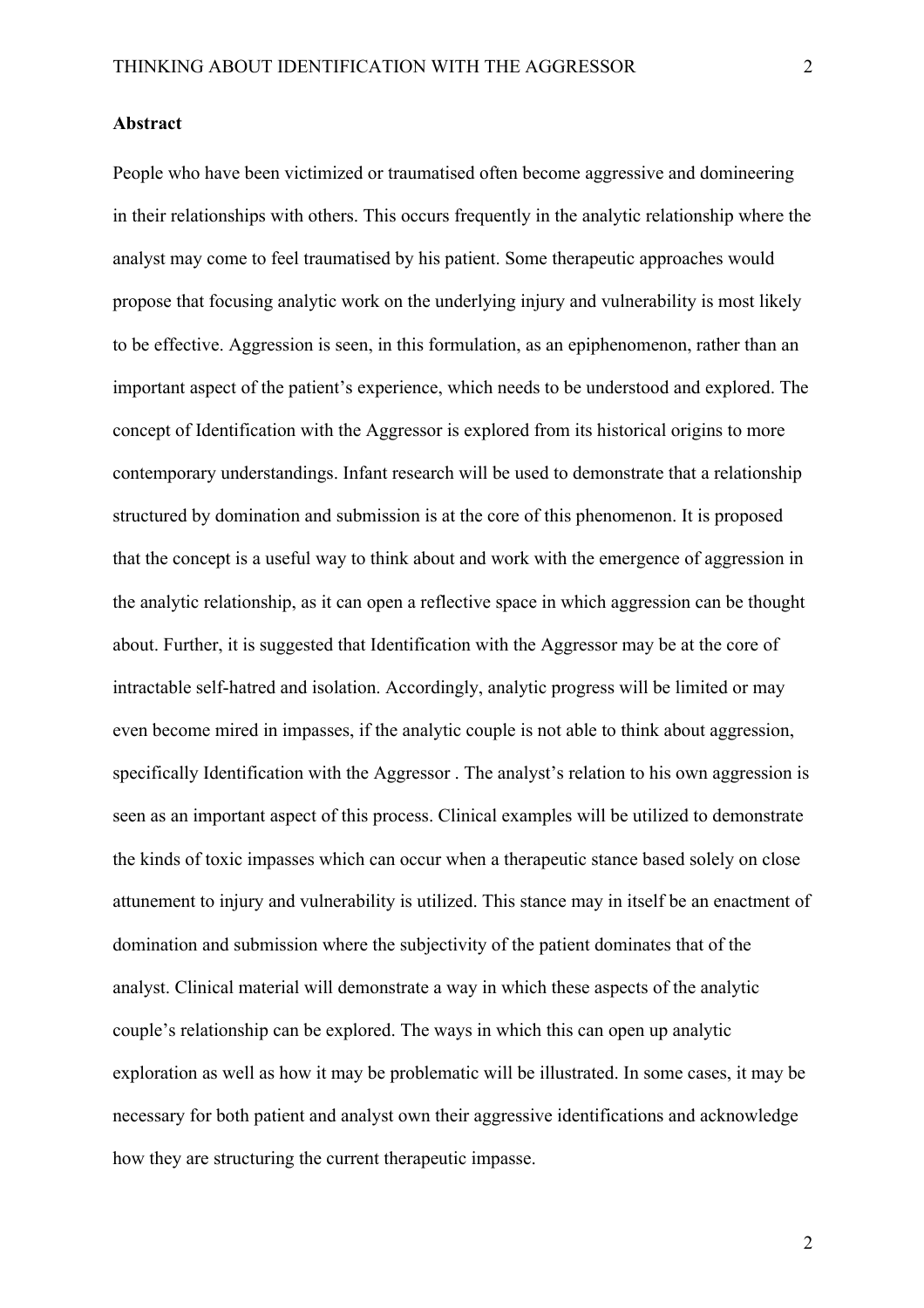*Analysands come to the analytic situation not only with good intentions, but also with bad and destructive intentions. The latter always feel subjectively necessary and may be plausibly justified, yet to regard that aggression as simply a defense against frustration of more fundamental, benign motives may draw the patient away from some of the deep roots of his being. A full, rich struggle with the dialectic between love and hate in human experience entails not a dissolving of hate no longer necessary to allow love to emerge, but an appreciation and reconciliation of the victim, the lover, and the villain in us all. (Mitchell, 1998, p.29-30)*

*One can go so far as to say that we cannot perceive a movement or an expression in another without unconsciously duplicating it in ourselves, although the duplication will be well below the threshold of overt expression or of conscious experience...it is the psychological basis upon which more permanent identifications are built...[These] identifications are based on...earlier perceptions which have aroused a sort of subthreshold echo of behavior in the child. (Sandler, 1959, p. 17)*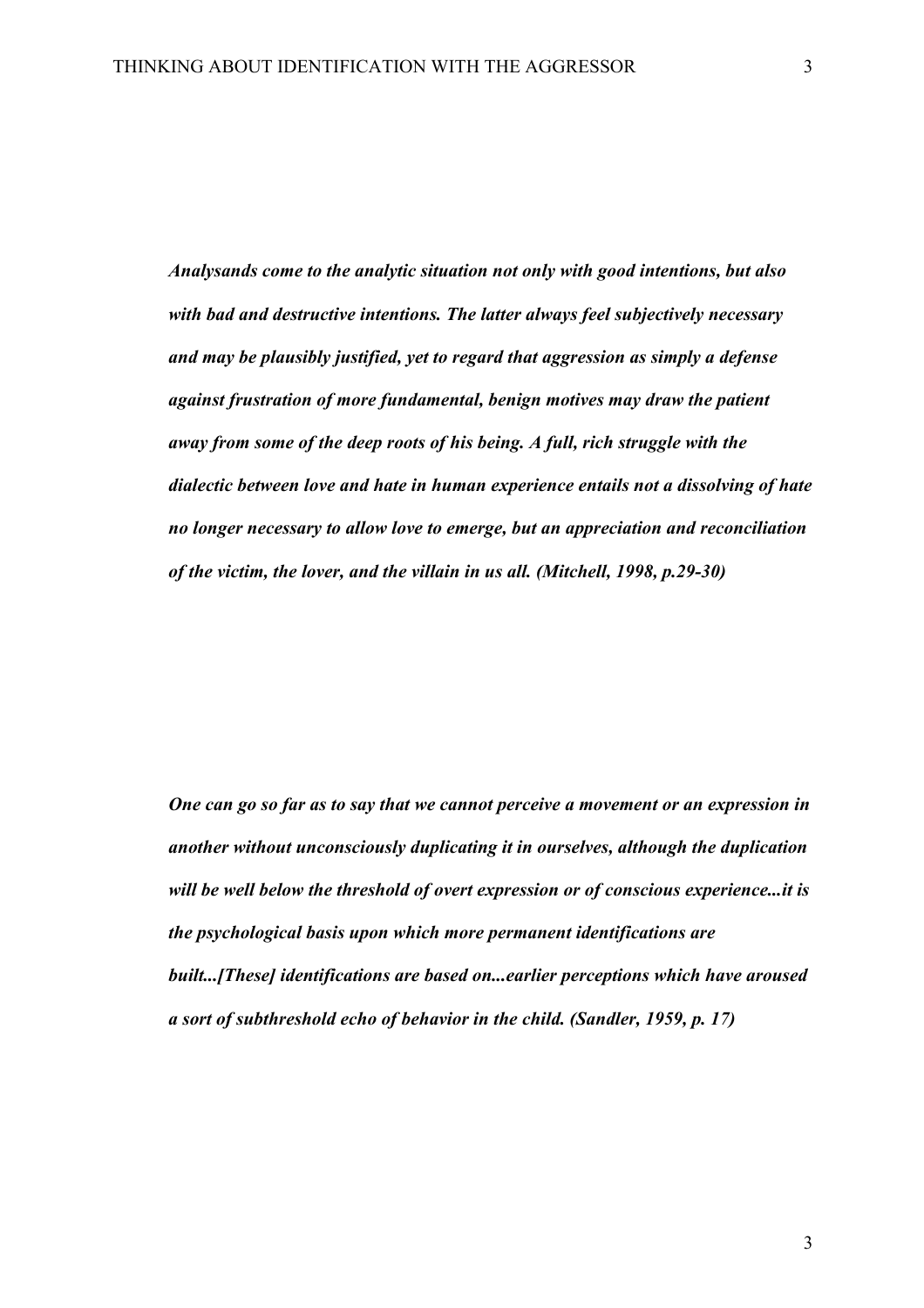# **Introduction**

I am no stranger to aggression. It permeated my family and my peer experiences at school. In that confusing world, my decision to become a psychiatrist stood out like a beacon. The psychiatrist in my imagination at that time deeply understood suffering, was wise and patient, and most importantly, benevolent, probably even altruistic. Prioritising the other as a way of being was already deeply known to me. It was in my bones, as it was how I connected to my mother. Medical school, psychiatric residency and then psychotherapy training gave me a frame within which to work, however the organizing fantasy I had developed remained unchanged.

I had found myself in a psychiatric residency program that offered an extensive concurrent psychotherapy training whose clinical model was Self Psychology. The way I made use of this experience was shaped by my convictions about how to be most helpful to others. Empathy, understanding, a focus on the needs of the other, patience, and acknowledgement of failure were key elements of what my training taught me. I began my work as a therapist in this way and found that many patients formed intense connections with me. However, after many years of tireless attention and commitment, I felt that we were stuck and it was no longer possible to keep negative feelings about my patients out of my awareness.

## *Tina*

*Tina came to see me after her long-standing intimate relationship ended and because she had became increasingly unable to function. She quickly became very dependent on our sessions and struggled with very frightening and overwhelming feelings during breaks and*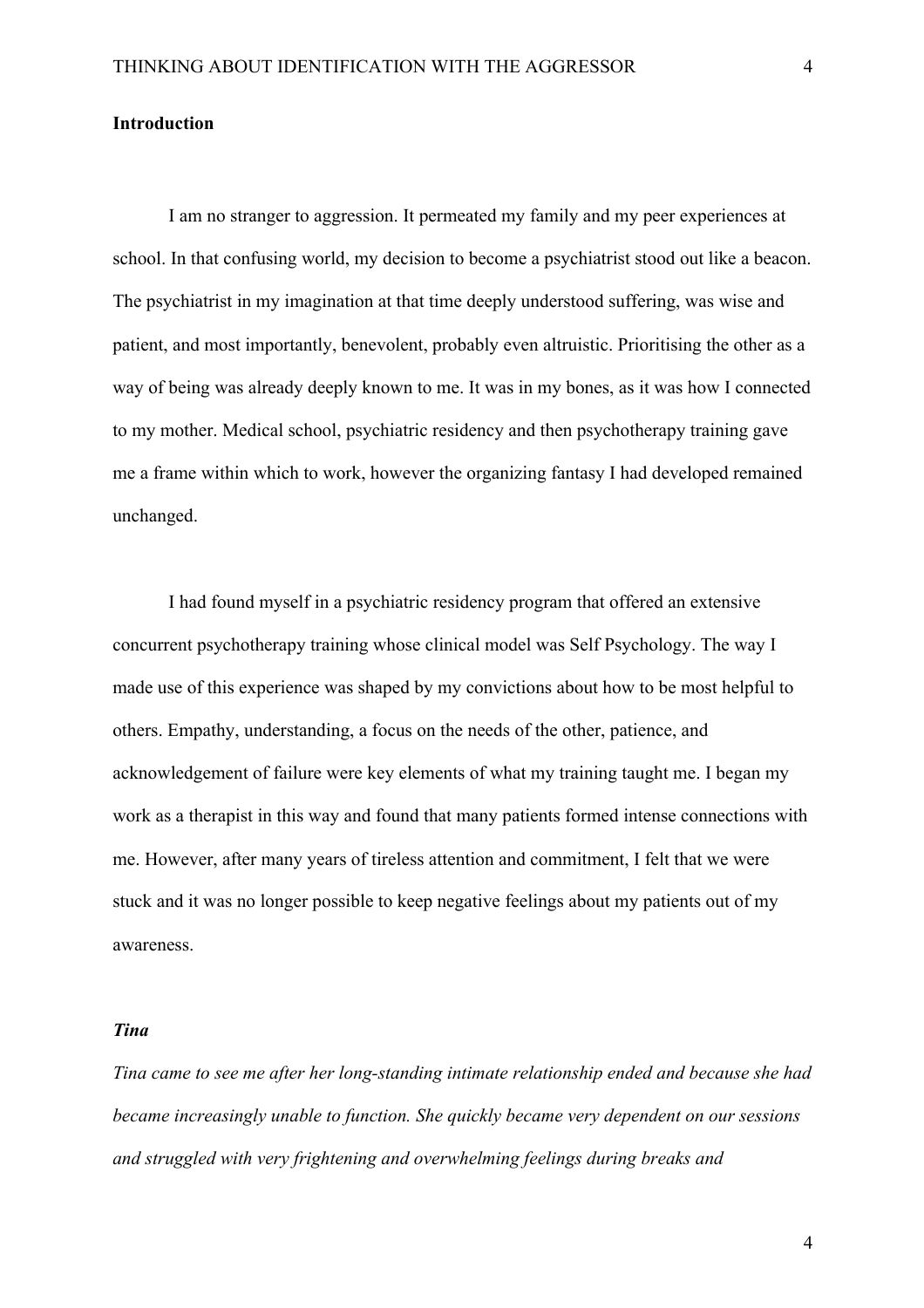*separations. I offered her more and more sessions, and phone contact on the weekend if needed. She was highly sensitive to my presence and the slightest misattunement could precipitate a crisis between us. When something like this occurred, she would come to the session sullen and withdrawn, and would tell me that she could no longer trust me and that I had become dangerous and unpredictable. She often struggled with suicidal feelings at these times. We had a protracted period where she could give me no assurance that she would be back tomorrow, whilst at the same time telling me she knew how hard this must be for me. With every crisis, every disruption, I would focus on her sense of injury, acknowledge how I had hurt her, we would link it to her past traumas, and things would temporarily calm down. This continued for years.*

My experience of working with certain patients began to shift from a sense that I was working with someone who had been severely traumatised, to an increasing awareness that I was feeling traumatised by aspects of my engagement with these patients. How was I to understand this experience and how could I utilize it without traumatizing my patients even further? Through extensive consultation and my own personal analysis, something which had been unformulated began to crystallise. The patients I was struggling with, clearly deeply injured and traumatised, were engaging with me in ways that were aggressive and sometimes even cruel. Up until this point, my own disavowal of aggression and my choice of theory, namely Self Psychology, had coalesced so that all I was aware of was how injured my patients were, and how I so often, and apparently unwittingly, re-injured them.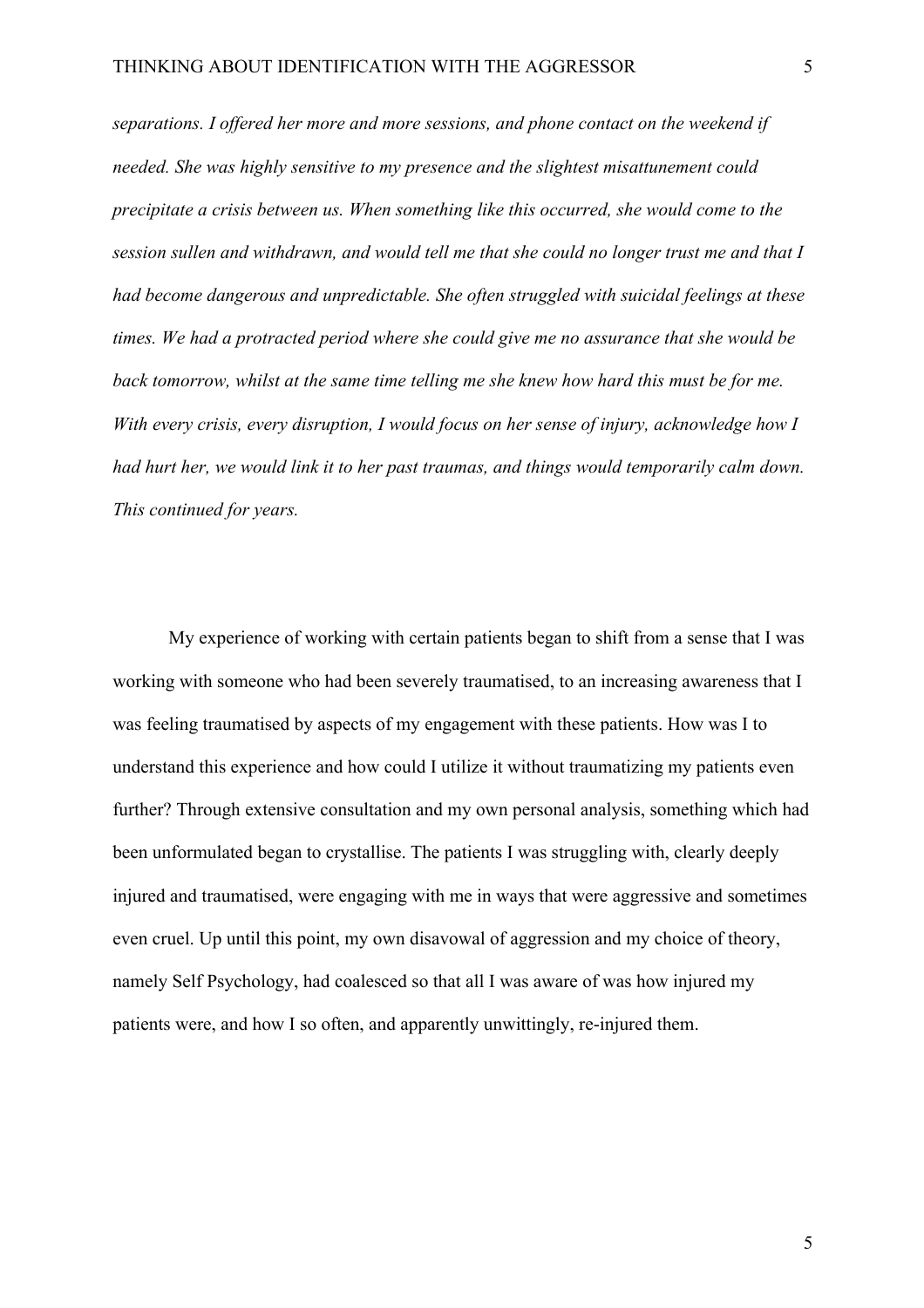### **The traumatised who traumatise**

How is it that people who have been victimized/traumatised/terrorized can come to be victimizing/traumatizing/terrorizing towards others? Some contemporary psychoanalytic theories have largely bypassed this question and focused almost exclusively on the profound injury that can be a consequence of trauma of various kinds. Aggression is often seen as an epiphenomena and not a central aspect of the experience of trauma. The perspective perhaps most strongly associated with this view is that first articulated by Kohut (1977) and then in later iterations of Self Psychology (Stolorow, 1984; Ornstein & Ornstein, 1993; Fosshage, 1998; Lachmann, 2001; Shane, 2006). Kohut (1977) believed that aggression arose as a result of a failure of the relational surround, a "self-object failure" and that:

the deepest level to which psychoanalysis can penetrate when it traces destructiveness…is not reached…when the analysand becomes aware of the fact that he wants (or wanted) to kill. This awareness is but an intermediate station on the road to the psychological 'bedrock': to the analysand's becoming aware of the presence of a serious narcissistic injury, an injury that threatened the cohesion of the self, especially a narcissistic injury inflicted by the self-object of childhood. (pp. 166-117)

This was the frame in which I understood what it was that I was trying to do with my patients until in some cases, toxic transference-countertransference developments (Ehrenberg, 2006) occurred. In my experience these developments could not be worked through by continuing to try to understand the patient's subjective experience, the approach to disruptive experiences recommended by Self-Psychology and Intersubjective Systems Theory (Jacobs, 2010).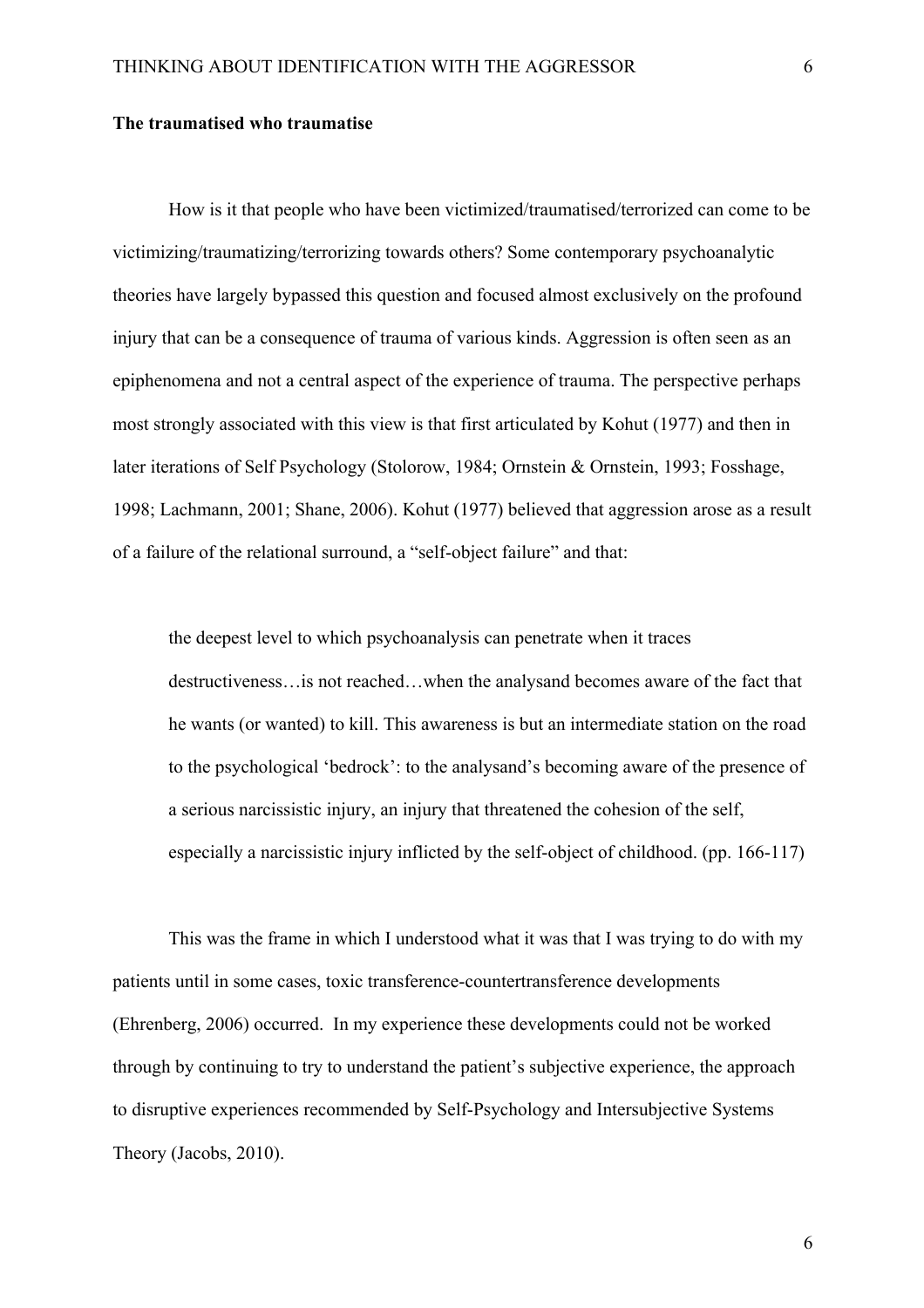The focus of this paper is to investigate one of the sequelae of trauma, which is often less attended to than the states of vulnerability, terror and helplessness that we frequently associate with survivors of trauma. This paper will explore the phenomenon of trauma-related aggression using the concept of identification with the aggressor as a lens. I will argue that it is essential in some cases to specifically attend to the nature of the aggression that emerges in the analytic relationship, in order that the treatment move forward. I also suggest that aggressive enactments contain important data that would not be accessible by empathy alone (Bromberg, 1998, 2006; Stern, 2010; Ringstrom 2010)

Kohut (1977) saw aggression largely as a signal that an injury has occurred, and as a way to restore self-cohesion. While I in no way disagree with this formulation, I see it as one dimension of what may be going on, and am of the view that this perspective necessarily excludes others. Kohut does not attend to the specific shape and form of the aggression, the particular way the aggression is expressed, or the impact of the aggression on the other. In his focus on the "psychological bedrock" of injury, he rapidly moves past specifically what it is that the person does when he feels injured. Angry responses to self-object failure, or injury, for me contain at least two fundamental groups of questions: Firstly, what is it that I experience when injured, and what kinds of intersubjective contexts evoke this experience? The second, and I believe equally important group of questions is: what is it that I do to myself and to others when injured? Who do I become? What do I enact? What are the intersubjective ramifications of this reaction?

The two fundamental groups of questions pertain to two complementary aspects of human aggression: domination and submission, or, sadism and masochism. I will argue that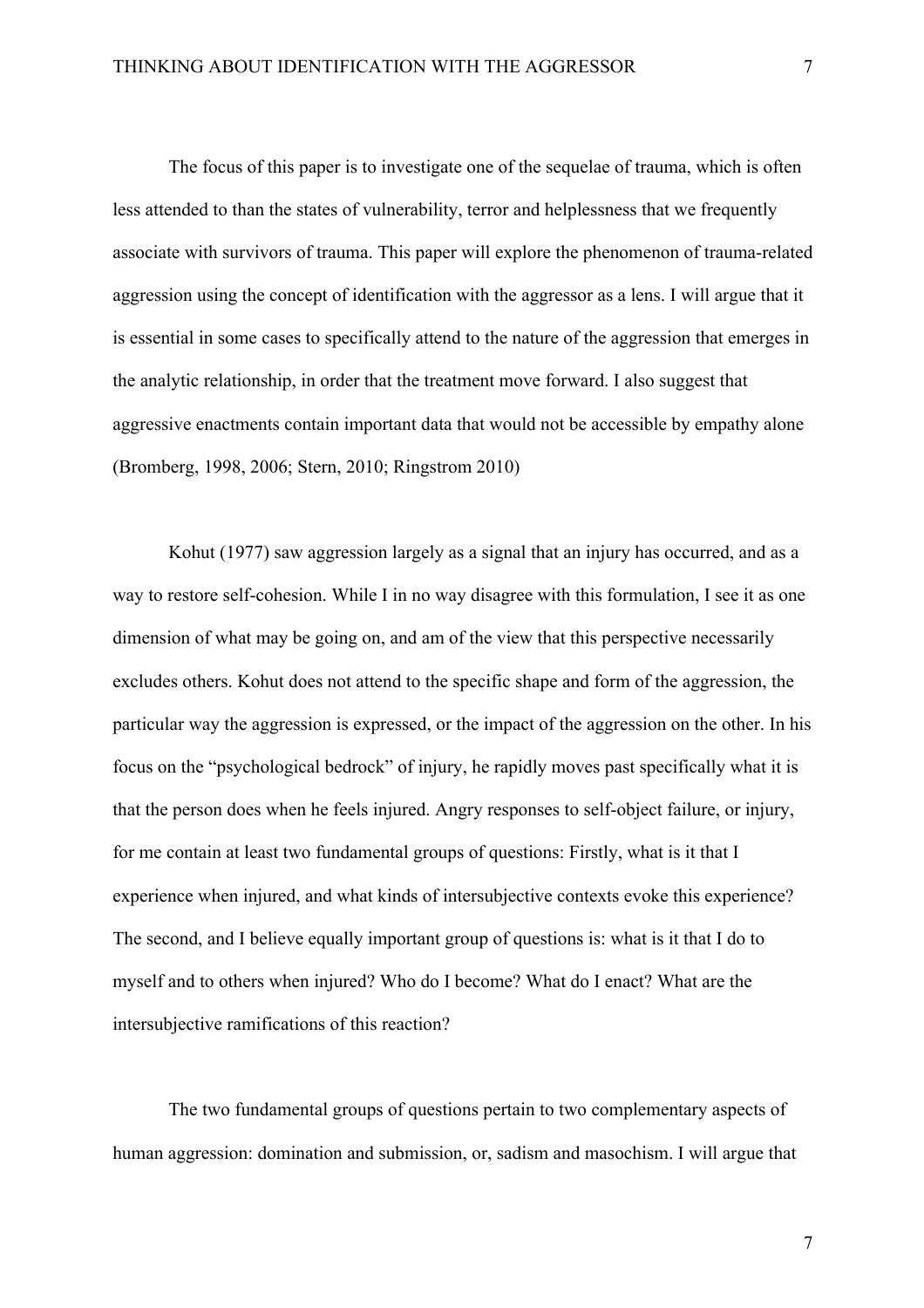both domination/sadism and submission/masochism are states of mind that are sequelae of trauma in most, if not all cases. There is, however, a bifurcation amongst psychoanalytic theories in relation to this issue. Is aggression simply a signal, a "breakdown product", as Kohut suggested, so that it alerts us to locate the injury and underlying vulnerability which led to the aggression? Or is the form, content, and relational impact of the aggression an important and rich source of clinical information which needs to be explored and understood in the same close detail that we might explore states of vulnerability and injury?

Thinking about trauma-related aggression as "identification with the aggressor" may be one of many "royal roads" to help unpack this phenomenon. The concept certainly dates back to the earliest psychoanalytic theorists who were struggling to understand aggression as being a response to the surround, rather than emerging from within as a drive that pushed for discharge, the way Freud conceptualized it (Freud, 1930). Sandor Ferenczi (1933) and Anna Freud (1936) were the first to write about "identification with the aggressor", however, what they each highlighted was very different. Nevertheless, both saw it as a response to actual, anticipated or fantasied attack.

Ferenzci, on the one hand, described a process in which the patient identifies with the aggressor primarily to know him inside-out, so that the aggressor's needs can be pre-empted and responded to. He described a form of exquisite hypervigilance and accommodation. Anna Freud, on the other hand, described a phenomenon in which the aggression in question is taken in (identified with) and then enacted towards the other in what is fundamentally a replication of what was originally done to the victim. These differing views articulated by Ferenczi and Anna Freud seem to articulate the two dimensions of a larger relational response to trauma I wish to explore.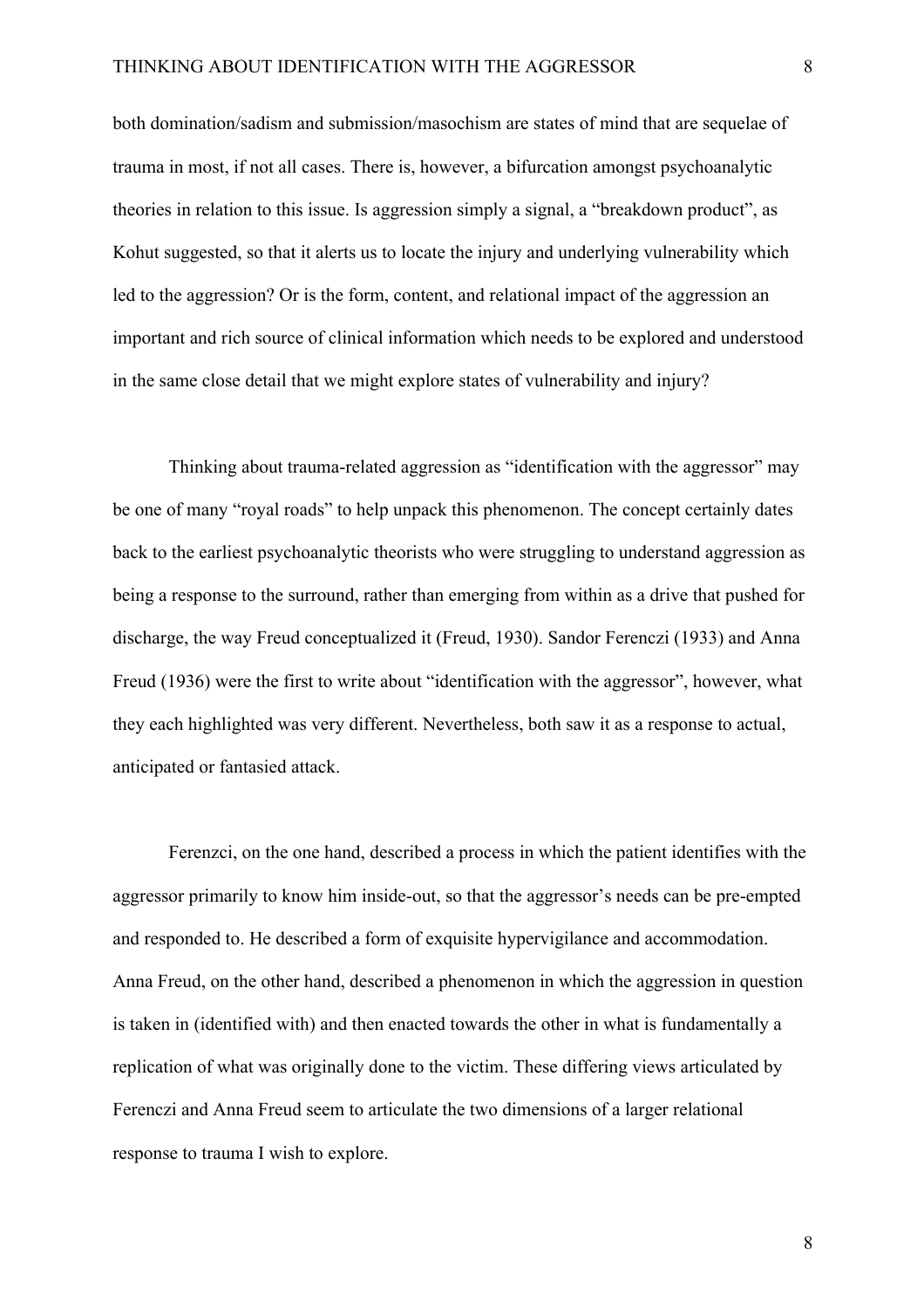These apparently different dimensions in some ways parallel the apparent binary within the field of psychoanalysis in relation to whether injury and submission, on the one hand, or aggression and domination, on the other, are the key sequelae of trauma on which analytic attention should be focused. Fundamentally this determines whether the individual is positioned as passive or as an active contributor to his own experience. I have come to believe that this binary is artificial, and that both dimensions of experience, that of victim as well as that of victimizer, are almost always present, side by side. One dimension may be more foregrounded and conscious, while the other may be enacted or disavowed, with both shifting in prominence depending on the relational context.

For example, a patient's accommodation may on the one hand be a form of submission to the analyst, yet it may also be a way to control and subjugate the analyst, by pre-empting his responses and "managing" him, in fact controlling the interaction. Or, the analyst may feel held captive by the patient's vulnerability to injury, with a sense that the wrong word or tone of voice could have disastrous consequences. On the other hand, aggression in the patient may emerge as an expression of the rage associated with more covert accommodation and submission.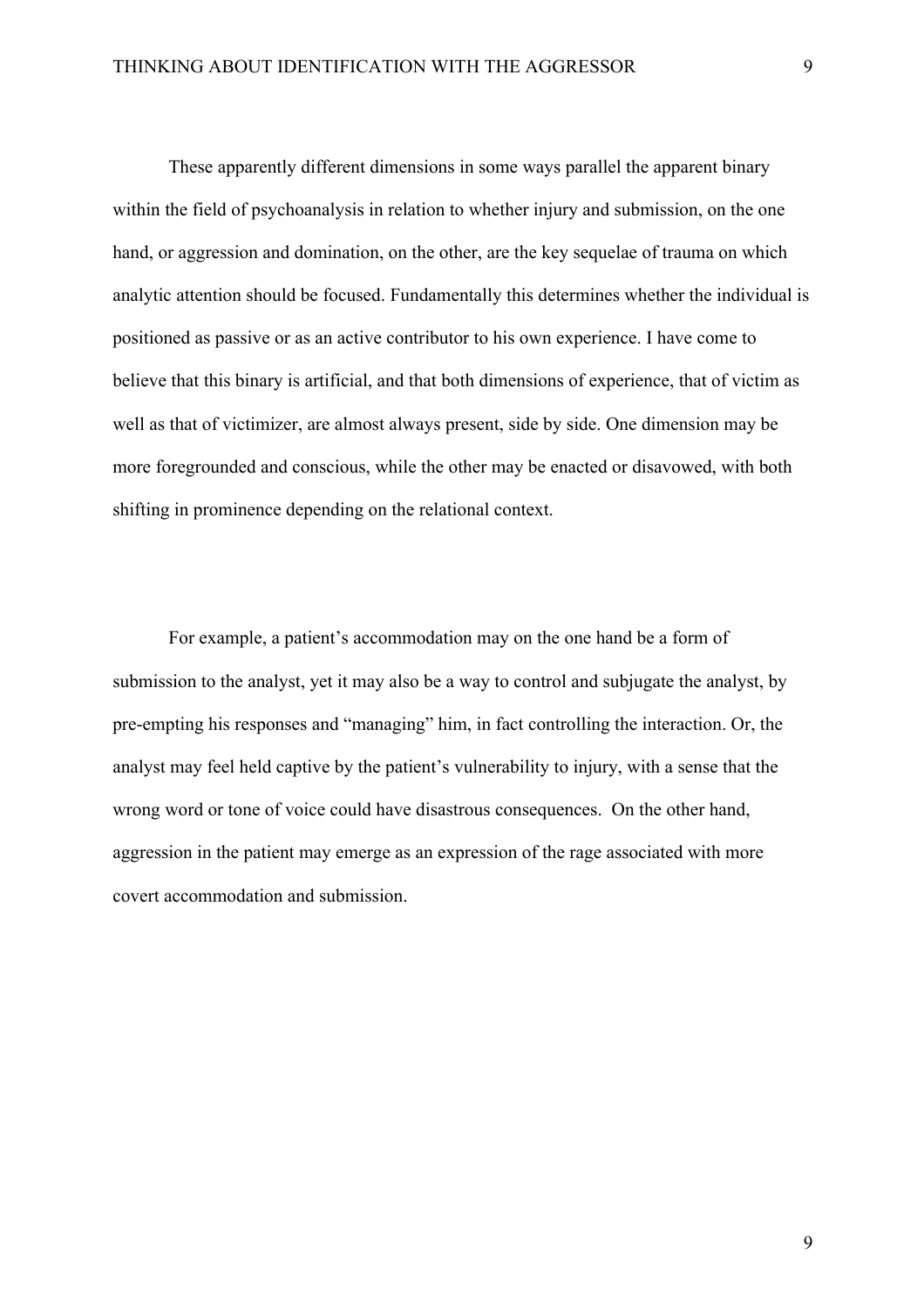## **Major theoretical perspectives**

Laplanche and Pontalis (1973) offered the following definitions of the phenomena which are the subject of this paper:

### IDENTIFICATION:

Psychological process whereby the subject assimilates an aspect, property or attribute of the other and is transformed, wholly or partially, after the model the other provides. It is by means of a series of identifications that the personality is constituted and specified. (p. 205)

and

#### IDENTIFICATION WITH THE AGGRESSOR:

Defence mechanism identified and described by Anna Freud (1936): faced with an external threat (typically represented by a criticism emanating from an authority), the subject identifies himself with his aggressor. He may do so either by appropriating the aggression itself, or else by physical or moral emulation of the aggressor, or again by adopting particular symbols of power by which the aggressor is designated. According to Anna Freud, this mechanism predominates in the constitution of the preliminary stage of the super-ego: aggression at this time is still directed outwards and has not as yet been turned round against the subject in the shape of self-criticism. (p. 208)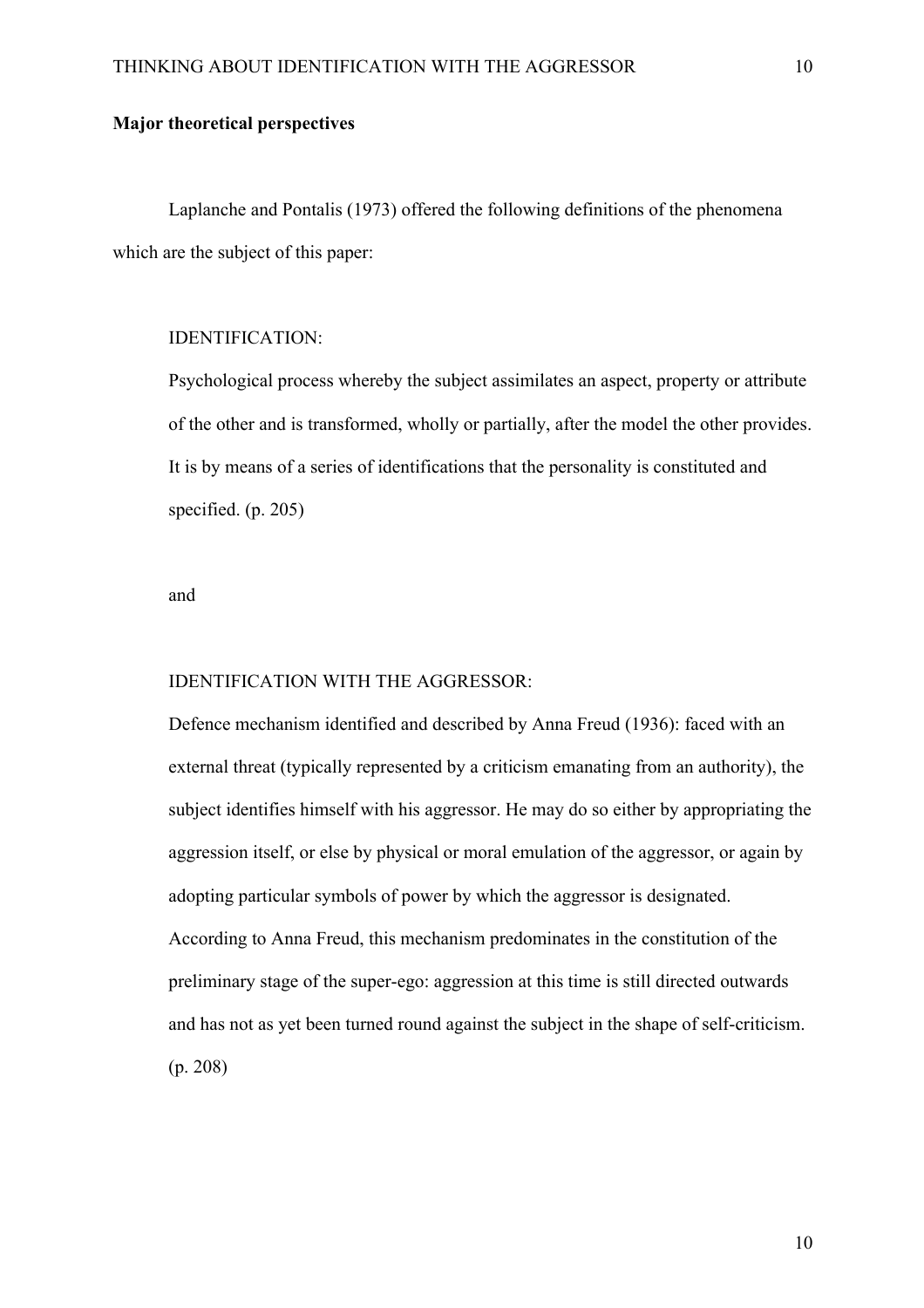Identification with the aggressor is perhaps mostly associated with Anna Freud's understanding of this idea. In 1936, she defined it as one of the ego's most powerful defences where "by impersonating the aggressor, assuming his attributes or imitating his aggression, the child transforms himself into the person who makes the threat" (p. 128). In *Beyond the Pleasure Principle*, Freud describes a similar phenomenon in which passive is turned into active, and in the process of doing so, the child "hands on the disagreeable experience to one of his playmates and in this way revenges himself on a substitute" (as cited in Freud, A. (1936) p.128). The aggression she refers to and with which the child identifies, is in the form of parental prohibitions and criticisms. The aggression,which is internalized, could also be fantasied, i.e. it could be an imagined aggressive response from the parent. The child will then become aggressive toward the parent or other whenever the shameful/bad/prohibited thoughts or impulses occur, because of the intense anxiety the child feels in relation to an anticipated prohibition from the parent. In this way identification with the aggressor is a potent defense against anxiety.

What is striking in her theory is that there is no mention of anything we might consider trauma. Abuse or domination does not figure at all in her formulation. One of her case examples involves a child who accuses the analyst of being secretive. It is then determined that it is actually the child who is secretive, harboring shameful masturbatory fantasies. The child anticipates criticism from the analyst and "the moment the criticism is internalized, the offense is externalized" and the other is blamed for whatever the wrongdoing may be. One of the consequences of her model is that the analyst is protected from being implicated in reality by the patient's accusations.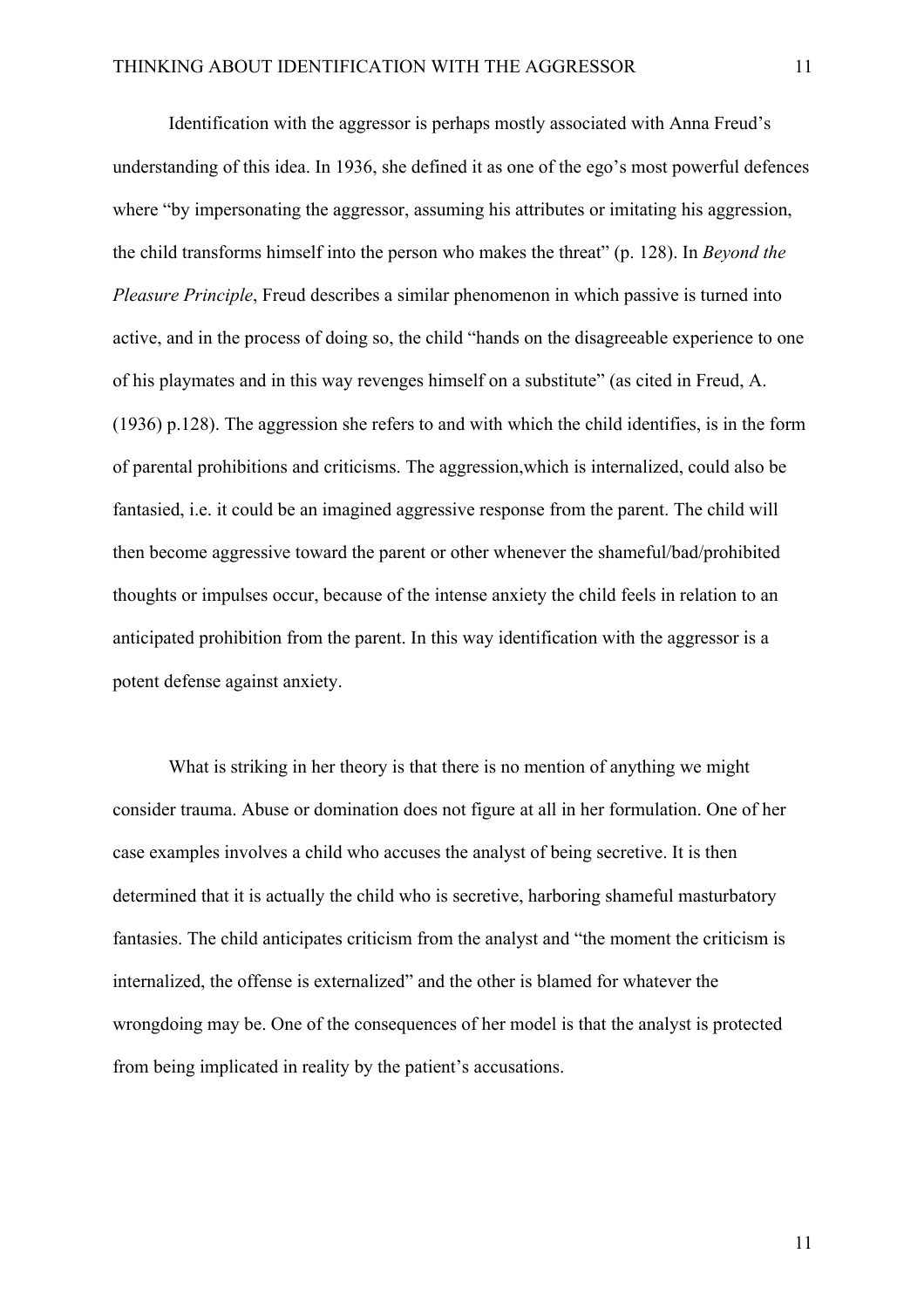This understanding is profoundly different from that proposed by Sandor Ferenczi (1933) in his paper *Confusion of Tongues*. His theory emphasises lived trauma, particularly sexual trauma. It was this emphasis which resulted in his eventual split from Freud and exile from psychoanalysis. He saw in most of his patients a "helpless compliance" (p. 158) with "an exceedingly refined sensitivity for the wishes, tendencies and antipathies of the analyst" (p. 158). Instead of accusing the analyst of errors, they identify with him and come to know and anticipate his preferences and needs in profound detail. The identification is so profound that the patient replaces his own thoughts and responses with those of the analyst. It is protective but not in the way Anna Freud described, as a kind of pre-emptive strike. Ferenzci's model is more nuanced and complex.

Ferenczi (1933) felt the psychological experience of traumatic victimization was so devastating that it could be likened to a kind of death. The child feels intense anxiety when the overpowering force of the adult is more than can be tolerated. This anxiety "compels them to subordinate themselves like automata to the will of the aggressor, to divine each one of his desires and to gratify these; completely oblivious of themselves, they identify with the aggressor" (Ferenzci 1933, p.162). He proposes that the immature personality is unable to maintain itself in the face of such overwhelming feelings and it can only continue to function through a form of mimicry. It is almost as though the psychological death he describes leads to a kind of psychic merger with the traumatiser, or that the psychic merger is the only option other than psychic death. The trauma now ceases to exist as an external reality as it is now intra-psychic. The erasure of the external reality of trauma allows the child to maintain a "situation of tenderness" (Ferenzci 1933, p. 162) with the adult.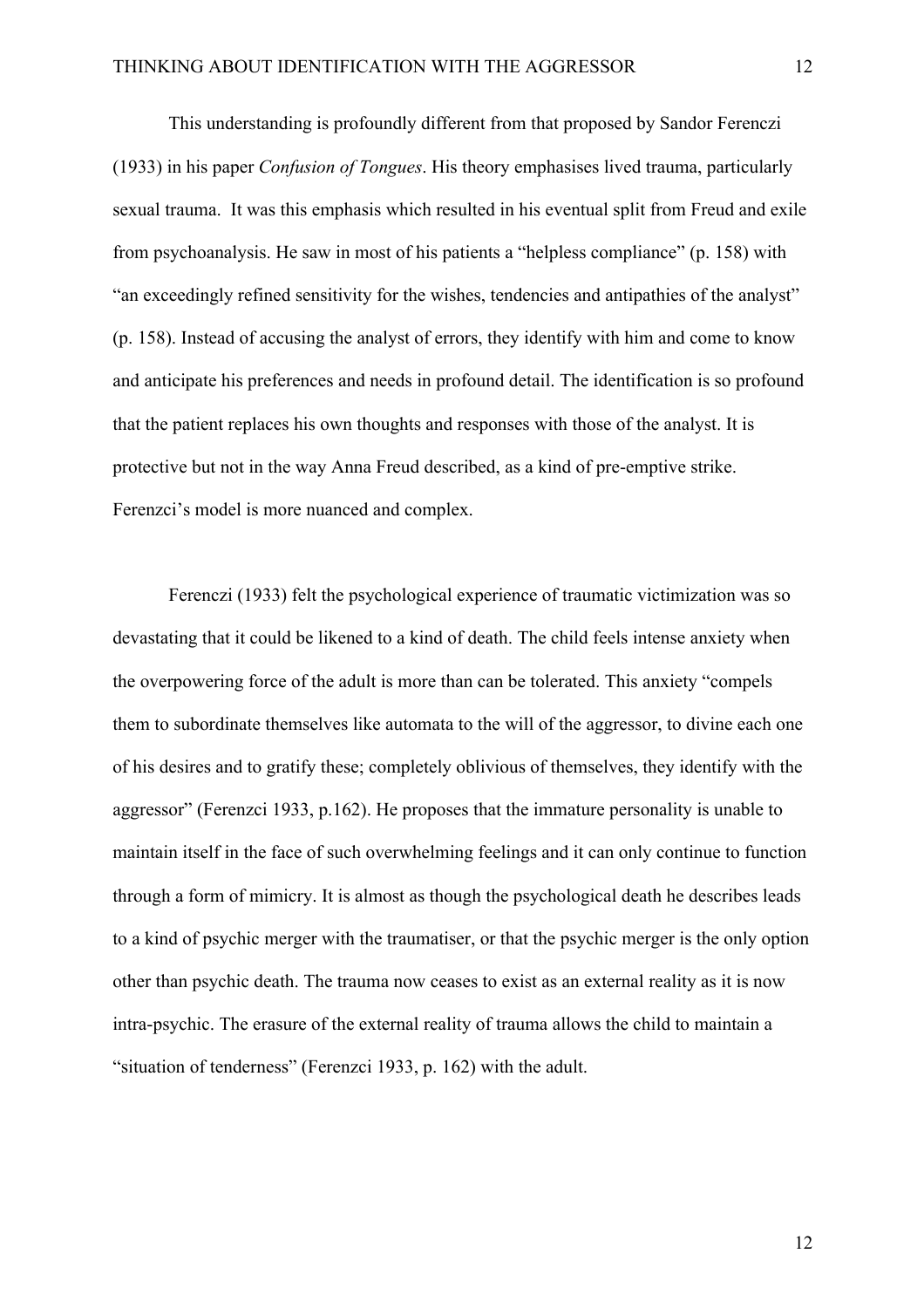Ferenczi saw repetitions of this in treatment when patients steadfastly refused to follow his advice to react to unkind treatment in the analysis. And unkind treatment in analysis was ubiquitous, in his view. The restrained coolness and professional hypocrisy of the analytic method often concealed a dislike of the patient, and these aggressive or negative feelings towards the patient are not dissimilar to the parents' negative feelings towards the child. In this way the analyst will "repeat with his own hands the act of murder previously perpetrated against the patient" (Ferenczi 1932, p.52).

Ferenzci felt that the patient's accusations toward the analyst, in contrast to being projections, probably had some basis in truth. He felt it was vital to seek out in the material any clues which might suggest that the patient may feel angry with the therapist, as mostly patients are not able to speak these thoughts themselves. Here Ferenczi appears to be alluding to the fact that there is likely to be more going on than is immediately apparent in a situation of compliance and submission.

Ferenczi (1933) referred to a wide range of range of potentially traumatizing experiences. On the one hand, trauma can occur in the form of excess punishment or in the withdrawal of love. On the other, if excessive or inappropriate intimacy is forced on the child, this is also traumatic. He also referred to the adult who terrorizes the child with his own suffering and complaints. As a consequence of trauma of any kind, the adult will turn

the child…. into a psychiatrist, and in order to become one, and to defend himself against dangers coming from people without self-control, he must know how to identify himself completely with them (p.165)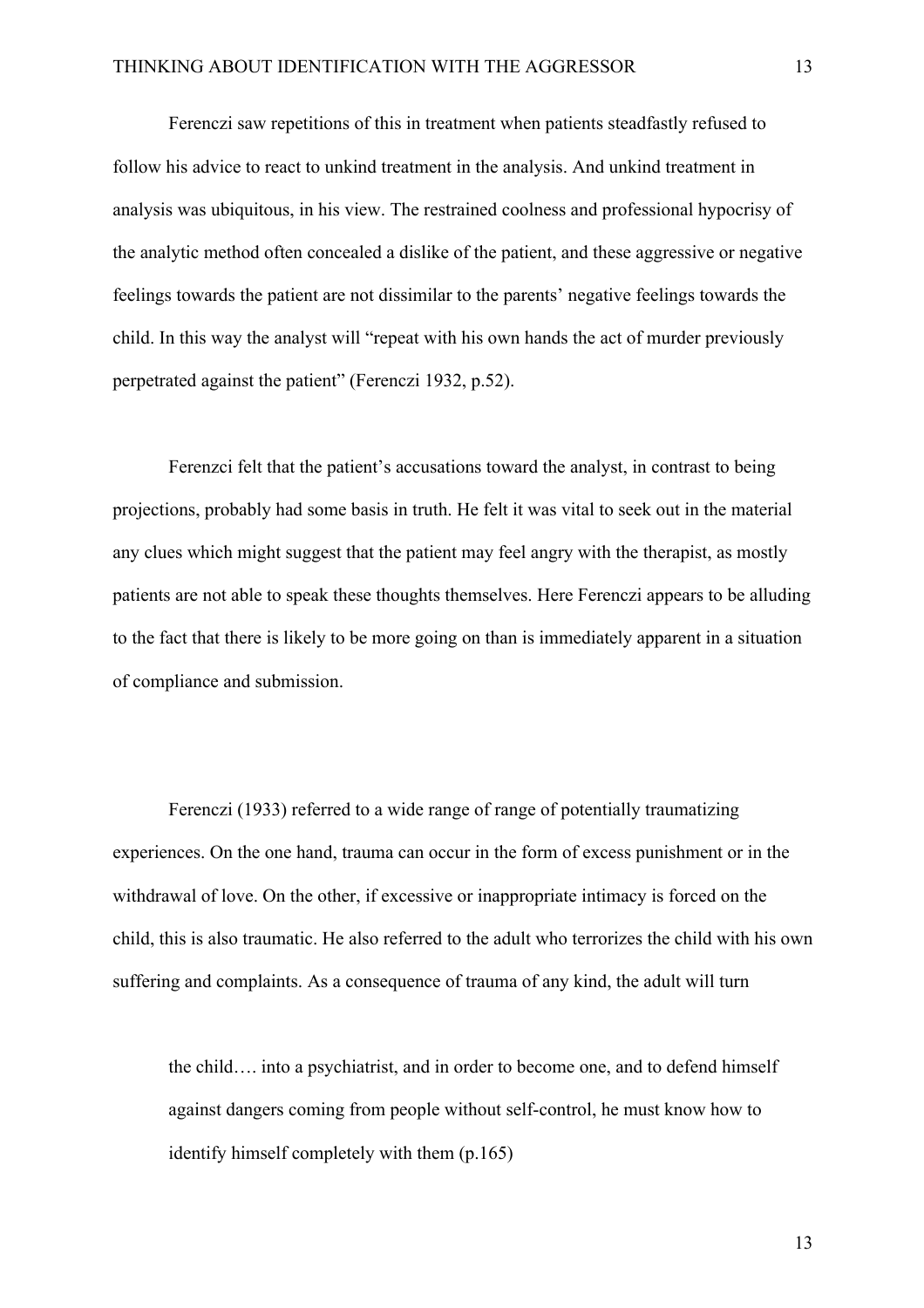If there has been a "complete identification" or psychic merger with the traumatiser, however, is it not possible that the traumatiser now exists internally as a self-state (using contemporary language) that can be embodied and enacted? Ferenzci does not seem to address this directly. He appears to focus mostly on the ways in which the patient's experience of traumatization is repeated in the therapy, and how the identification with the aggressor exonerates the analyst.

Fairbairn's (1952) concept of internalized objects and object-relations is central to the issue being explored. He firstly replaced the motivational primacy of drives, proposed by Freud, with the proposition that the relationship with an object is the supraordinate human striving. Further, he proposed that what is repressed does not consist of drives, but of "bad" objects. He made these observations and formulated his theory based on his work with sexually abused children.

Fairbairn (1952) proposed that relationships with bad objects are intolerable. Further, they are shameful for the child. Fairbairn explained this on the basis that in early childhood, all object relationships are based on identification. If a child is treated badly, the child feels bad as he has identified with the parent. So if a child feels bad or behaves badly, it means he has bad objects. His investigation of delinquent children revealed that invariably, these children had no recollection of what had been established to be "bad" homes. Fundamentally, Fairbairn is describing how we come to have an identification with those who hurt us.

He took the explanation of this process one step further with his "moral defense" (Fairbairn, 1952). It is not simply that we identify with our early bad objects and so become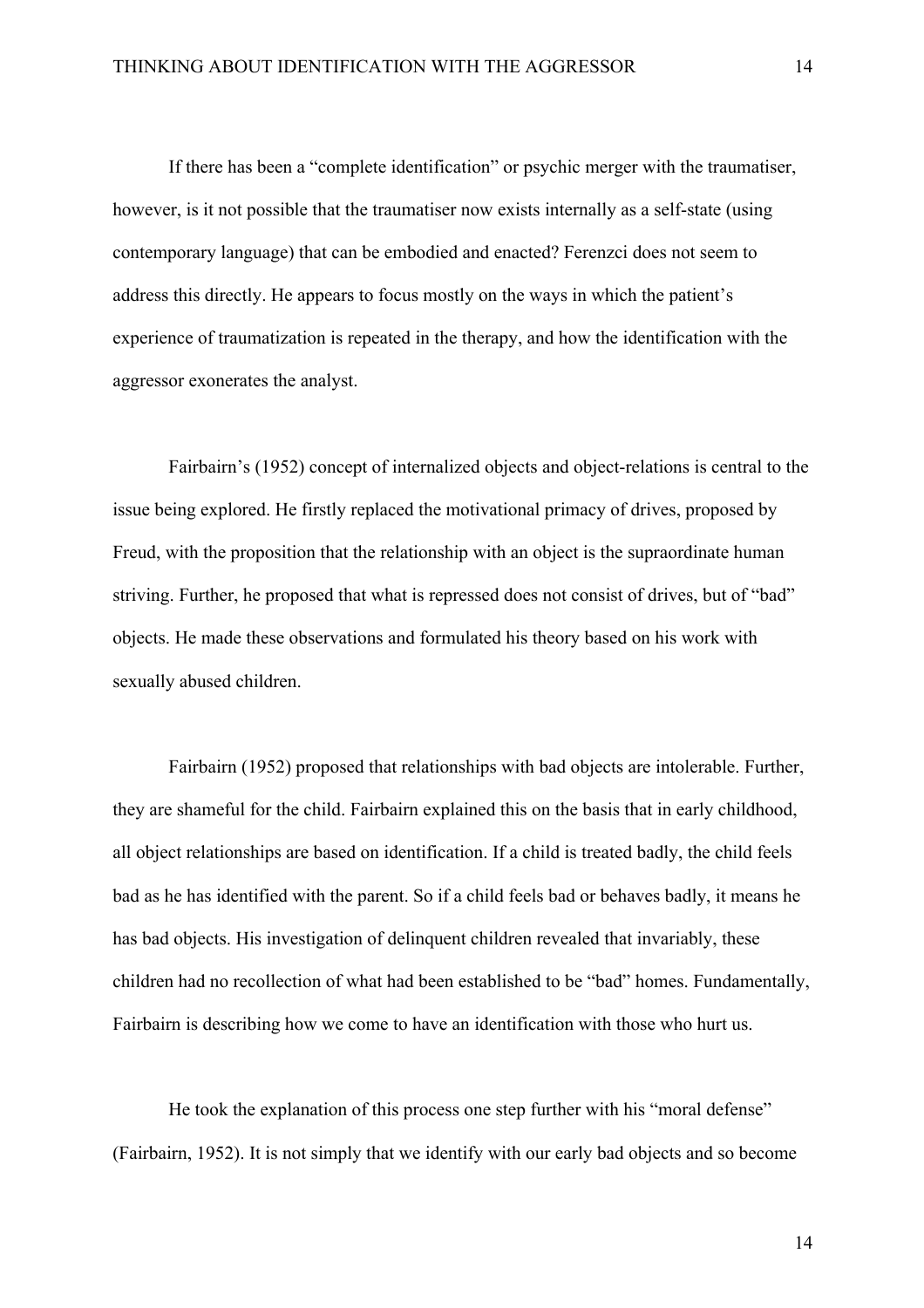"bad" ourselves. But by becoming bad, in effect taking on the parent's badness, we make them good. This creates a sense of security as now the child can feel he is living in a world of good objects, however, it comes at the price of internal security. There is now an internal array of persecutors, and the child has in effect joined with the parents and subjects himself to the anger and punishment he feels he deserves. In many ways, his theory is a development of Ferenczi's ideas, where the internalization functions to maintain a relationship that feels loving and safe, a "situation of tenderness". It also explains how individuals who have been mistreated develop self-hatred, as they are persecuted by their internalized bad objects.

In *Object Relations in Severe Trauma: Psychotherapy of the Sexually Abused Child*, Stephen Prior (1996) outlines further consequences of this internalization:

the child knows he has internalized and identified with the bad object and fears that he will be "possessed" (Fairbairn 1952, p. 67) by the bad object with which he is so thoroughly identified. This identification with the aggressor is desired (as an antidote to aloneness and vulnerability), is repellant (as terrifying and devouring of the good self), and is punishable (to the degree that it takes hold of the personality). The child cannot live without this complex introject but lives in agonizing conflict with it (p. 88)

Because the child has internalized the object relationship, he is "both aggressor and victim….. internally" (p.88). Prior here alludes to the idea that the experience of "possession" by a bad object leads to self-hatred.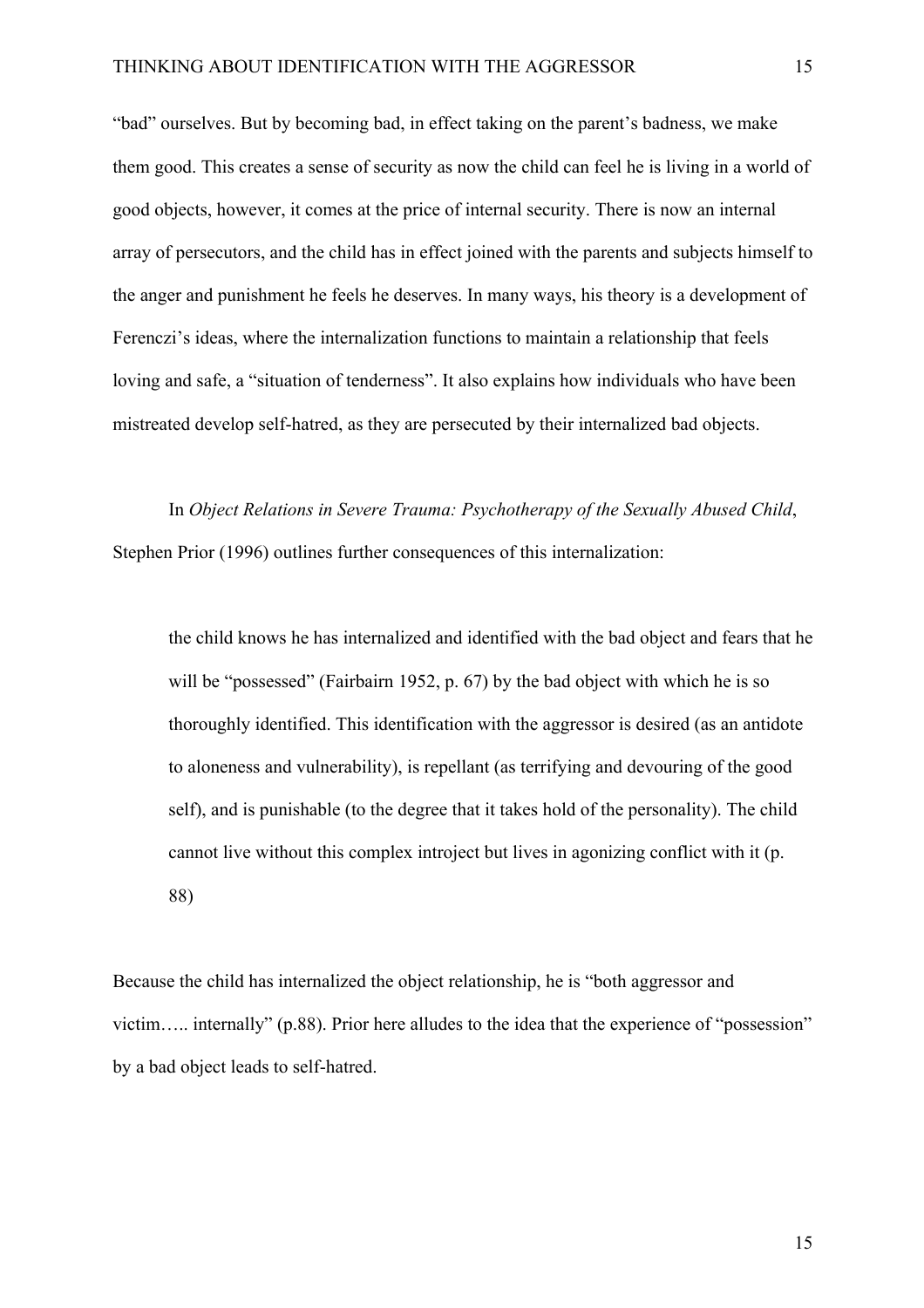Throughout subsequent theorizing, beginning with Bowlby, the idea is developed that it is relational sequences or procedures that are internalized, not simply objects per se. Attachment theory began to elaborate Fairbairn's concepts with the notion of "internal working models" (Bowlby, 1969). The central concept is that the infant will adaptively develop ways of maintaining an optimal level of proximity and felt security to the caregiver, within the limitations of what is available in the relationship. These ways of being with the caregiver are internalized and form a template, which organizes not only the anticipation of the quality of future relatedness, but also the strategies with which the infant will navigate and negotiate other close relationships.

Sroufe and Fleeson (1986) refer specifically to the internalization of working models related to abuse. They state that

abused children learn not only the role of the exploited but the role of the exploiter…Each partner 'knows' all 'parts' of the relationship and each is motivated to recreate the whole in other circumstances, however different the required roles and behaviors might be (p. 61)

This would suggest that it is not possible to have the experience of victimization without also in some way internalizing the experience of being victimizing.

Beebe and Lachmann (2002) refer to a similar phenomenon based on their extensive mother-infant observation data. They state that "mother and infant jointly construct a patterned sequence of movements and establish the 'rules' for regulating these movements through the dimensions of time, space, affect and arousal" (p. 116). These are "schematized"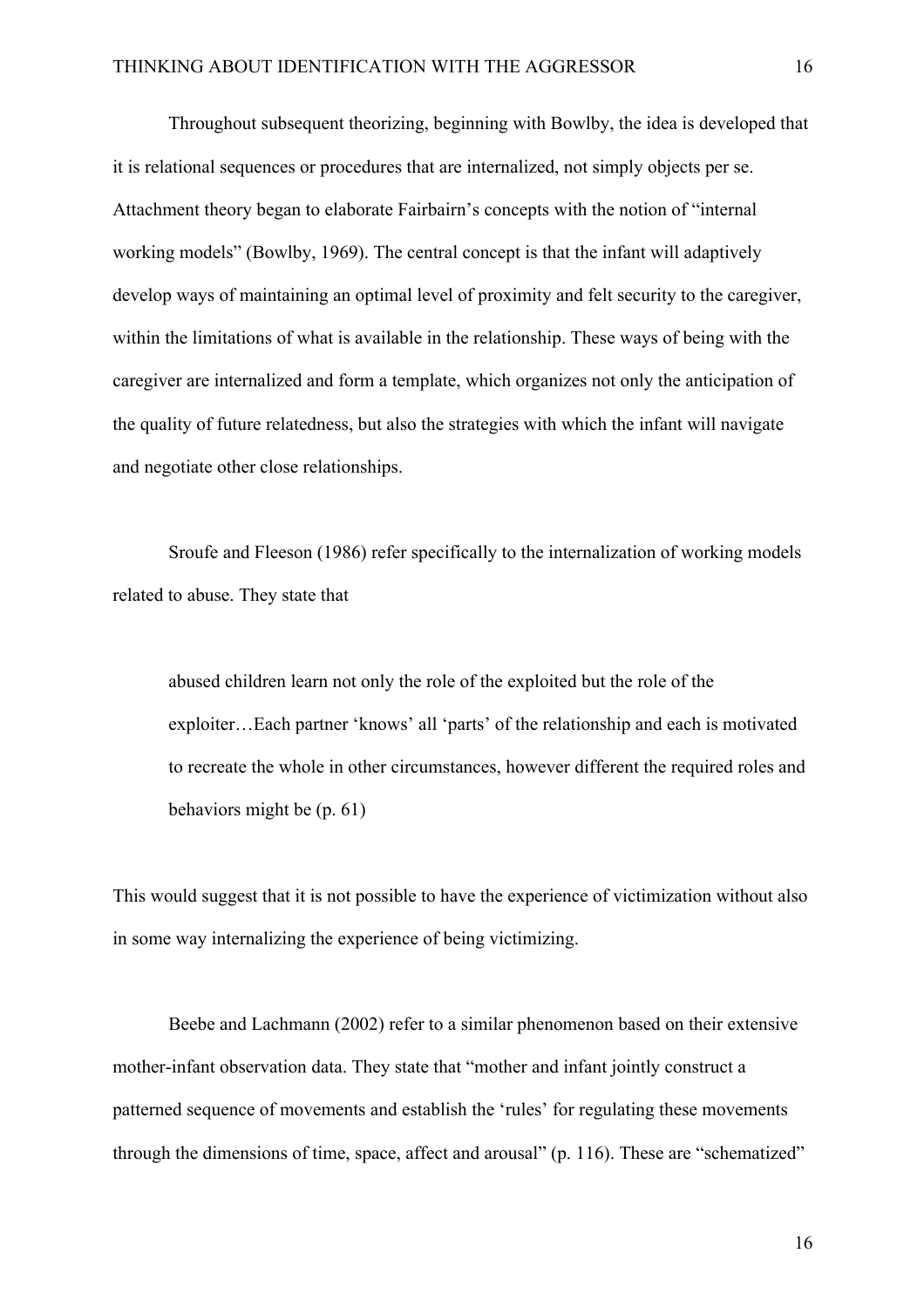(p.116) interaction patterns and form the basis of future behaviors and expectancies. These "presymbolically" (p.116) encoded interaction patterns contain expectations for mutually regulating arousal with the partner, expectations of affective matching and interpersonal coordination, and expectations of misregulation and interactive derailment.

What is represented is not an object, but the inter-relatedness as a whole, something which is a coconstruction and not a simple summation of the contributions of both partners. Describing how victimizing states might become part of these internalized sequences, they state the following:

The inherently dyadic nature of these representations implies that both roles in an interaction are known to the person. This may explain why, in adult treatment, the patient knows both roles in the interaction intimately and in some cases may exchange them eg. masochist-sadist, predator-prey, dodger-chaser, abandoner-abandoned. One side or the other may be disavowed, repressed, embroiled in conflict, ascribed to the partner, or sought at any price. Restoring access to the missing side may be necessary in treatment. (Beebe and Lachmann 2002, p.118).

More recently, Lyons-Ruth (2006) has investigated the sequelae of disorganized attachment in infancy. Disorganised attachment was developed as a fourth category by Main and Solomon (1990) when they observed that infants of high-risk families displayed odd, disoriented and conflicted behaviours in the presence of the caregiver. Main and Hesse (1990) suggested this occurred in a situation where the infant was seeking comfort from the parent who was at the same time the source of his fear. This created an insoluble dilemma. It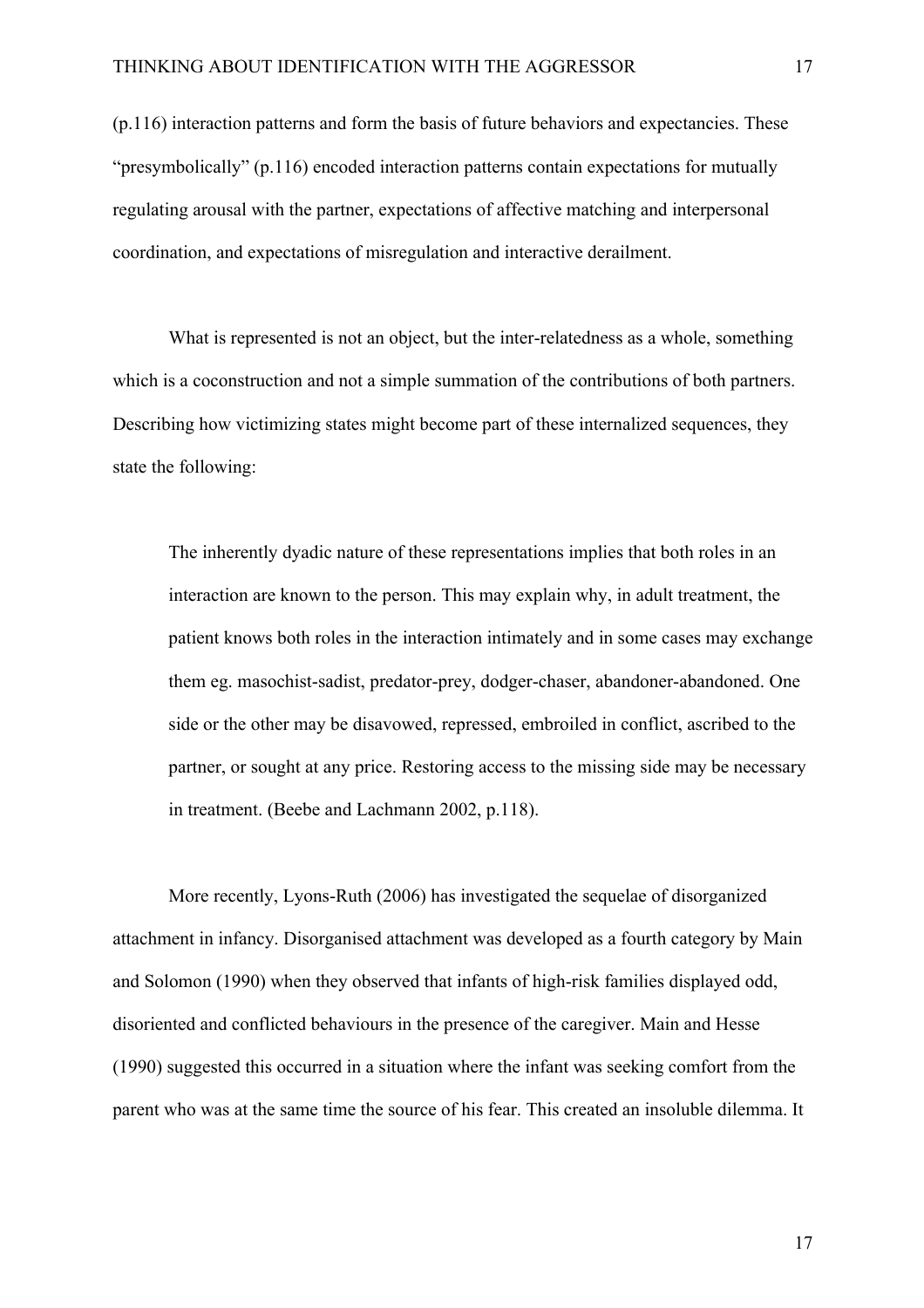was later determined that it was lack of caregiver regulation of fearful arousal which was the aetiological factor in disorganized attachment (Lyons-Ruth, Bronfman, and Parsons 1999).

Lyons-Ruth (2006) found that the mothers of disorganized infants fit one of two profiles. They were either "helpless-fearful" or "hostile-self referential". She subsequently stated the following:

We view these two maternal profiles, hostile and helpless, as complementary stances in a two-person dyadic system, a dyadic system where one person's needs predominate and the other person feels helpless to exert initiative. We think, then, that the diversity in maternal profiles [where the infant is disorganized] occurs because different parents identify more strongly with one or the other pole of this unbalanced dominant–submissive dyadic pattern. However, theoretically we view these different stances as related aspects of a single internalized representational model" (Lyons-Ruth 2006 p. 608).

By age 3-5, many disorganized infants display controlling attachment behaviours through either caregiving or coercive strategies. This is seen as an attempt to control the parent's attention, as it has become clear that to turn to the parent and expect appropriate responsiveness at times of need is unworkable. Lyons-Ruth (2006) concludes:

These observations underscore how disrupted forms of parental responsiveness can lead to a profound overriding of the child's voice and initiative around attachment needs and to role reversal in the parent–child dialogue. (p. 612)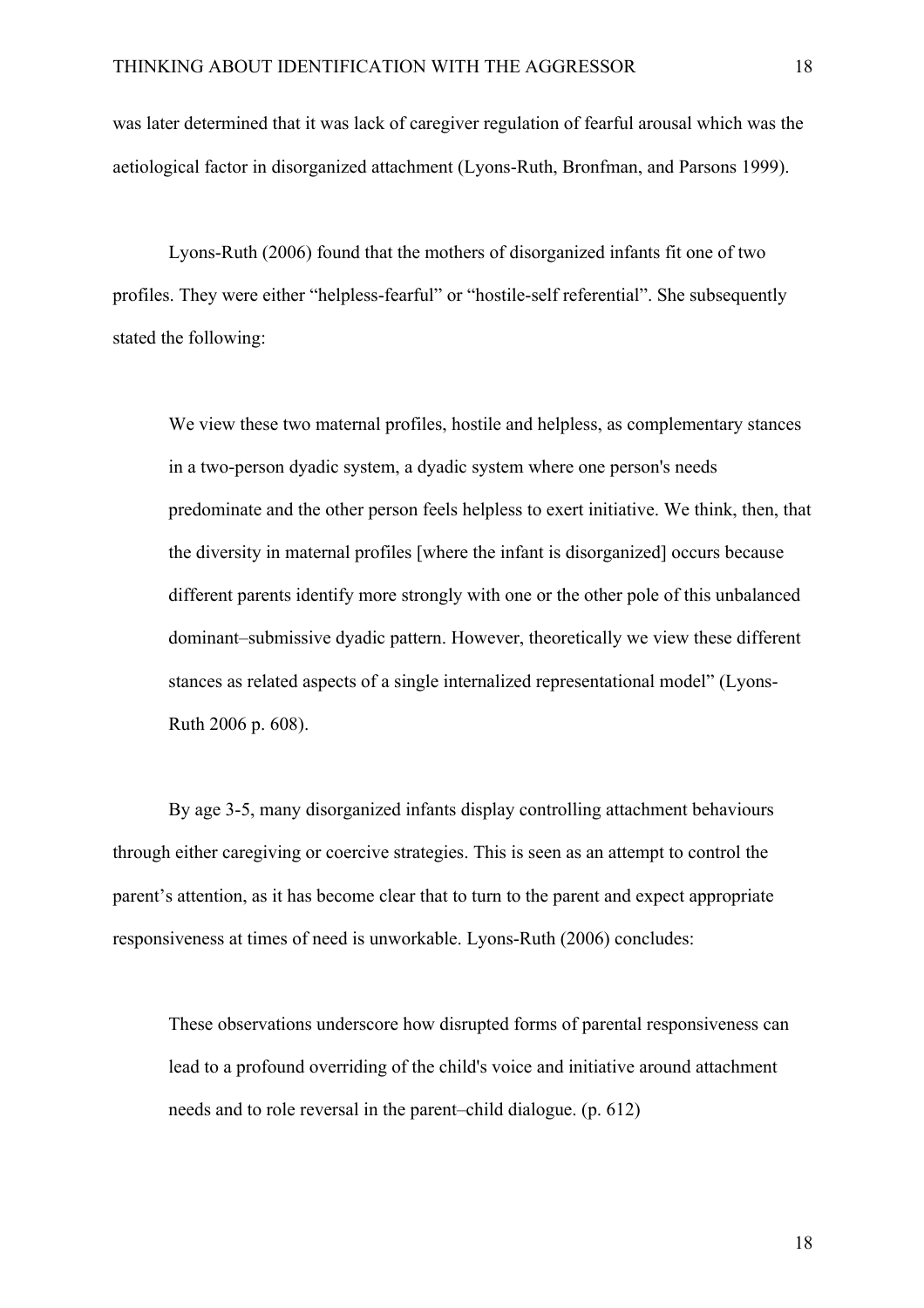It is implied in this explanatory framework that a relational experience structured by a pattern of dominance and submission becomes internalized. Where the parent violates the infant's attachment strivings, autonomy, and ultimately her subjectivity, the infant is forced into a place of submission within the dyad. These infants then respond in one of two ways: they either become caretaking and submissive, or they turn the tables on the caregiver, by becoming controlling and/or domineering and attempting to override the subjectivity of the parent. This is compelling evidence for the centrality of sadomasochistic patterns of relatedness, even in covert form, as the foundational core of the phenomena this paper seeks to investigate.

In another publication, Lyons-Ruth (1999) refers to the experience of collaborative and coherent communication/dialogue in the mother-infant dyad. Coherence primarily refers to an overriding principle of cooperation between participants, involving openness to the other's initiatives and the other's states across the whole range of affective experience (Lyons-Ruth, 2008). It involves an attempt to comprehend and respond to the experience of the other, with the ability to negotiate similarity and difference and to repair disruptions. In many ways, this concept is similar to Jessica Benjamin's (2004) concept of mutual recognition.

Non-coherent or less coherent dialogue will lead to the internalization of "enactive relational procedures" (Lyons-Ruth, 1999) that are not structured by the principles of coherence or collaboration. These will likely involve some form of dominance and submission in which only one person's subjectivity is acknowledged and the other is overridden. The point most relevant to the central theme of this paper is that it is the enactive relational procedure of dominance and submission (rather than collaboration) that is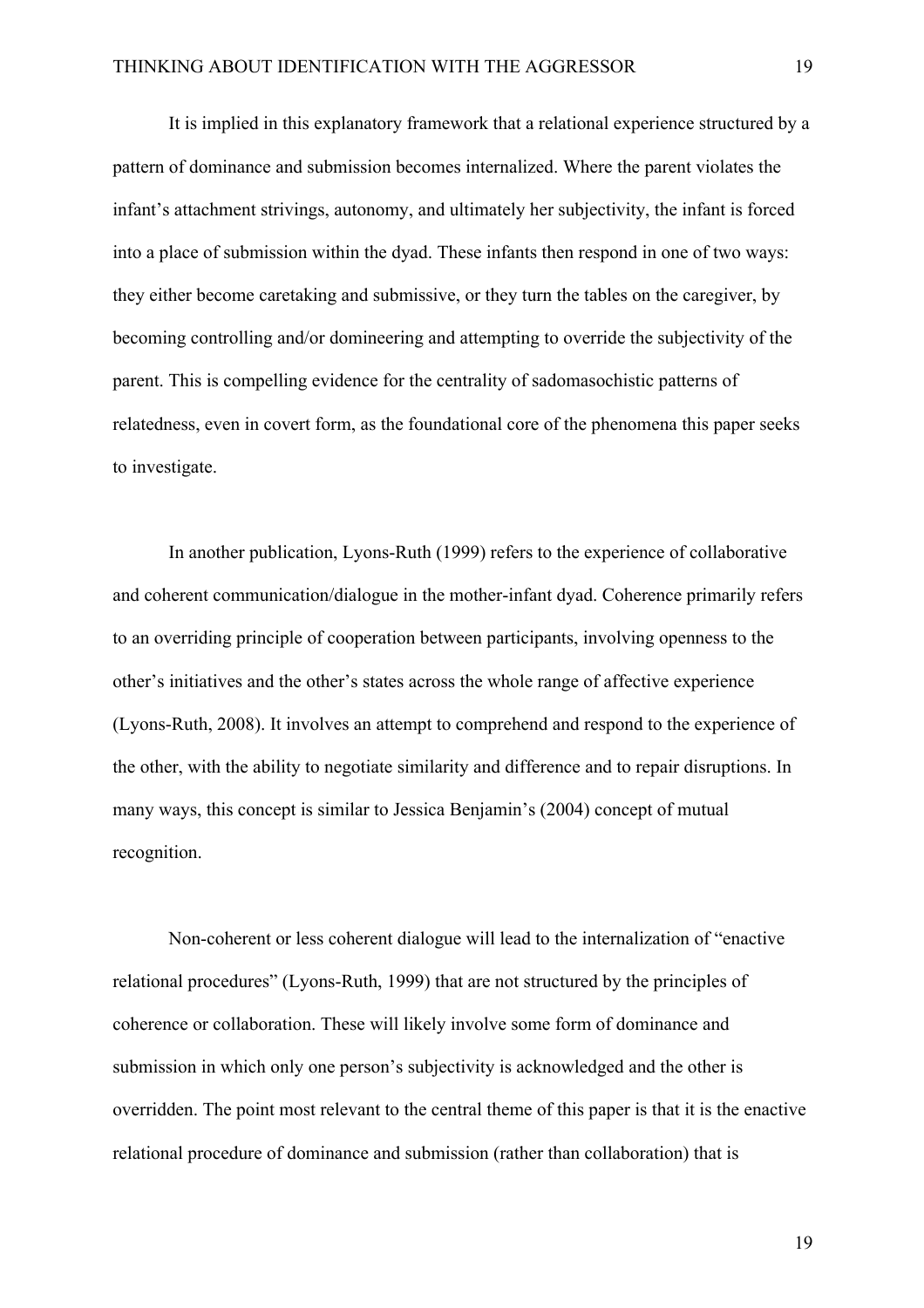internalized. And as it is the procedure, rather than the role, which is internalized, it follows that this procedure could be activated in a reversible fashion, from the position of the dominator or from the position of submission.

Domination is arguably the foundation of most, if not all, forms of aggression. Does not most aggression, ranging from certain forms of persuasiveness, attempts to coerce or control, to violence or abuse, consist fundamentally of an attempt to subjugate the subjectivity (including the embodied subjectivity) of the other? In this way, experiences of submission to a subjugating other may simultaneously create the potential for controlling, domineering, or abusive behaviours and relational strategies. In this formulation, it does not seem possible for one to occur without the other.

This explanatory model based on enactive relational procedures seems to provide a powerful developmental explanation for how the phenomena encompassed within what we call identification with the aggressor come about. It is the experience of being a participant in a dominant-submissive or sado-masochistic relational dynamic that creates the capacity or potential to re-enact this relational configuration regardless of whether one occupies the dominant or submissive pole. Thus just as 3-5 year olds whose subjectivity was overridden in infancy become controlling, patients who have experienced domination or abuse may display domineering or controlling relational moves in treatment. I am suggesting that it is vital to attend to this phenomenon as well as the relational context within which it occurs.

Contemporary theorizing, especially that based on infant research, clearly supports the idea that sadomasochistic relational procedures are internalized and can be activated in a reversible fashion. But what about the specific form and shape that the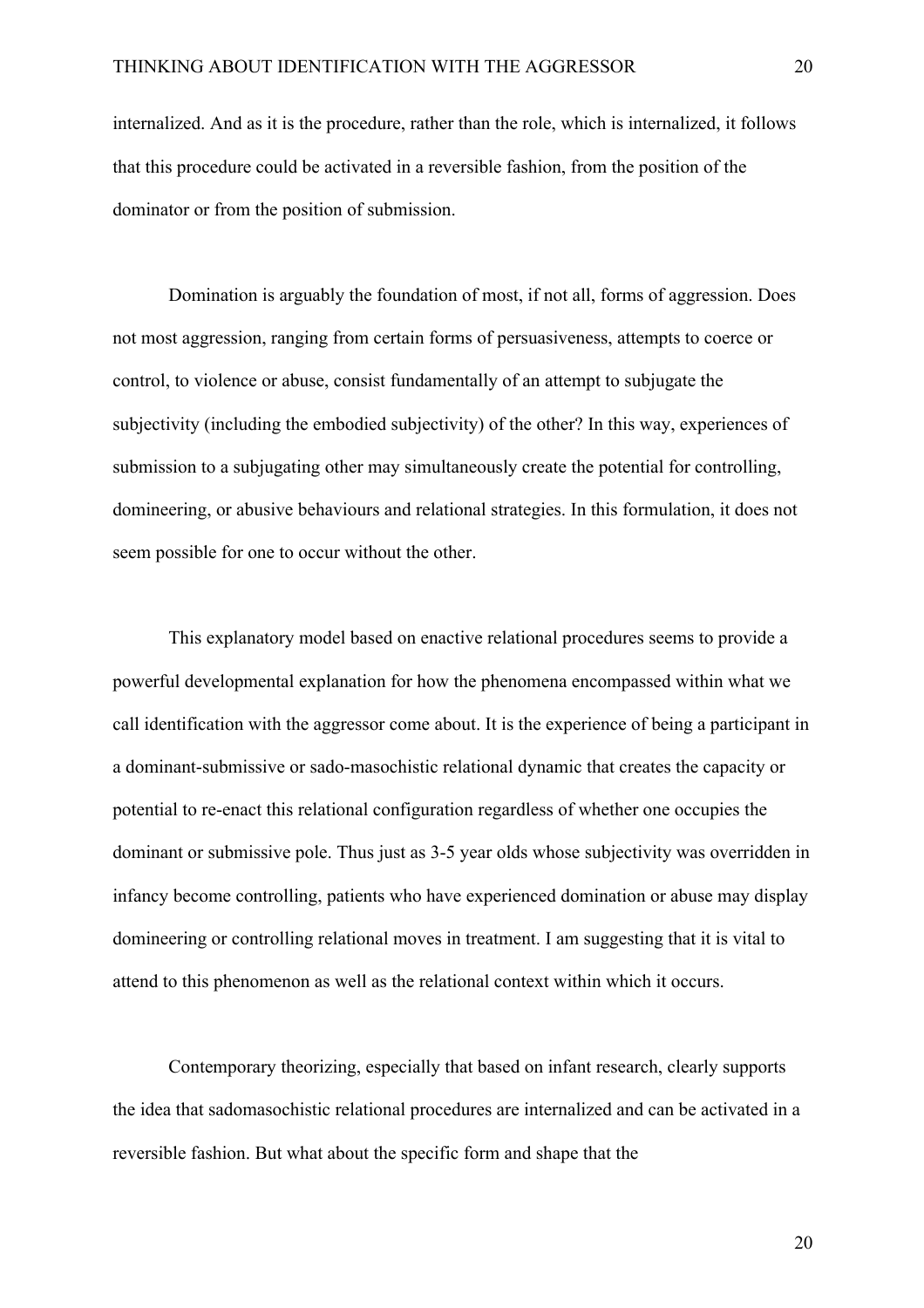controlling/domineering/abusive behavior takes? It has been my experience that it is not just that people who have been dominated become dominating, but sometimes the particular way domination is enacted bears a very close similarity to what the original abuser did to them. This phenomenon seems to be compelling evidence for the descriptive accuracy of the concept of identification with the aggressor.

Jody Davies and Mary-Gail Frawley (1994), in their seminal work on the treatment of survivors of childhood sexual abuse, propose a detailed model largely based on the idea of internalized object relations, and therefore encompassing an internalisation of, or identification, with the aggressor. They state:

Always juxtaposed alongside the survivor's identification as victim, running parallel to it – though less consciously available – is her equally strong identification with the perpetrator of the abuse. The ruthlessness and icy sadism survivors display toward their own bodies, minds and emotions are shocking to witness…The enacting survivor takes up where the perpetrator left off, turning fury and frustration against herself in appallingly vicious way. (p. 132)

But it is not just that identification with the abuser is turned against the self. At the core of their model are eight transference-countertransference positions: unseeing parent and neglected child; sadistic abuser and helpless enraged victim; omnipotent rescuer and entitled child; seducer and seduced. These 4 matrices are enacted in the transferencecountertransference and it is often only through the analyst closely tracking her countertransference, that the rapidly shifting and reversible nature of these positions will become conscious (Davies and Frawley, 1994).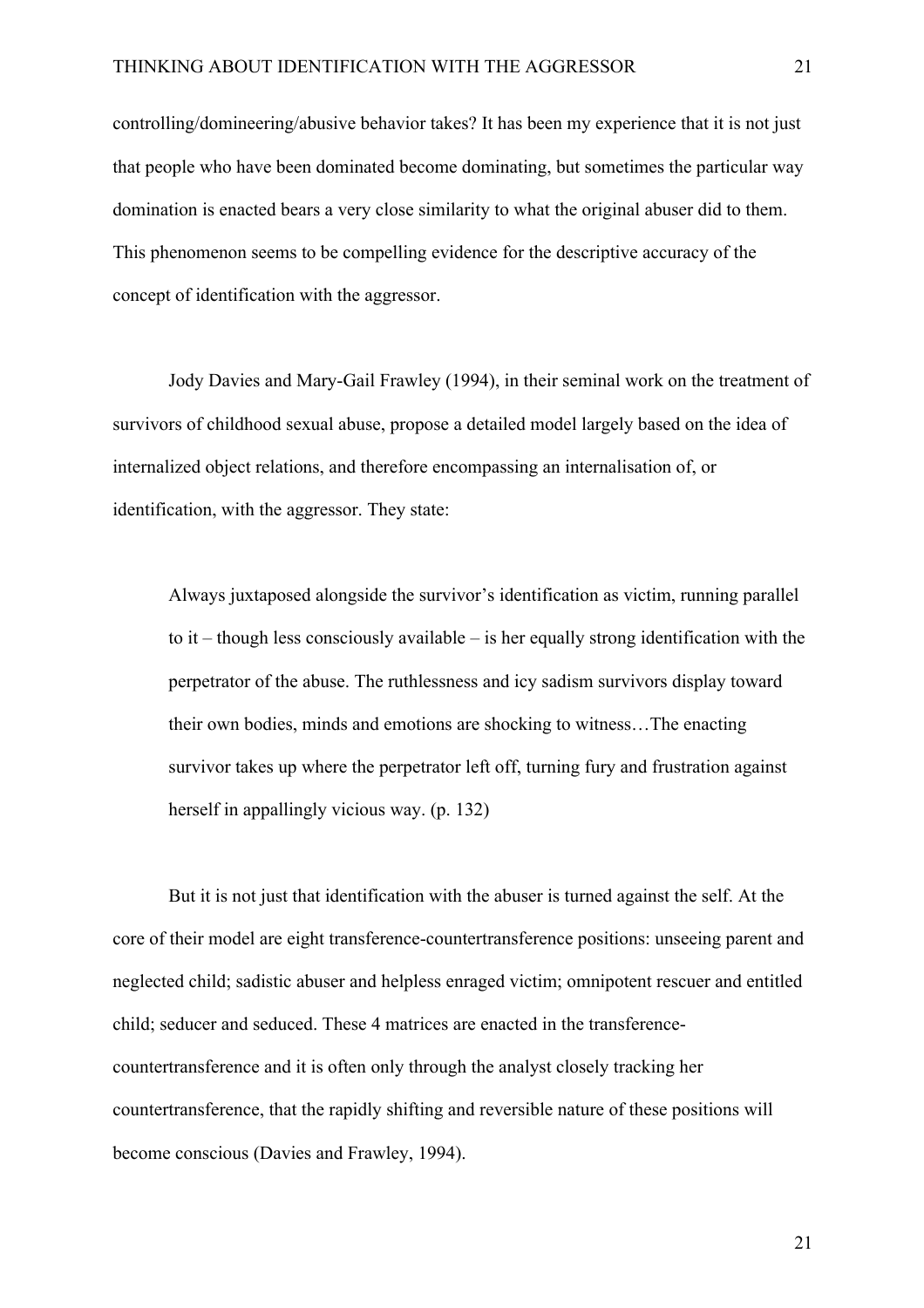They give multiple examples of interactions in which the patient invades the therapist's boundaries, or attacks the analyst's sense of reality, or attempts to seduce the therapist. These are seen as interactions in which the patient is enacting the role of the abuser and creating an interactive form of pressure to induce in the analyst the experience of victim. The concept of enactment is central to their model and they state:

it is the therapist's willingness to embrace and enact…the relevant transferencecountertransference positions that eventually allows the patient to identify, tame and integrate long split-off elements of her self and relational world…[and] we stress that enactment alone is not enough. It is the enactment and interpretation of transferencecountertransference phenomena combined that facilitate integration and healing. (Davies and Frawley 1994, pp. 167-168)

Another contemporary formulation which articulates a similar theory, based on enactment and multiple states, is that of Donnell Stern (2010). Central to his model is Sullivan's notion of "not-me" states. "Not-me" is an experience that has never been formulated, it is a dissociated state that has never been symbolized. He sees "not-me" as originating as a response to unbearable fear or humiliation when one is the object of a powerful other's sadism. He states:

It is the sense that one is once again that stricken person: terrorized and terrified, sometimes to the point of….helpless, destructive rage; contemptible, sometimes to the point of self-loathing that yearns for the destruction of self and other; shamed and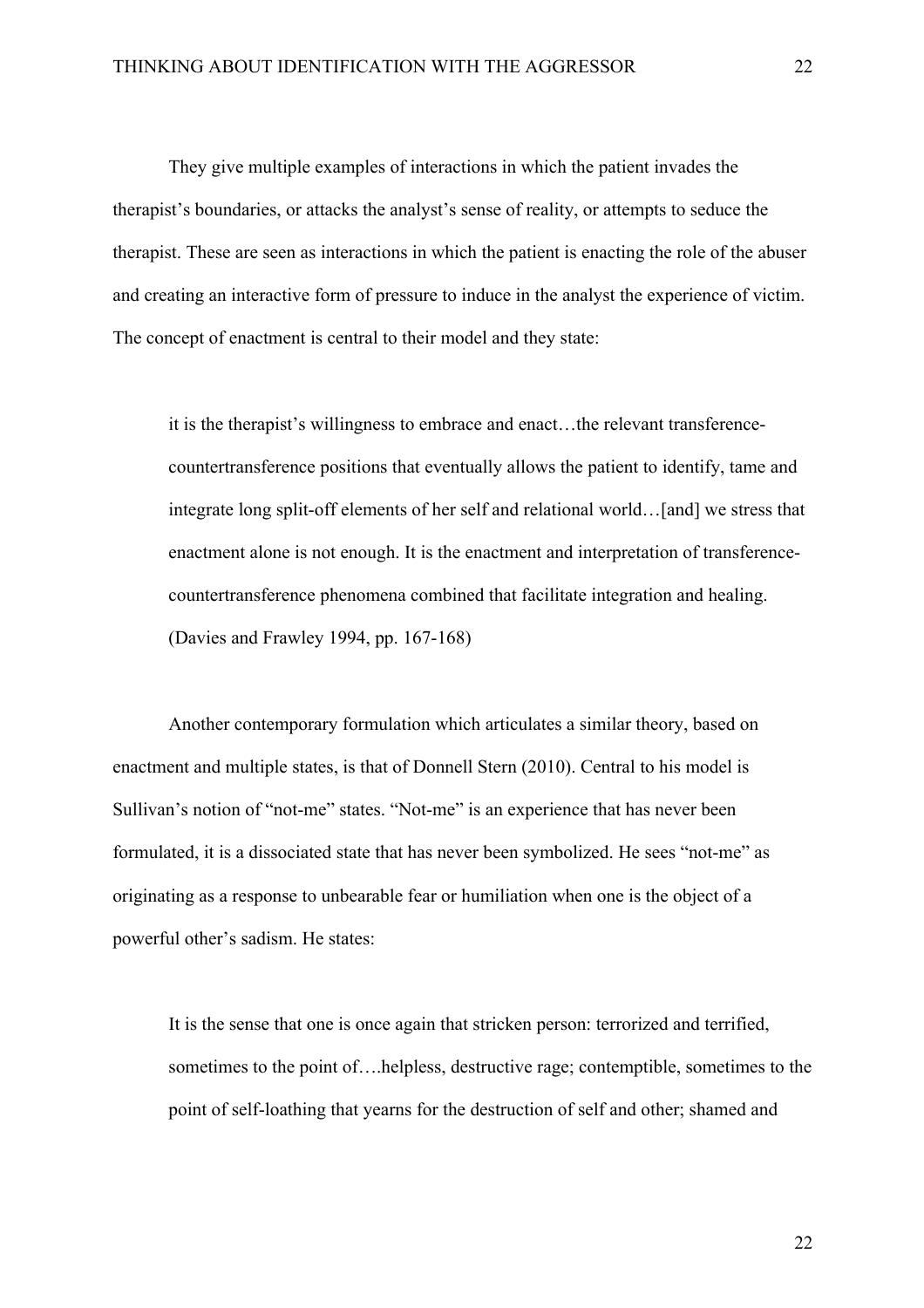horrified, sometimes to the point of losing the desire to live or creating the desire to kill. (p. 119)

Stern proposes that dissociated experience is unformulated. It cannot be thought about or articulated, it can only be enacted. "The child, and then the adult, enacts the traumatic states and lives his "known" life inside the bearable ones" (p. 85). He describes enactment as the "interpersonalisation of dissociation" (p.86) and explains:

I will "play out" the state of self I cannot tolerate experiencing directly, and I will thereby unconsciously influence those with whom I relate to adopt a variation on the same dangerous response that led me to dissociate in the first place. In one variety of enactment, I embody the traumatized self, in a continuous and futile attempt to make everything happen differently, thereby healing myself; but instead I provoke the other person to experience and behave in ways that, tragically, simply keep traumatizing me. In the reciprocal version of this enactment, in a similarly unconscious attempt to wrest control of the situation, I traumatise the other just as I myself have been traumatised but I have little or no appreciation of my role in doing so. (Stern 2010, p.84)

Finally, what of the phenomenon of identification itself? Is there any basis for its continued use as an explanatory concept? Contemporary neuroscience appears to indicate that there is. Olds (2006) in his exploration of the concept of identification, illuminates how emerging understandings of mirror neuron systems appear to validate this psychoanalytic concept. Iacaboni (2008) and Ramachandran (2011) have recently published extensive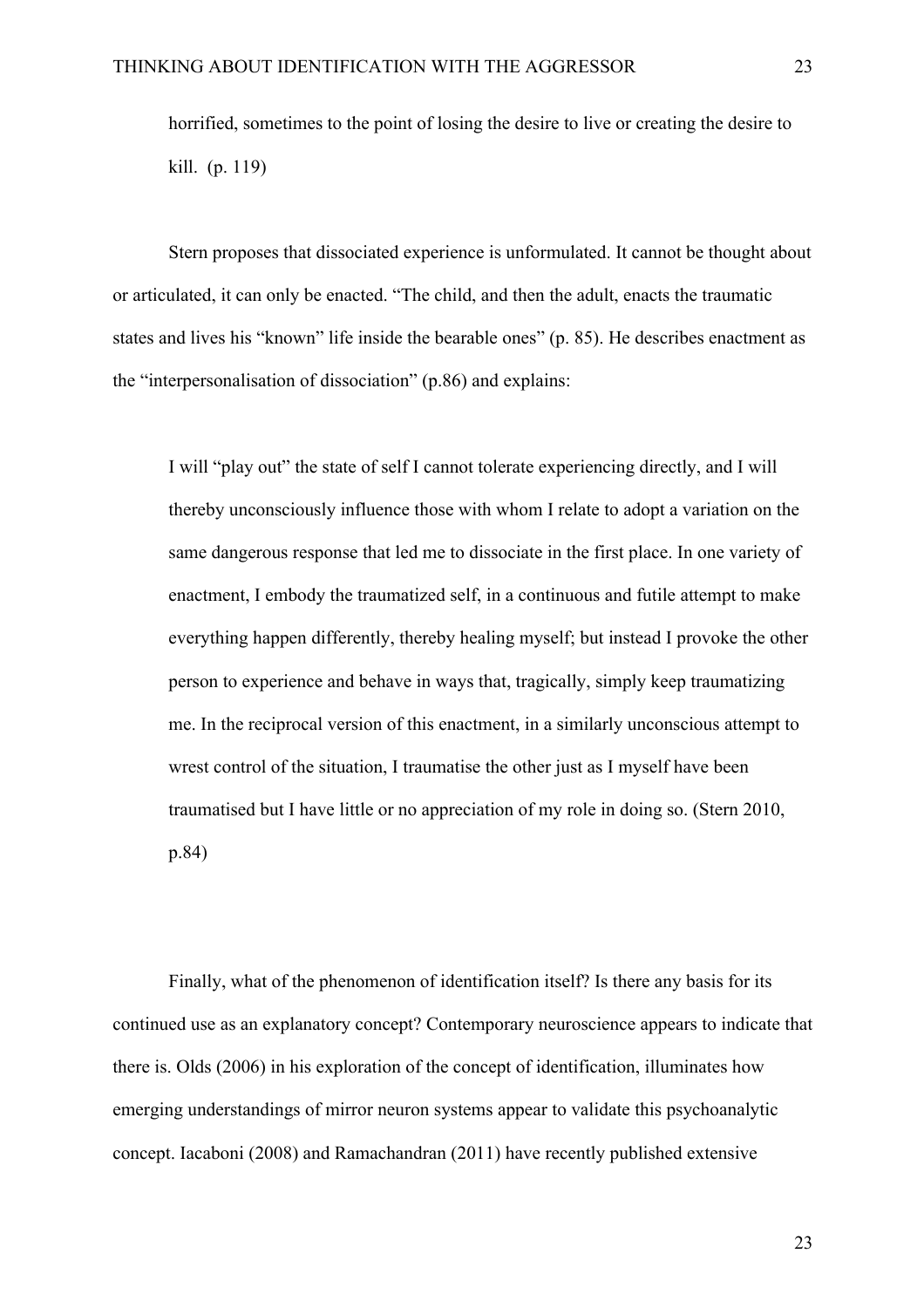expositions incorporating this newly discovered neurological system. Fundamentally, researchers have found that when a primate research subject watches another primate perform an action, neurons in his premotor cortex fire in exactly the same way as if he were performing the action himself.

Interestingly, at first the mirror response does not occur if the action being observed is novel (Olds 2006 p.33). However, after a few repetitions, the mirror neuron response will occur. Olds goes on to explain that this system is how we recognize actions, as opposed to objects: "the only way we can recognize an action is to play it out in the brain" (p. 33). And:

Perception is "being there". Especially with interpersonal perception and recognition, one does not simply perceive, one *becomes.* In this model the visible actions and expressions of the other seem to some extent *invasive* and *controlling.* One replicates or simulates the external world internally, and only in this way can one understand. (p. 34).

One does not have to extrapolate very far to imagine how this might play out in a situation where a child is being abused repeatedly. In Ferenczi's model, where the child becomes hyper-skilled at pre-empting the abuser, the mirror neuron system will have encoded multiple records of action sequences in the child's own pre-motor cortex, so that they can be recognized. And in the enactment model of identification with the aggressor, where the individual acts out a replication of what was done to him, mirror neurons provide a powerful mechanism by which this phenomenon might come about.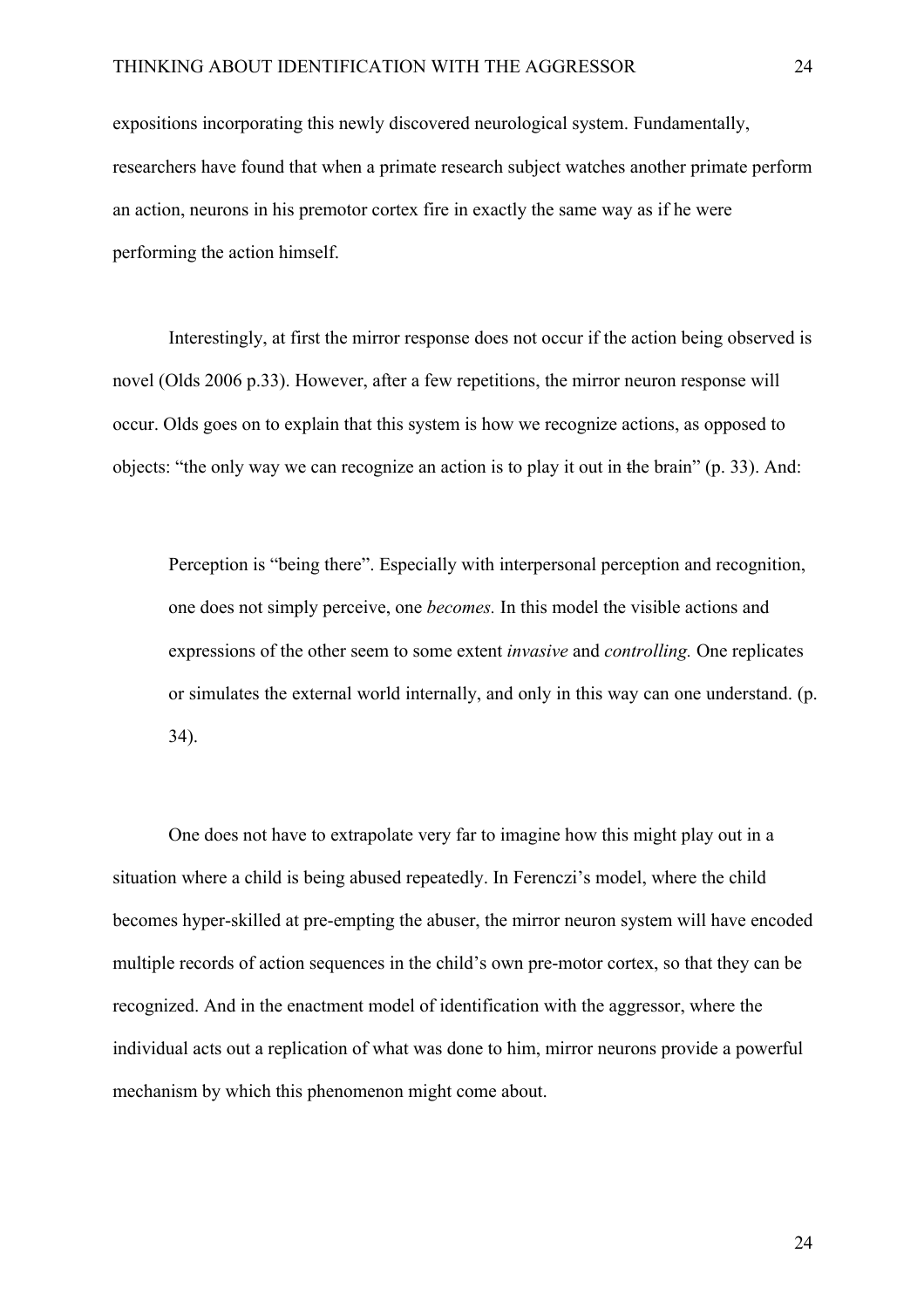Wolf, Gales, Shane and Shane (2000) articulate a similar hypothesis when they state:

In addition, one can see from this implicitly-procedurally based mirror neuron system how experiencing trauma and witnessing trauma might profoundly affect an individual throughout life— how, based on repeated trauma, an individual might repeat these patterns, and how, even if on a conscious level an individual "knows better," he or she can involuntarily be drawn into repeating traumatic behavior with their own children, hence the intergenerational transmission of trauma. This transmission of trauma is often done via identification with the traumatic aggressor (i.e., turning passive into active) and is implicitly-procedurally based. The mirror neuron system provides one neurobiologic mechanism whereby an observed action becomes automatically non-consciously self-generated. (p.421)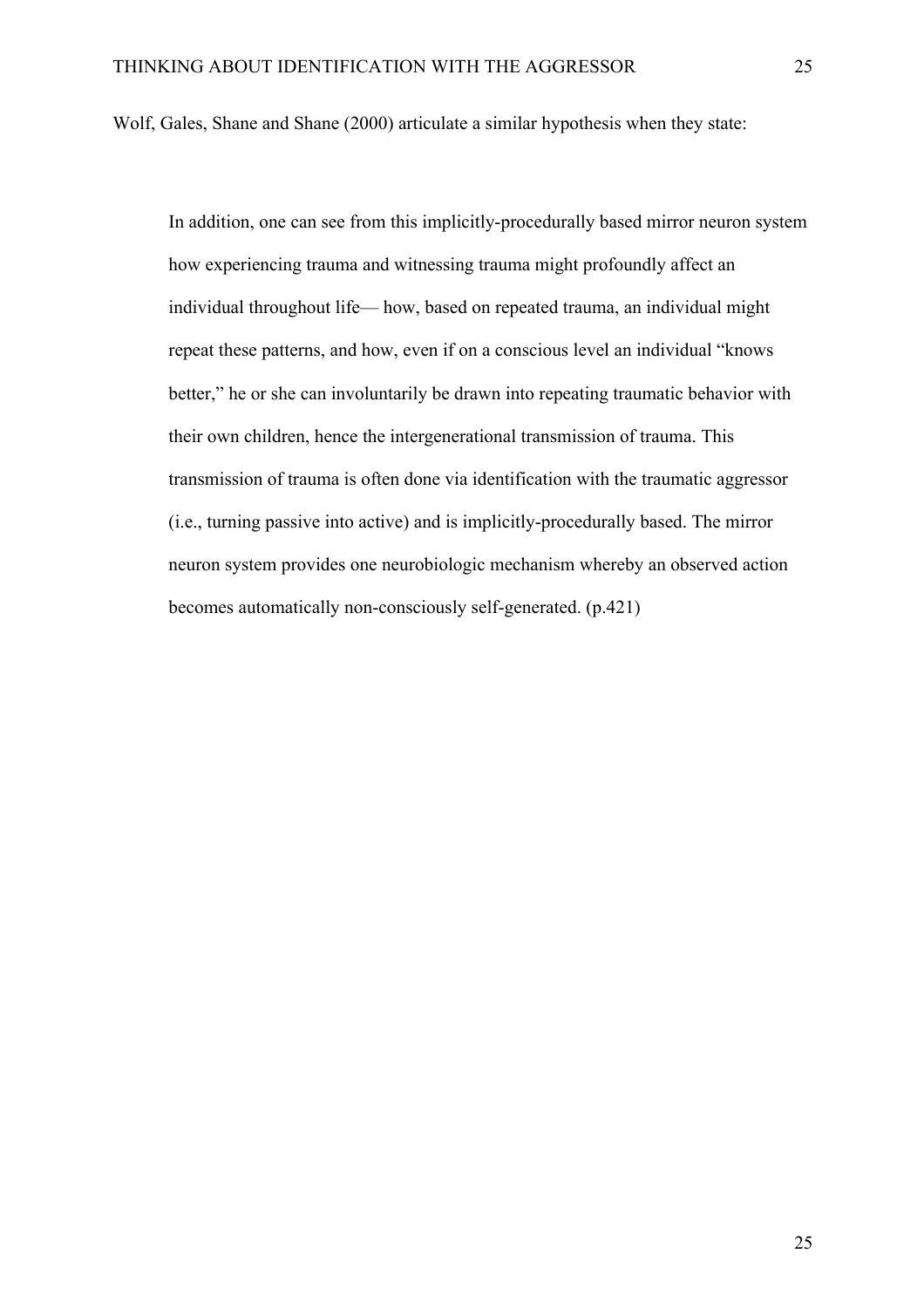### **Clinical Implications**

*Arriving at a sense that "I am a basically loving person who sometimes, atypically, gets angry and hateful when threatened" is not an ideal ending of an analysis. Such an ending leaves out too much, and smooths over a great deal that is potentially vitalizing and enriching in aggressive experience. A more ideal ending involves a sense that "I exist in different states of mind at different times, some loving, some hateful." A more meaningful sense of continuity and integrity of experience over time entails not a tucking in or concealment of aggression into a preferred, loving view of self, but an increased ability to recognize, hold, and work through aggressive states. What changes is one's ability to contain destructive states of mind and to recognize them as one among many expressions of a distinctively subjective and potentially constructive personal experience. (Mitchell, 1993 p. 379)*

Is it important or even necessary to attend to aggressive states in the patient? More specifically, is it important to think about how patients may be identified with the aggressor? And if it is important, why is it? As previously mentioned, my experience has been that in some cases, a focus on the patient as traumatized, without a co-existing focus on the patient as traumatizing, will lead to limited analytic progress, and, potentially, even toxic impasses.

In my work with Tina, for example, one aspect of her experience, which we could not reach or modify analytically, was her self-hatred. No amount of empathy, understanding, challenging, or reassurance seemed to have much of an impact. Many patients like Tina, who have experienced trauma, present with intense self-hatred as one of the most damaging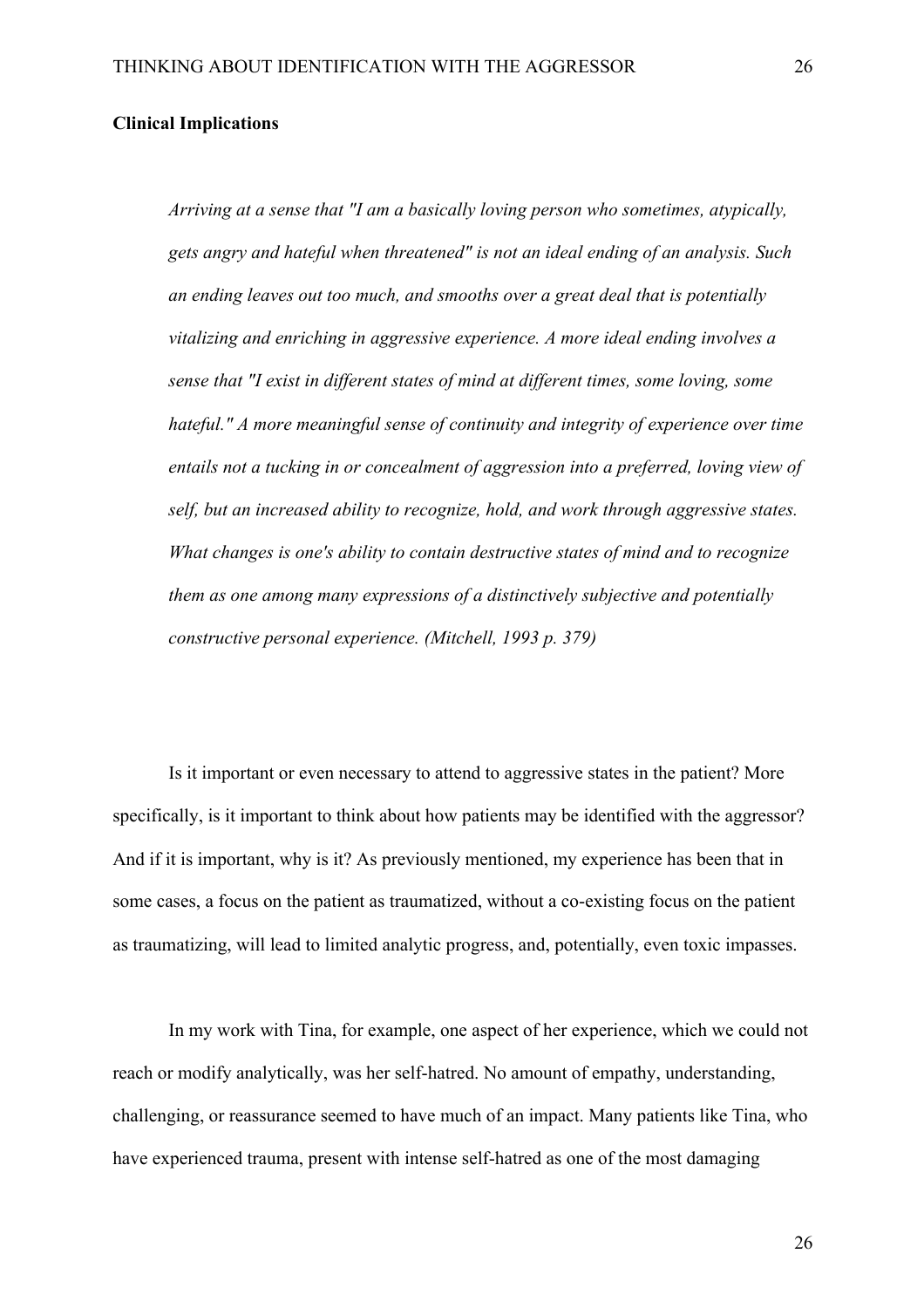aspects of their difficulties. This self-hatred is often very resistant to change and can be one of the most difficult aspects to open up and transform. I believe that some, possibly many, patients are on some (unconscious) level aware of their own aggression (or identification with the aggressor) and its traumatizing impact on others. I am proposing that this is an important aspect of why they hate themselves so intensely.

I have found in many of my conversations with colleagues that it is a common experience to feel that nothing one does as an analyst can shift some particularly toxic forms of self-hatred. In these conversations, I have often observed that the clinical approach is to show the patient that her experience of herself as "bad" or "revolting" or "ugly" is basically incorrect and that she has taken on negative attributions from the surround, or taken on excessive responsibility for the traumas and difficulties in her own life. In its extreme, this approach can frame the patient exclusively as victimized and focus solely on the impact of trauma and abuse on her sense of value.

This kind of approach, whilst fundamental and necessary, may on some level also be a collusion in which the more difficult aspects of the patient are not explored. It may unconsciously contribute to the patient's feeling that the "bad" parts of herself are so "bad" that not even the analyst wants to acknowledge or talk about them. In fact, intense self-hatred may initially elicit a powerful pull in the analyst to reassure the patient in one form or another that she is not "bad". This may inadvertently confirm that the "bad" states/parts are so powerful that the analyst is too frightened to go anywhere near them, ultimately reinforcing a feeling of terrifying intrinsic destructiveness.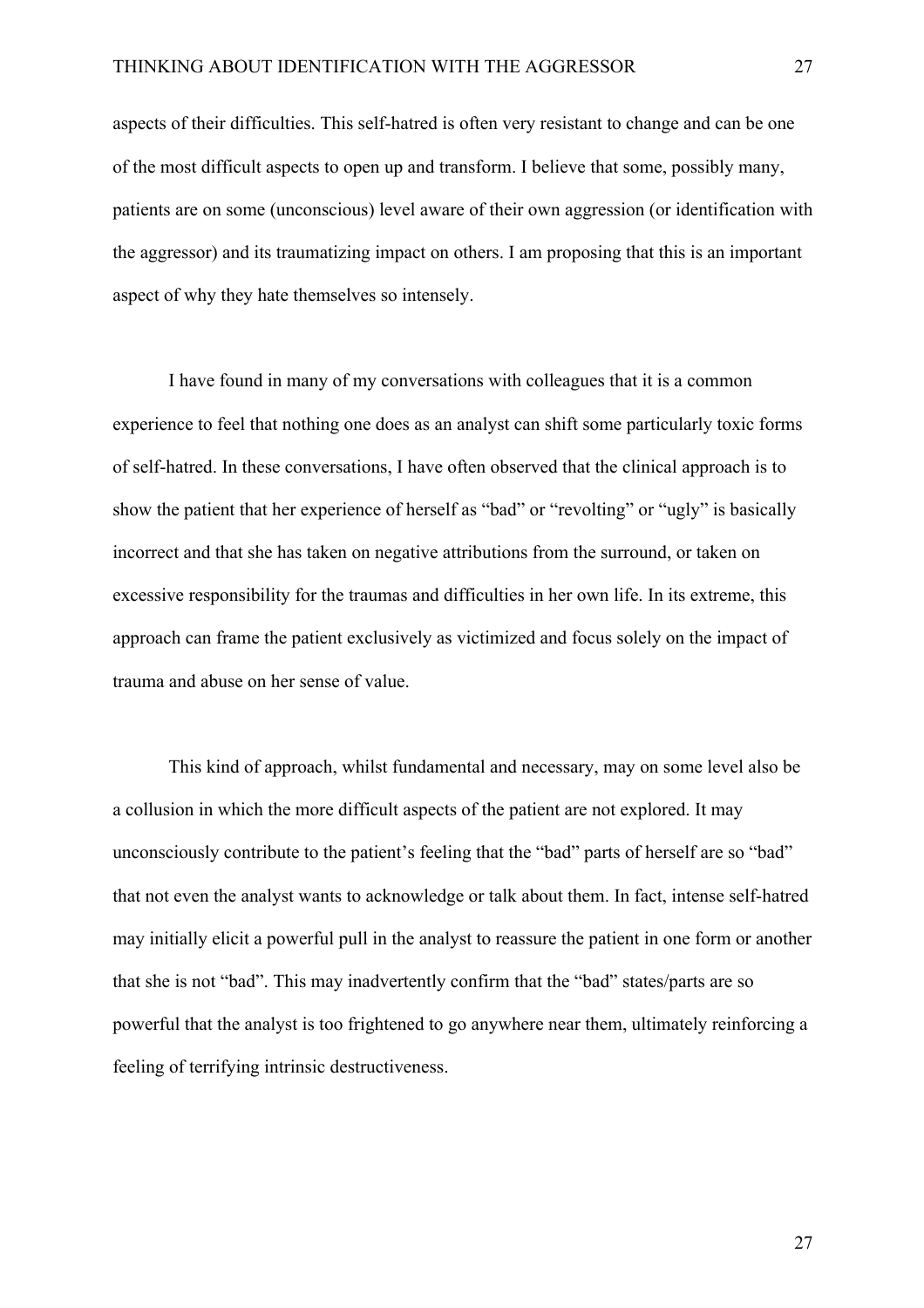I am not suggesting that these approaches are incorrect, in fact I would argue that they are essential aspects of unpacking the devastating psychological constellation of self-hatred. Like most psychological phenomena, self-hatred is likely to be overdetermined and contain multiple meanings and functions. I think it is essential, therefore, for us as analysts to wonder whether there might be some kernel of truth in the patient's often excessively vicious allegations against herself. Whilst recognizing the patient's experiences of victimization at the hands of others, perhaps we need to also consider that there may really be something "bad" that this person does interpersonally. This may potentially result in terrible shame and guilt, and, possibly, even then the turning of aggression against the self in ongoing selfdenigration or even self-harm.

Focusing exclusively on the patient as victim also positions the patient as passive. The patient's defensive maneuvers or identification with her traumatiser may significantly contribute to ongoing experiences of alienation and relationship dysfunction. Not attending to this dimension is not consistent with contemporary notions of reciprocal mutual impact and intersubjectivity, as it frames the patient as a passive recipient of negative experiences over which she has no control. Helping the patient think about how she may be implicated in her ongoing experiences of suffering, that her power is being denied or disavowed, also has the potential to be liberating as it helps her experience a sense of agency and the possibility of choice (Ehrenberg, 2010; Ringstrom, 2010).

How then should we work with these traumatizing states in our patients? Can we have any certainty that a particular approach will be helpful? What are the many differing impacts that drawing attention to the patient's aggression and her identification with the aggressor may have? Could it be liberating if it leads to an amelioration of shame and feelings of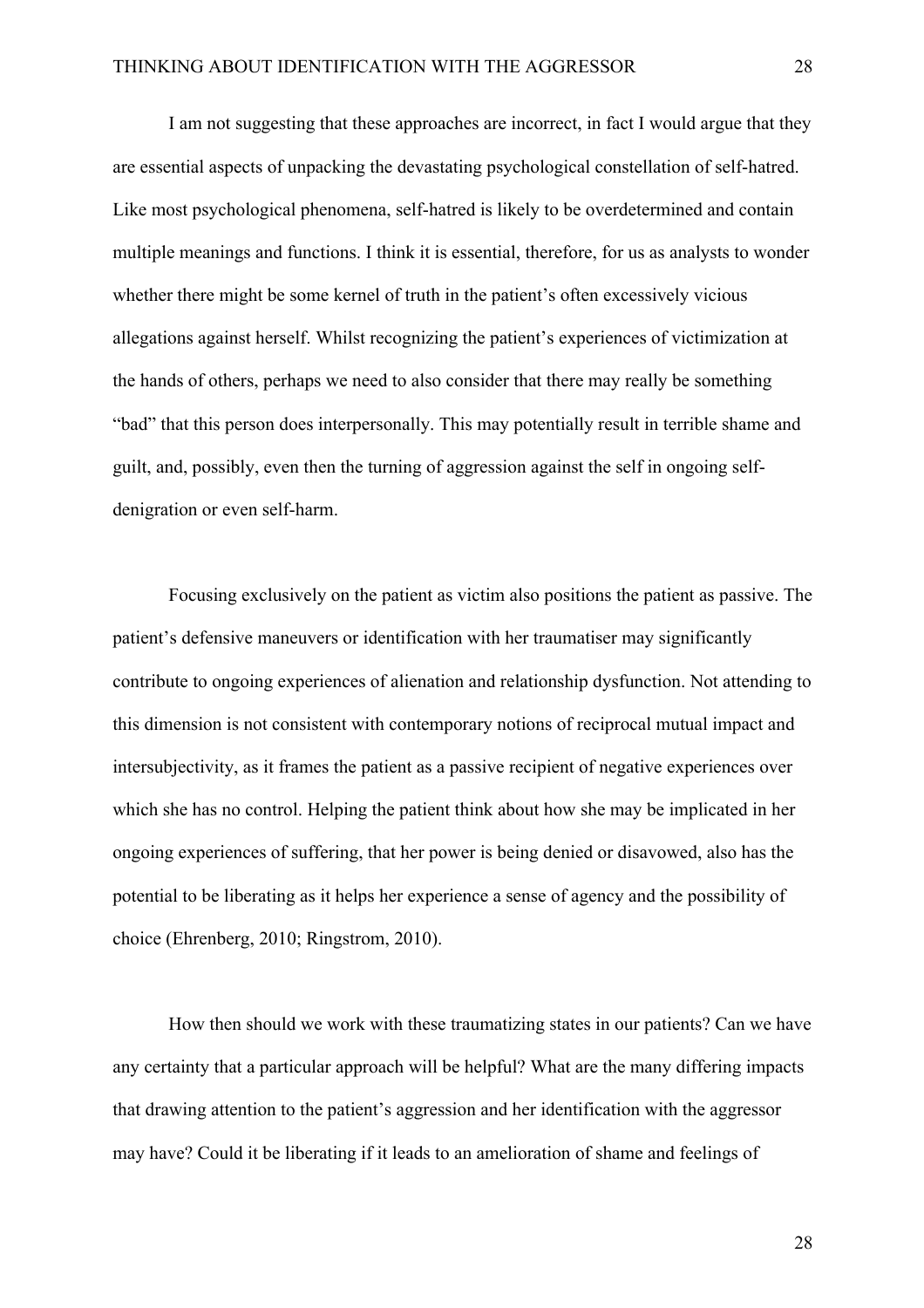badness? Can it be destructive, confronting the patient with the intolerable, and lead to psychic collapse, and, possibly even therapeutic ruptures?

And what is the role of the analyst's relation to his own aggressive states, and his own history of trauma and exposure to aggression? This relation can powerfully structure the analytic field. It can determine the analyst's choice of theory, which will likely be concordant with his own psychological organization around aggressive experiences and states of mind. How does the analyst's specific relation to aggression impact what emerges in the analytic relationship? How does it potentially either open up or foreclose certain areas of exploration when it comes to aggression?

# *Tina*

*Over time, I began to notice that I felt exhausted by endlessly trying to provide the response and availability Tina seemed to need from me. I felt less inclined to offer extra sessions, and began to resent text messages I received on the weekend. On one occasion, I had forgotten to remind Tina that we were approaching a public holiday and so would miss a session. Tina phoned me on the day and was extremely angry with me, shouting at me that it was clear that I did not care about her. I attempted to stay with her experience of being forgotten about, of being discarded, but I felt indignant. After all I had done for her! After all of the extra time, text messages, and emotional investment and care – this was the thanks I got! In a very heated exchange, I told Tina that if she was going to be like this to the people that cared about her, she would be alone forever. The following week, she was sullen, uncommunicative and told me that it was no longer possible for her to trust me. She felt very hurt by my comment, and I acknowledged it had been a hurtful thing to say. As we processed it, she felt I had said it because I felt guilty about forgetting to warn her about the public holiday. I*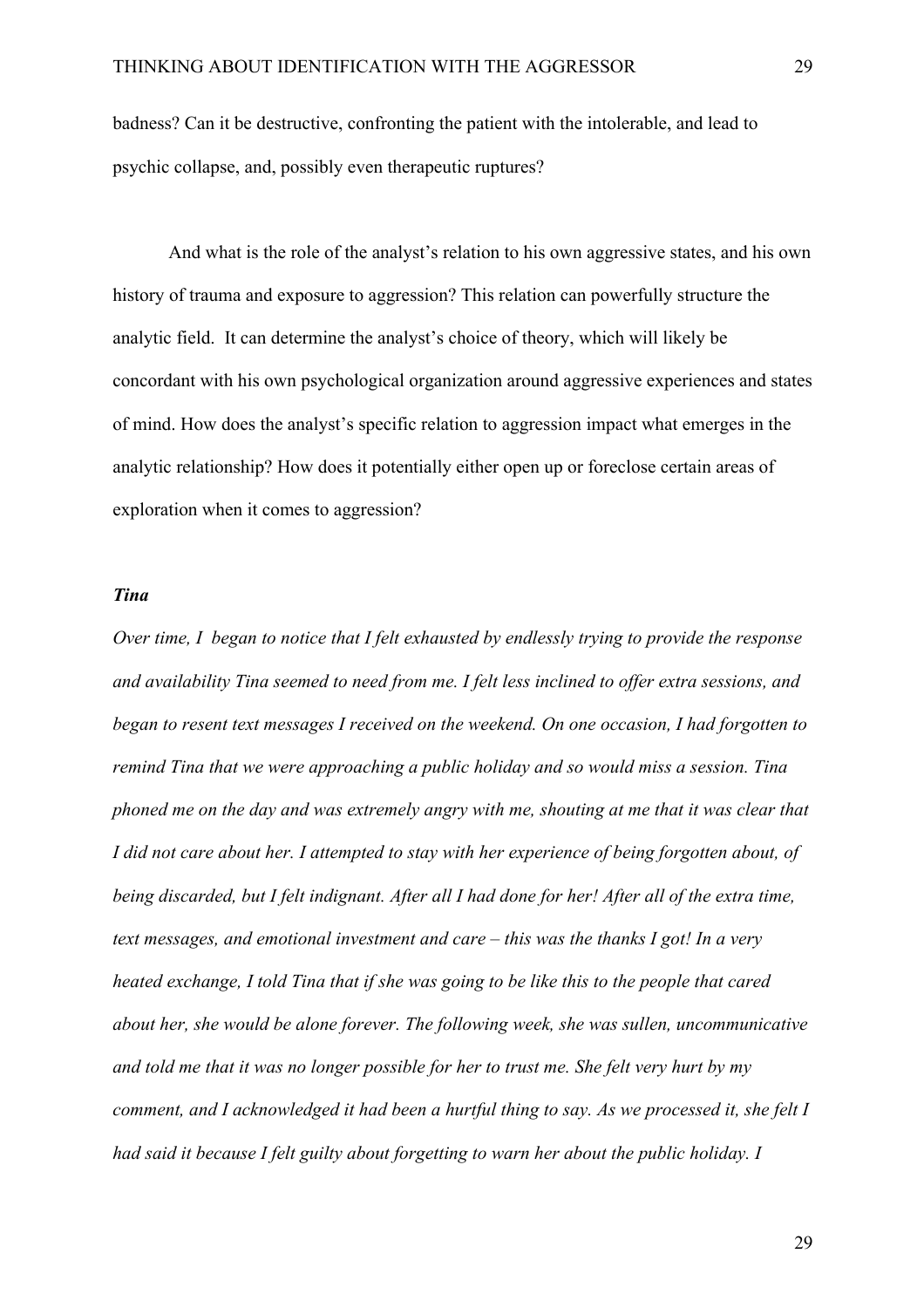*acknowledged this was probably correct and the intensity between us seemed to settle. We focused on how this was a replication of childhood experiences of abandonment. At the time, I had no awareness of why I had forgotten the public holiday. The following weekend, Tina phoned me to say goodbye after having taken a massive overdose. I called an ambulance and she was admitted to the intensive care unit and ventilated. Afterwards she told me that on the day after our last session for the week, she had gone "crazy" and had become convinced that she needed to die.*

Up until this point, I had been convinced that if I just provided the requisite responsiveness and helped Tina understand how her distress was linked to current experiences that were analogues of childhood injuries, she would eventually feel better about herself, and be less vulnerable to interpersonal disappointments. In retrospect it is obvious that Tina was not only hurt by this event, but that she was also hostile and punitive towards me. I wonder what the outcome would have been if we had been able to acknowledge not only her injury, but her aggression and punitive treatment of me. Did my sustained attempt to be empathic and "good" contribute to her feelings of "badness", and hence her conviction that she must die? Could a different response have averted her suicide attempt? Was her suicide attempt fuelled by guilt about her hostility toward me, whilst at the same time being a further hostile act?

I have come to hypothesise that my fear of aggression, my own and that of others, helped to construct a relational system with Tina in which I required myself to be endlessly giving and never frustrated. In this system, I consciously experienced Tina as vulnerable and helpless, and it seemed understandable that she couldn't help it if she sometimes lashed out when she was hurt. I have come to realize that aggression has for me been a "not-me" state,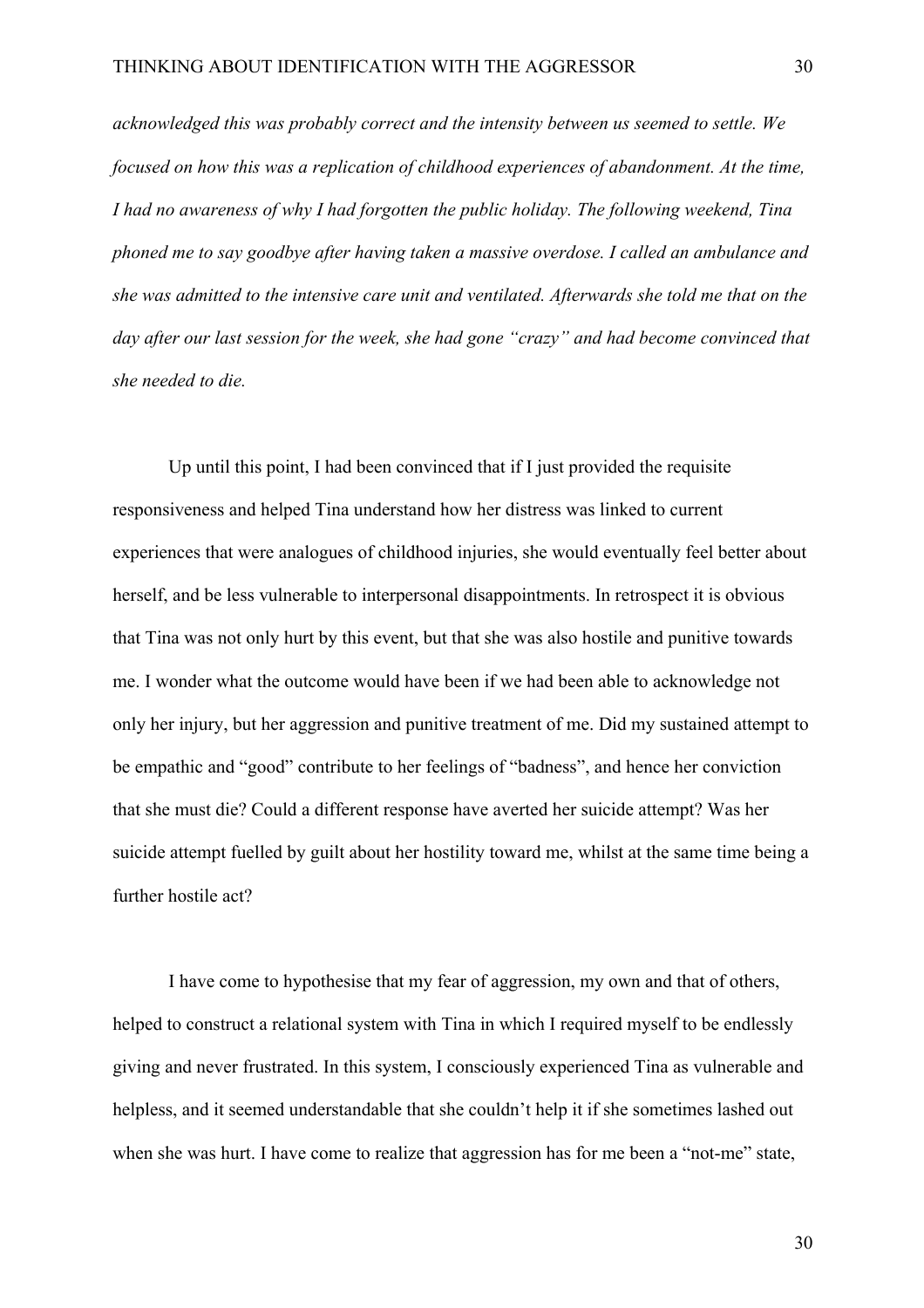and so it probably suited me to experience Tina as the difficult, angry one, whilst I was the benevolent carer. Further, I think it is highly likely that my disavowal of aggression may have contributed to Tina's suspicion of me, and also probably heightened her feelings of badness because she was the only one who continued to "lose it" on a regular basis. I had adopted a stance of being "empathic", for a range of reasons, and I suspect that this was a way of distancing myself from Tina rather than truly making contact (Ehrenberg, 1996). This may have contributed to her isolation and fuelled increasingly desperate attempts to reach me.

Perhaps if I had been able to acknowledge my anger and talk with Tina about her impact on me, my own anger would not have escalated to the point that I enacted it by forgetting a public holiday or retaliating with an interpretation that was designed to hurt. This would have been more truly "related" than the cautious and benevolent stance I adopted. In retrospect, I now see that I had colluded in setting up this enactment by occupying a masochistic position in relation to Tina. This was fuelled by a conflation between my own need to avoid aggression and a theoretical stance that seemed to prioritize a kind of selfeffacing attunement. This created increasing feelings of resentment and rage, which remained unconscious, "not-me", and so ultimately were enacted in what transpired between us.

Steven Mitchell describes the consequences of a similar kind of submission in the relationship between a parent and an infant, and how the consequences are very different if the parent feels in some way coerced to perform this function:

What I am describing is best understood…..as a transition of modes of interaction *in a relationship*. This transition can be disastrous when the original adaptation on the parent's part is done through a sense of obligation or an intellectual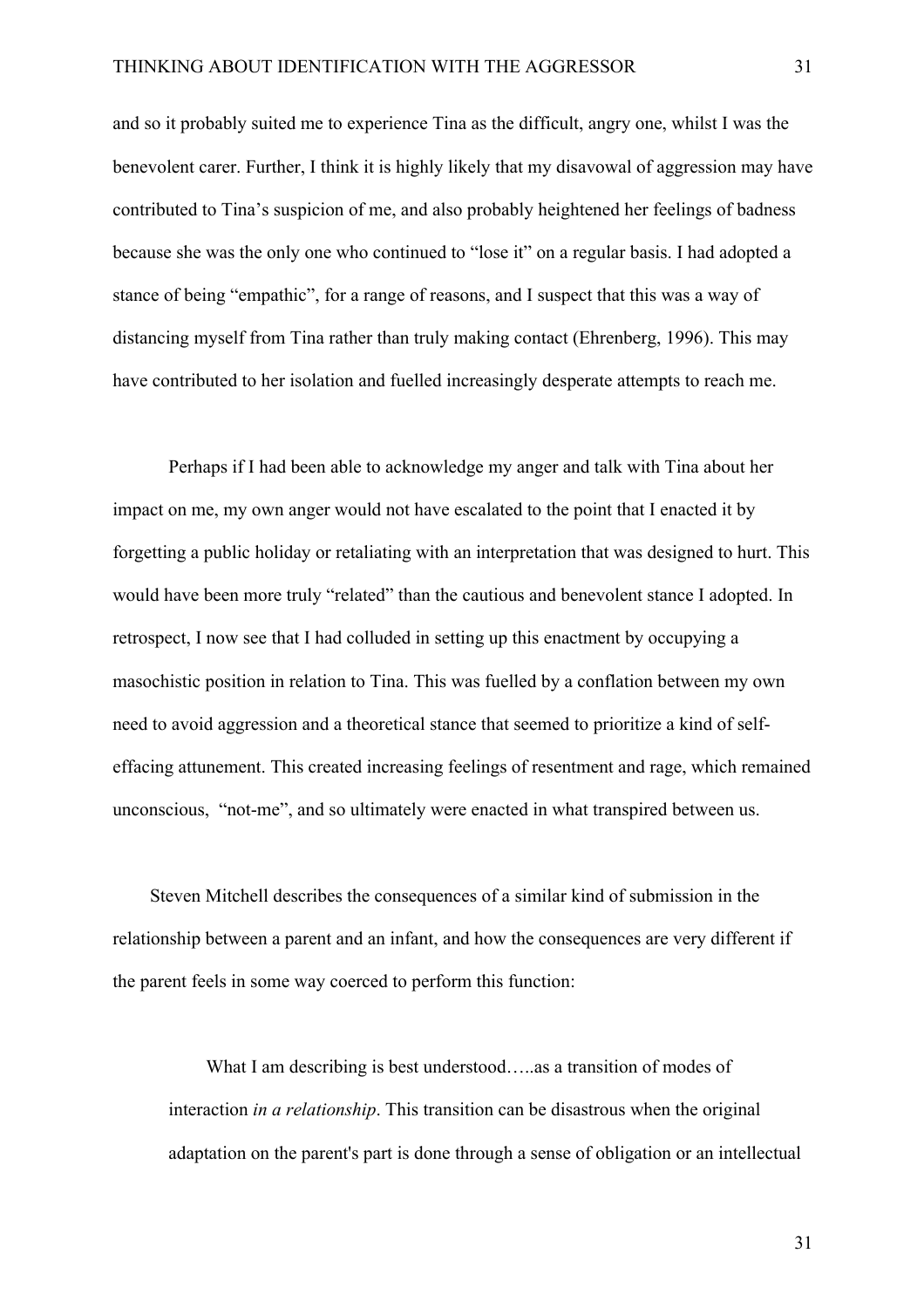determination of the child's "needs." In such cases the subsequent reclaiming of the parent's needs and interests is accomplished with deep resentment and often sadistic retaliation for the previous masochistic surrender. Yet even under the best of circumstances, the negotiations between parents and children over desires and adaptations are complex, last a lifetime, and are inevitably conflictual. I regard the position sometimes found in the psychoanalytic literature suggesting that sensitive parents can make the frustrations of childhood less conflictual and generally joyful, as a kind of grandparents' theory. On occasional visits it can *seem* as if gratification or sympathetic understanding of disappointments is the simple answer; actually living together, however, requires continual negotiation. (Mitchell 1991, p.156)

I believe here Mitchell is referring to a model of treatment which holds that sensitive attunement can bypass conflict, and that sympathetic understanding of disappointments is all that is needed. He seems to be pointing out that negotiation, and therefore conflict, are part of the fabric of human relatedness, and smoothing over these issues, because we believe this is what the patient needs, will only result in the emergence of conflict in another form. I nevertheless accept that one can only respond and work from within the limitations of one's own subjectivity and psychic organization. I am not sure that I would have been able to respond to Tina in the way Mitchell recommends at the time we commenced working together as much of what unfolded between us was, I believe, unconscious. Ultimately, Tina and I found a way to talk about what had been unacknowledged or even unformulated. Could we have gotten there via a less traumatic route? Probably. I believe, however, that ultimately where we got to was transformative for both of us.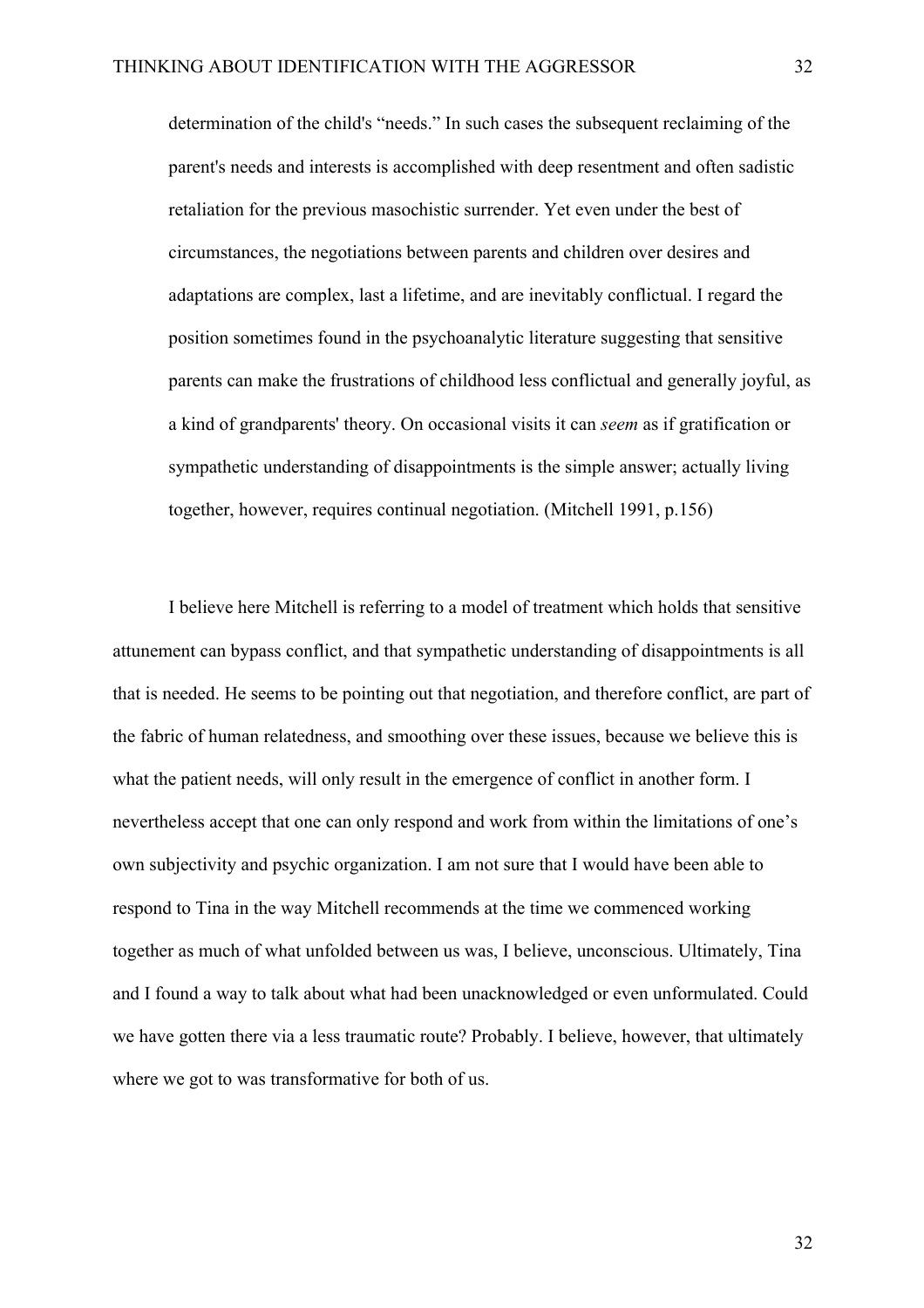As I gradually began to acknowledge that I was fed up with having to be so careful all the time, with every little mis-step or misattunement being pounced on, I became able to formulate an aspect of my countertransference. I had been feeling for some time that it was bad to be separate from Tina, to have my own separate life, ultimately my own separate needs and subjectivity. Anything which highlighted to Tina my separateness from her, resulted in difficult and prolonged periods during which I experienced an urgency to repair the relationship. Seeing me arrive "from somewhere" in my car, taking a vacation, wanting to have a day off on a public holiday rather than see Tina – all of these things, and countless others, felt more and more like I was bad and uncaring for feeling this way. I had associations to my own struggle to move out of home, and how telling my mother that I wanted to live somewhere else, other than with her, felt like I had killed her.

Tina began to articulate her need for us to be "melded", or "inside the bubble". She explained this was the only form of relatedness that felt safe to her and anything which represented a boundary between us was actively denied or ignored. Tina was able to articulate at one point that when I made observations, rather than being aligned with her experience, it was intolerable for her. "It puts you outside, over there. Don't you understand that you are in here, inside me?". I was much helped to understand the subtleties of our interaction by the approach described by Darlene Ehrenberg (1992). Attending to the subtleties of our interaction helped illuminate for me why I often felt both imprisoned and enraged. There was a powerful pull from Tina for me to remain in this position with her, and a complementary terror of breaking free, which triggered my own associations to the consequences of having a boundary with my mother.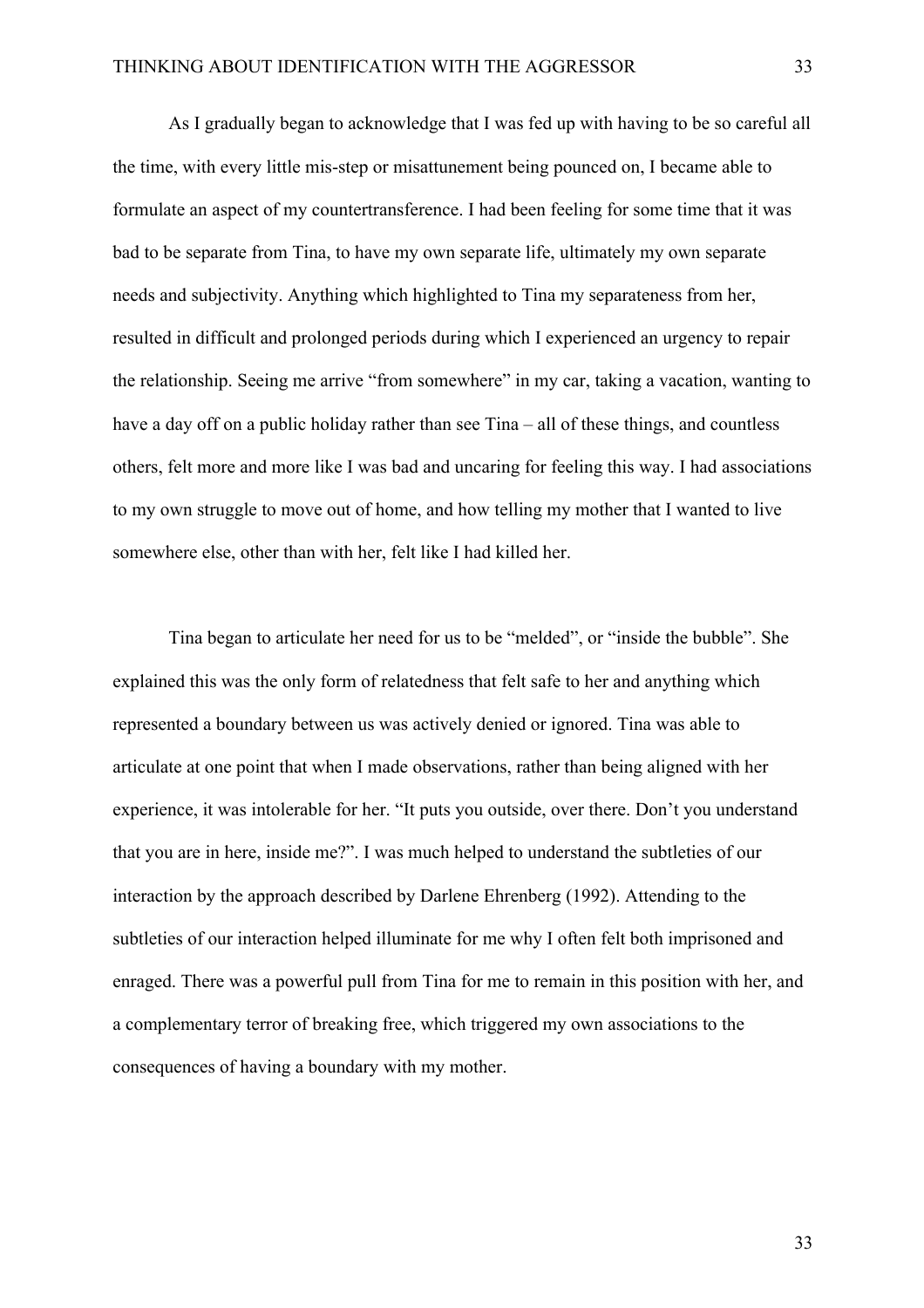On the one hand, I understood that because Tina had been left multiple times by those she depended upon, she experienced any sign that I was moving away, especially that I wanted to move away from her, as terrifying and catastrophic. In this transferencecountertransference configuration, I was the parent who was more interested in my own needs than hers, and she was the discarded child. Another competing transferencecountertransference configuration began to coalesce, as if it were taking shape out of a fog. I was the child who wanted to have my own space, my own life, my own thoughts, my own self, and Tina was the narcissistically absorbed mother who required that I be of one mind with her, or else face terrible consequences. Tina's mother had subjected her to devastating emotional abuse and contempt when she was not fused with her mother's needs and wishes.

### *Tina*

*Tina had been struggling with self-hatred and had tried to make contact with me via text on the weekend, but I had forgotten to get back to her. This precipitated her angry withdrawal, including having thoughts about terminating treatment. We worked on this in the usual way, trying to understand why my forgetting to respond was so catastrophic, and it made sense to us in terms of her childhood experiences. Things settled between us after two very difficult weeks. One evening shortly after, I received a text message from Tina, telling me she was not doing well. Usually, I would respond with an acknowledging and reassuring text but some hours later, I realized I had forgotten her message. Perhaps because of my own personal analysis and my growing capacity to own angry states, I was shocked to become aware of a part of me that thought "If I don't respond, I will be in deep trouble… again. I don't want to respond. And I am not going to! She can go to hell! She has been so demanding and difficult, she deserves everything she gets". Realizing that something complicated was going on, I*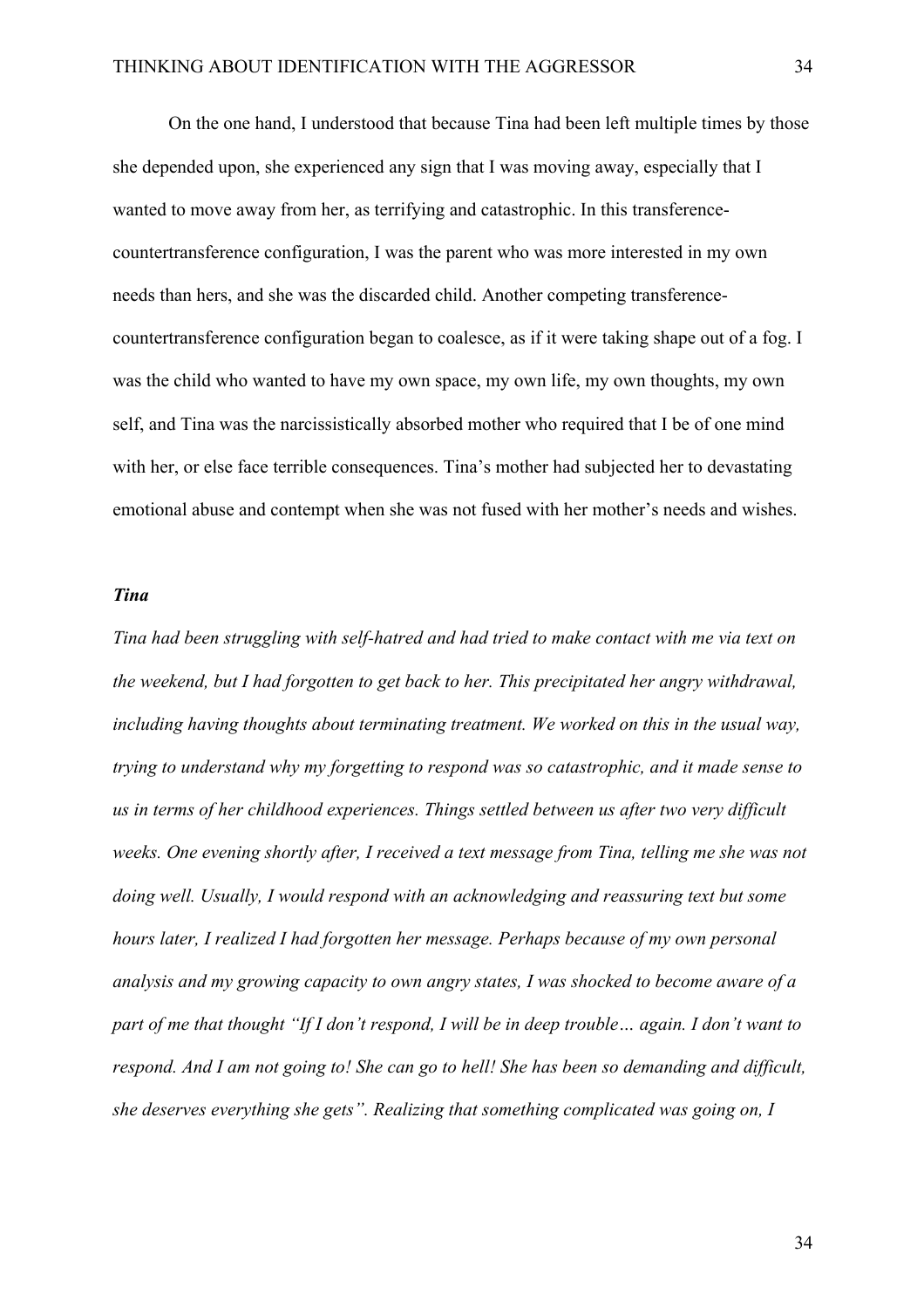*responded to her text briefly, expressing my concern and my hope that we could talk about it tomorrow.*

*It became clear to me that I needed to explore the transference-countertransference configuration which had only recently become apparent to me, as it was clearly leading to retaliatory enactments in which I was aggressive towards Tina. The following day, I decided to share with Tina my internal process in response to her text message, including that it had shocked me to observe that there was a part of me that could be cruel. I told her that this realization had prompted me to reflect on what was going on. I had become aware that I had been feeling a kind of coercive pressure that if I did not respond in a certain way, I would pay dearly for it with either withdrawal, suicidal threats or indeed self-harm. She asked me whether I perhaps had residual feelings about the period in which she had been chronically suicidal, that perhaps it had been exhausting. I told her that I thought it had been more than exhausting, that the thing that had made it most difficult was that it felt so cruel for her to come here almost every day and tell me that she might kill herself, and to leave me in a position where every morning I would wonder if I were going to see her that day.* 

*We continued to explore this over many sessions and I was able to eventually ask Tina whether perhaps sometimes when she thought she was protecting herself from me by withdrawing or threatening to leave, when she saw me as dangerous and untrustworthy, that she might also be acting in a way that was cruel to me. She was unsure, however she acknowledged that she knew that I experienced those things as punishing. She also said that in the past she had been cruel to people close to her in ways that scared her. This opened up a painful exploration of how Tina had been demanding and verbally abusive to co-workers or even her partner when she felt she was not being treated with respect. She owned that*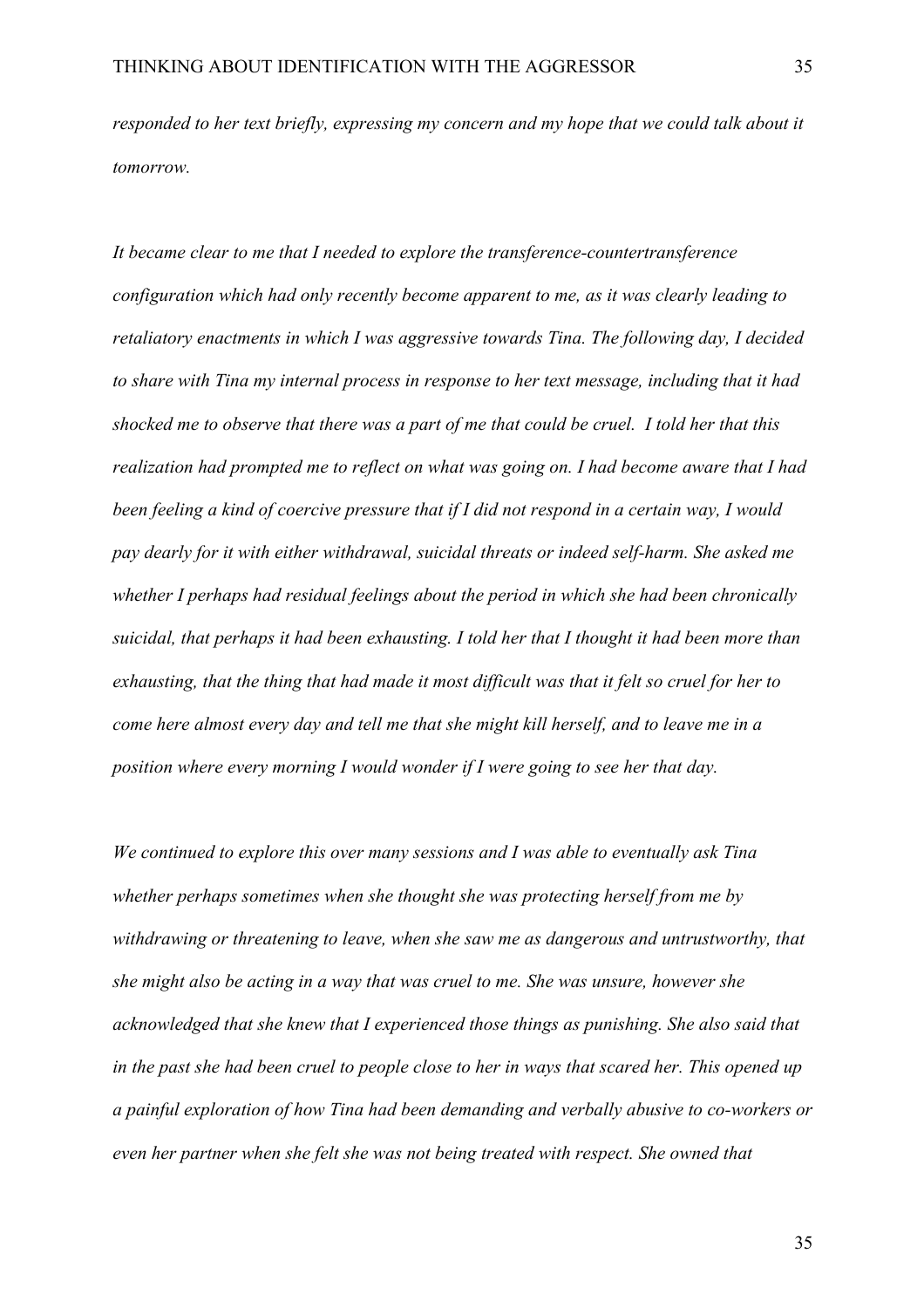*anything that left her feeling that she was not important could potentially trigger this reaction.*

*Tina's family had always compared her to her mother, describing her as too demanding and too difficult. Any exploration of whether there was any truth to this had been impossible in the past as it flooded Tina with shame. Now we were able to cautiously wonder whether there were in fact some ways that she could be like her mother, and that we experienced this by living through certain interactions in the therapy. There were many associations to her mother's need for recognition, how she would lose it if Tina had bought the wrong brand of cookies at the store, and how important it was to constantly make sure that her mother felt like she was the most important, or else suffer the wrath. Many painful memories emerged of her mother's rage, and how "she would keep going until she had destroyed you and you were on the floor, begging for forgiveness."*

This is just one of many sequences in which Tina and I were either enacting a sadomasochistic coupling, or were attempting to talk about it after the fact. Attending to what was going on between us interactively (Ehrenberg, 2010) was fundamental for moving the treatment forward. Tina became increasingly able to, and in fact wanted to explore how she was being controlling with me. This enabled her to become increasingly aware of how difficult she had been with me. It then became possible for her to hold in mind that there was the potential inside her to be like her mother, mostly at times when she was feeling extremely vulnerable and threatened. Tina said that this part of our work transformed a sense that there was something "hideously bad, gross, disgusting" inside of her, to a sense that it was "just ordinary, everyday bad". She continues to struggle with her responses to disappointments and her punitive behavior towards those around her, despite this awareness. However it has now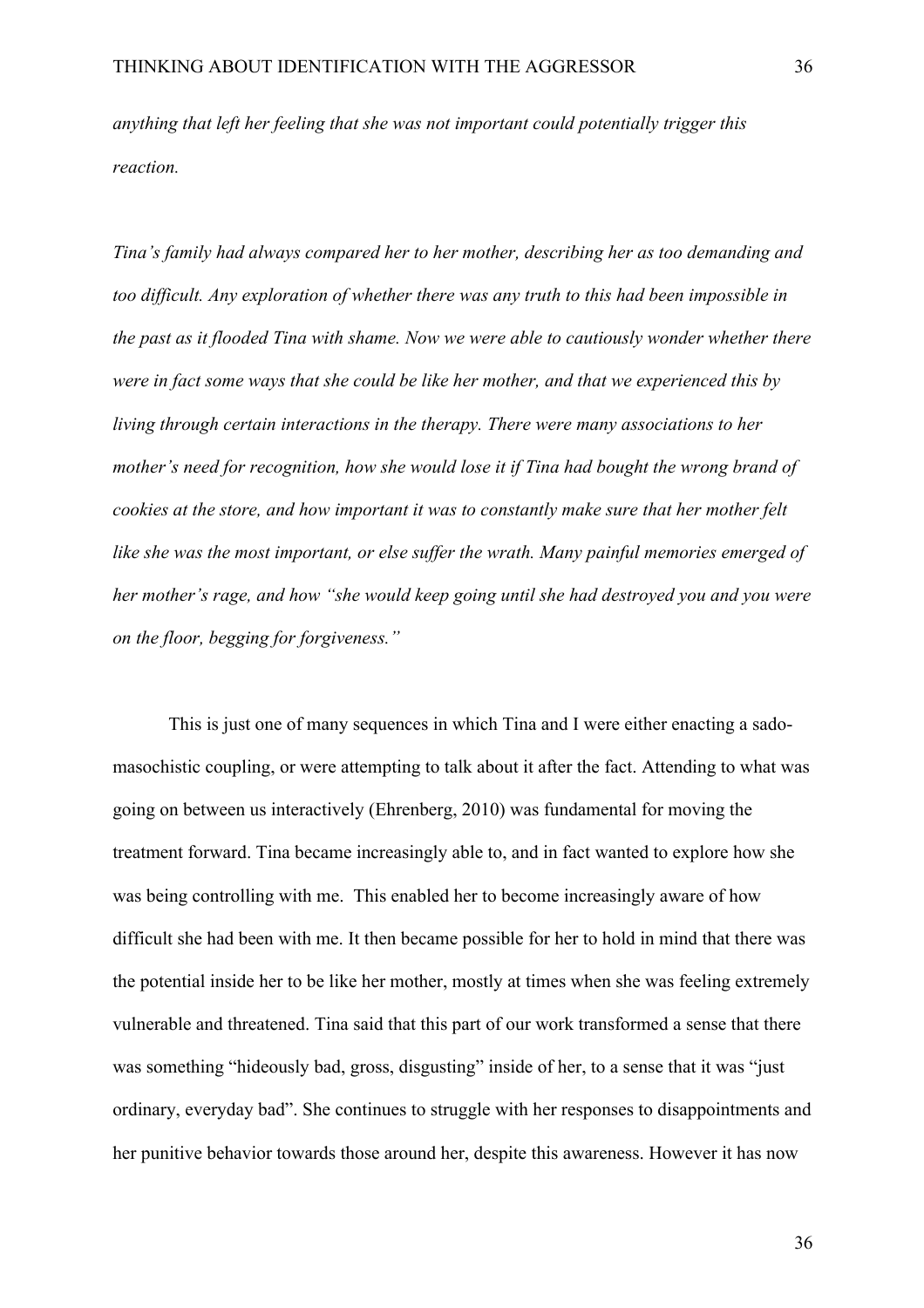become accessible to analytic exploration and no longer leads to violent enactments of selfhatred. Tina's self harming behavior completely stopped around this time. I believe that becoming aware of how cruel she was to me, allowed her to begin to consider how cruel she was being to herself.

Despite how painful and difficult it was for us to talk about this, I believe what made it transformative was that the experiences were "live" (Ehrenberg, 1992) right now, between us. Tina expressed genuine sadness about what she had put me through. Through the recognition of the experience of subjugation and the attendant rage I was experiencing, Tina became more aware of how in her own relationships, she was often in a similarly masochistic position. Just as I felt I had to go along with what Tina wanted, this was how Tina positioned herself in her relationships, "melding" herself to the other person's subjectivity. This allowed us to understand the depth of her rage at being so dominated and used and led to the development of a capacity to have a boundary, and to articulate some of her own needs in relationships. It was like I had to go first and change the way I was in our relationship before Tina could make similar changes in her own life.

We began to make sense of one of the other issues that had been seemingly resistant to change, namely Tina's extreme isolation from any intimate involvement with others. She was able to acknowledge that she was frightened of how she would lose herself entirely in masochistic compliance if she made contact with another person. At the same time, she was equally frightened of how angry and punishing she could become if others did not match her expectations exactly. It was therefore better to isolate herself than risk causing damage to anybody else. She had previously attributed her isolation to feelings of repulsiveness and ugliness. Now, she struggled with an increasing awareness that she could become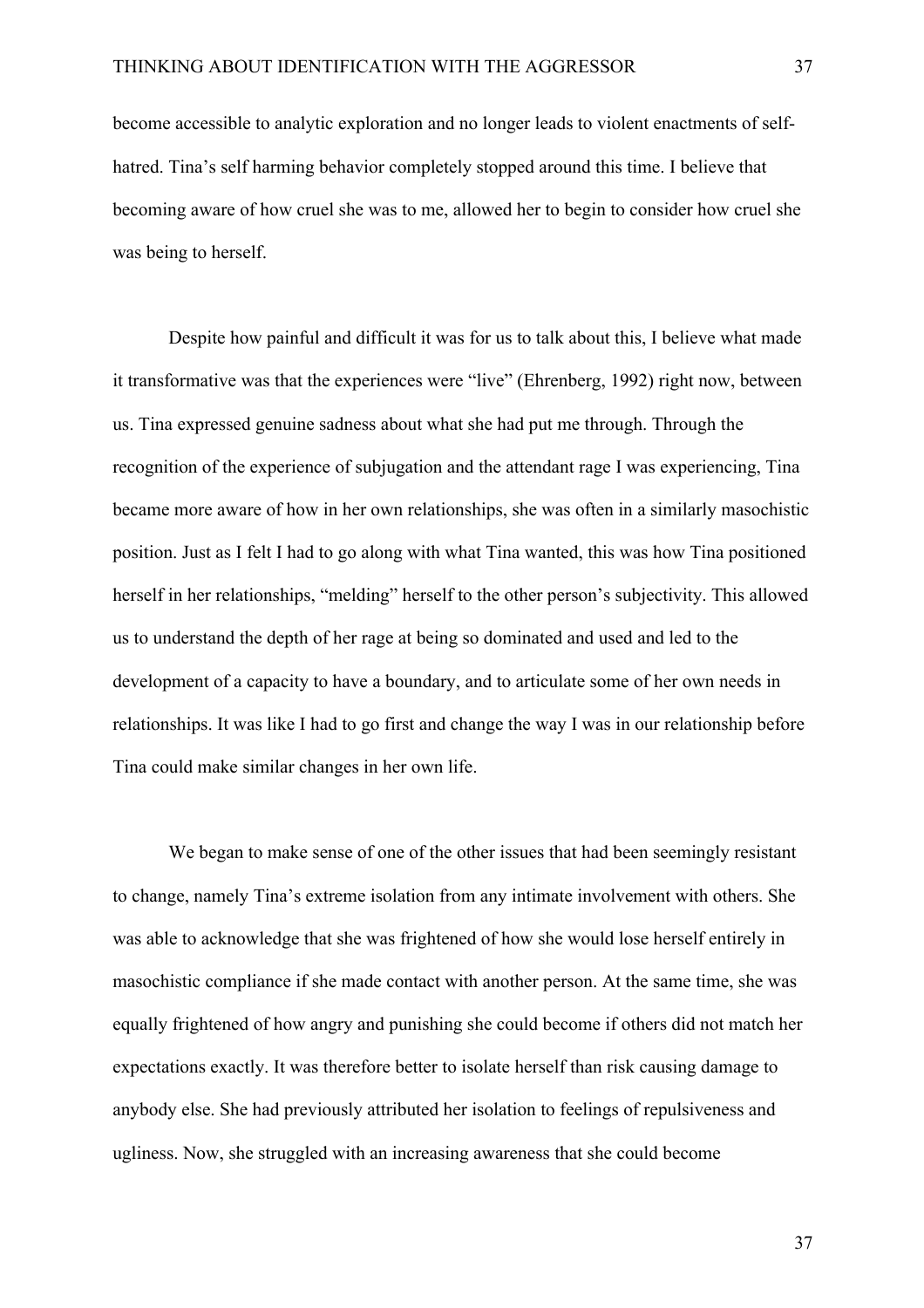masochistically "melded" with others, or alternatively aggressive and punishing if they failed to meld with her. On another level, we began to explore how much her feelings of repulsiveness were associated with the enormous reservoir of need and desire that was rarely, if ever was directly expressed.

These are just some examples of how attending to Tina's identification with her mother opened up multiple areas of exploration that had previously been foreclosed or inexplicable. In retrospect, I feel one of the most important functions of this concept was that it helped me to retain a capacity to think at those times when I experienced Tina as being aggressive. It helped me to remain present rather than slide into a dissociated state of masochistic compliance. I also think a central aspect of this whole process was the reversibility of the sado-masochistic integration between us, where we swapped roles frequently, and sometimes rapidly. This is the kind of phenomenon outlined by Davies and Frawley. It is also consistent with Lyons-Ruth's premise that it is the entire procedure, and not just one role, that is internalised. And clearly both Tina and me were no strangers to domination and submission.

Mitchell (1988) articulates very clearly an aspect of what I believe occurred between Tina and me:

If he is open to the nuances of his experience and the analysand's impact on that experience, he sometimes finds himself enacting the patient's old scenarios, speaking in a voice not wholly his, and sometimes enacting his own old scenarios, as various parallel or complementary voices from his own past and his own dynamics are evoked within the complexity of the interaction with each analysand. (p. 295)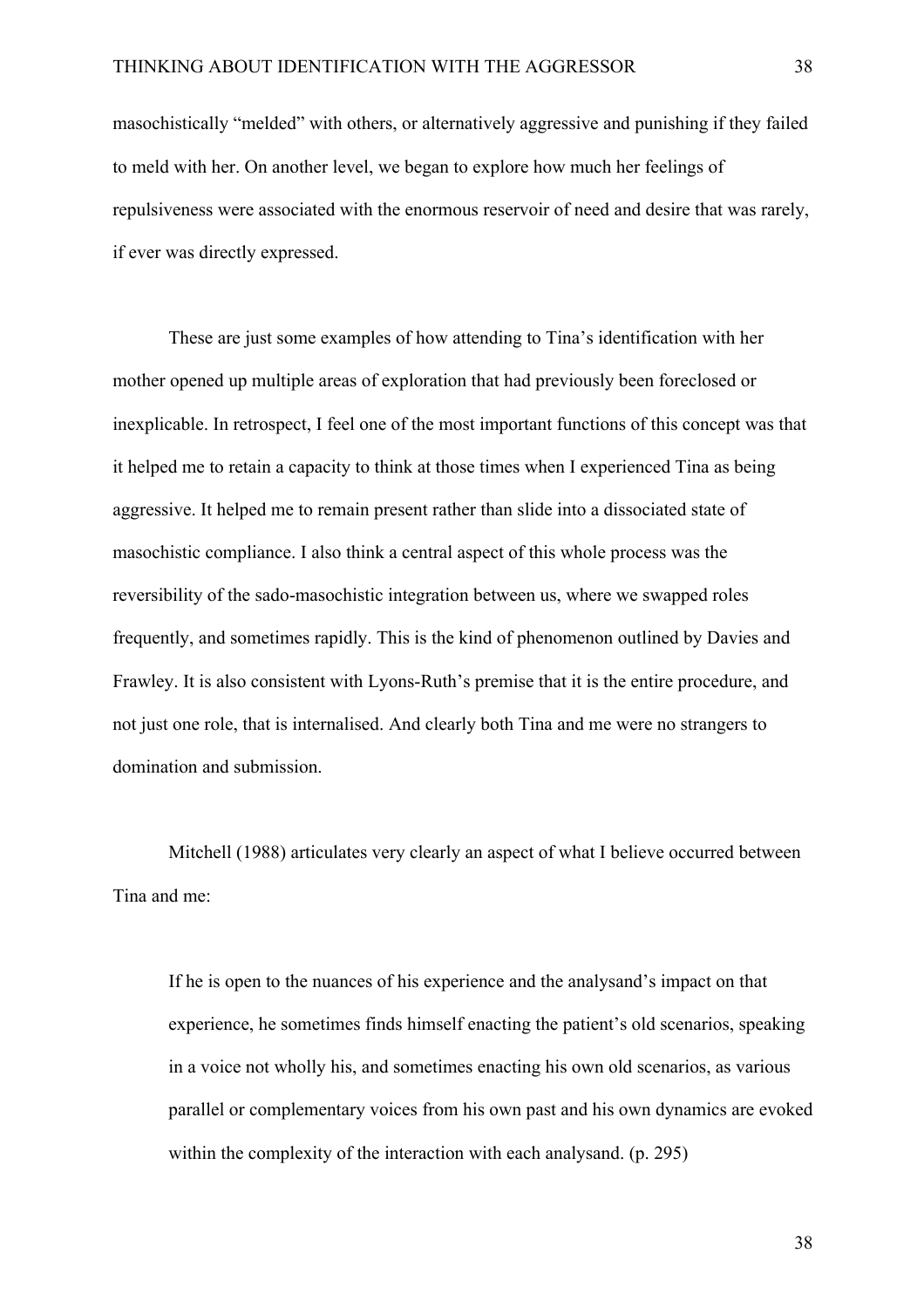It also seems to me that a central aspect of the process was that I occupied and embodied a cruel "not-me" self-state, that subsequently became accessible to consciousness for me. This is one of the central ways in which my work with Tina was transformational for me. I am convinced that it was not possible for me to become fully conscious of how cruelty existed between us, and particularly to perceive that Tina was being cruel to me, until this had happened. Davies (2009) articulates this phenomenon when she writes:

experience that seeks to avoid meaning can lodge itself well within the unconscious or unformulated experiences of either the patient or the analyst. Where, via projective identification and other projective mechanisms, meaning is subjected to such defensive extradition, it becomes incumbent upon the analyst to represent actively – even embody – that aspect of the split-off internal self and object world of the patient that so elusively defies acknowledgement and integration. It becomes part of the analyst's essential function to recognize and maintain such disavowed experiences until such time that the patient can know them and integrate them without the threatening precipitation of debilitating anxiety and psychic regression. Within such a scenario, the analyst oftentimes must speak the dangerously charged words for the first time. (p. 168)

Bringing aggressive states into awareness does not always lead to an opening up of exploration. It can, as Davies says, lead to psychic collapse and extreme anxiety, as initially occurred when I attempted to explore this with another analysand, Grace.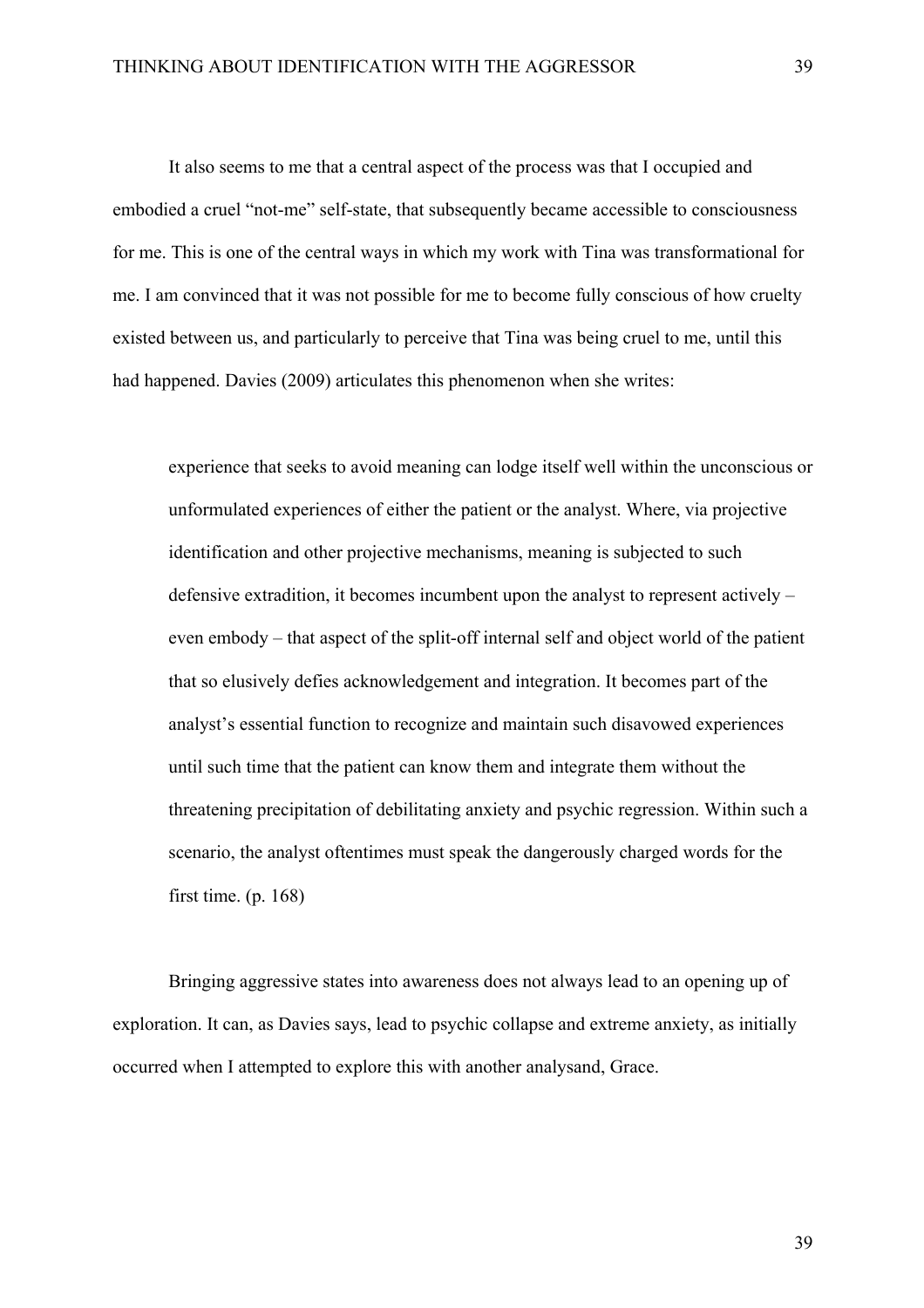### *Grace*

*I had been working for many years with Grace, who was physically abused by her mother and sexually abused by her grandfather. A climate of cruelty seemed to pervade her early life. She consciously identified as victimized and was frequently in states of fear/vulnerability/terror. She often felt abused and attacked by people around her, including me. After many years of work focusing on these experiences, there seemed to be very little shift in the intensity of her self-hatred. In a way that was very similar to my work with Tina, I had hoped that persistent, attuned, responsiveness would result in a shift in her selfexperience. Before any apparent shift in her experience occurred, however, there was a shift in my countertransference.* 

*I started to experience Grace as cruel to me. I experienced this in the way she would sometimes ignore me, or accuse me of finding her hideous, or send me emails stating only the one line "I hate myself and want to cut myself" after a session. I had a sense that talking about my emerging experience of her, involved taking an enormous risk, the nature of which I could not formulate. I felt terrorized by the potential for violent retaliation, even though Grace had to this point not demonstrated any violent or threatening behavior towards me. When I felt brave enough to talk to her about the fact that I felt she was being cruel to me, her response was something like this: "you are making me feel crazy! I don't know what you are talking about! I don't know who you are talking about! That is not me! Why are you saying that? Why are you being so awful to me?" Grace was clearly frightened and became increasingly distressed and disorganized. It rapidly became clear that she was unable to process what I was saying, and only experienced it as yet another attack on her. She later told me that it felt like I was doing exactly what her mother did, accusing her of something*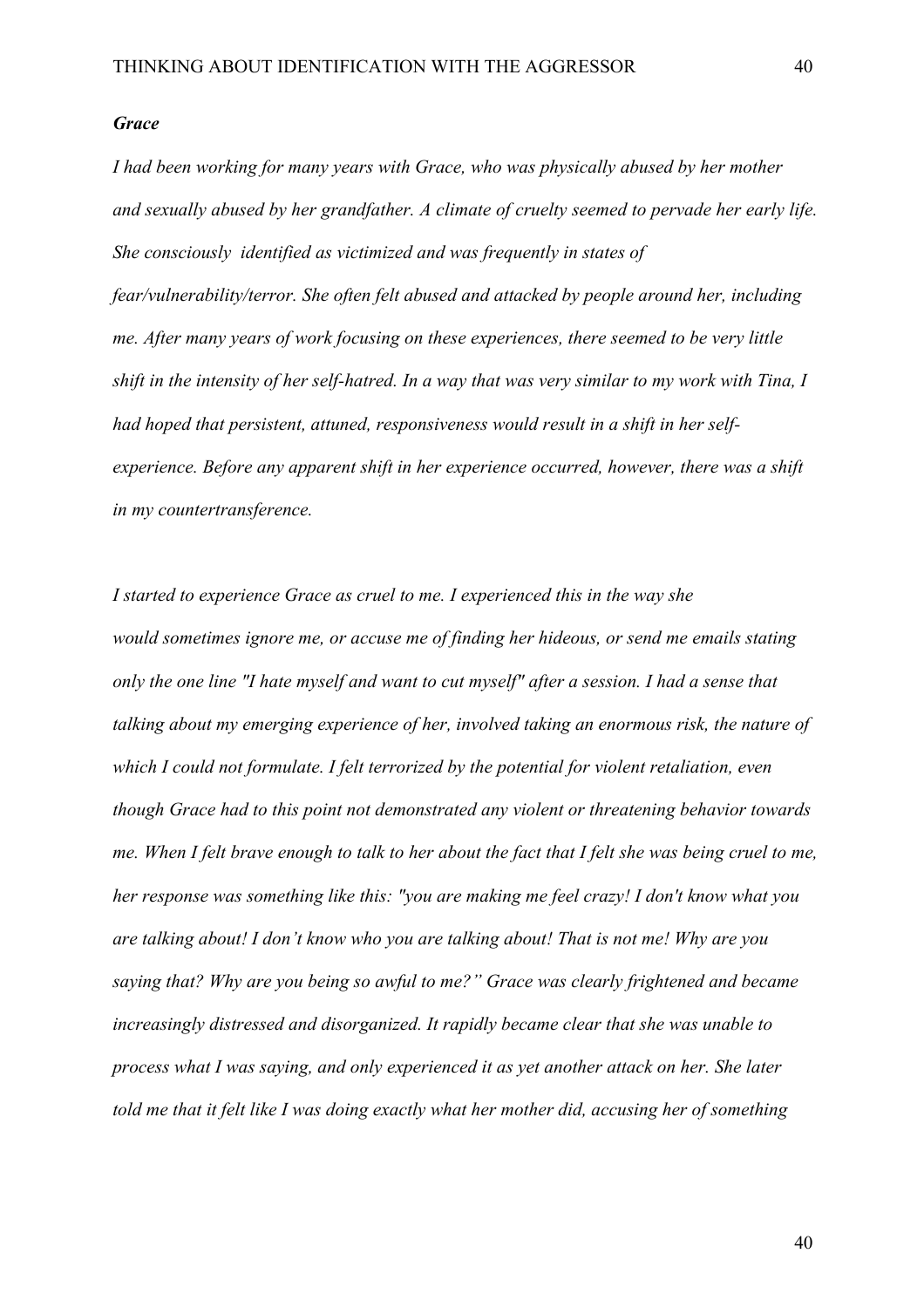*she didn't do. Even when the intensity of the enactment had passed, Grace was not able to see my actions as anything other than hostile and punitive.*

*Twelve months later, I was aware that I had "forgotten" to respond to Grace's frequent distressed emails over the weekend. I became aware that I was feeling angry about her relentless intrusion into my space and time. I attempted to explore with Grace what might be going on that I was having a negative response to her emails. She became highly distressed in a way that was very similar to the session outlined above and I began to feel I should not have opened my mouth. It felt like we had touched on something explosive and that she was likely to storm out of the room like she had in the past. The following session, she arrived in a state she experienced as very depressed. She reported that she was feeling paranoid, as though everyone around her had hostile intentions towards her. This obviously included me. She appeared "crazy", with her long hair pushed forward over her face, through which she would peer at me out of the corners of her eyes. I asked if she was angry with me and she acknowledged that she was very angry about the fact that I was not there when she was in her highly depressed states, the times she needed me most. Was she supposed to pretend that was ok, she asked? I was aware at this point that I had a choice: to obfuscate and distract from the rage she was feeling, by saying something reassuring or reminding her that I did care, or focusing on how this was a repetition of her experiences of abandonement. Alternatively, I could try to open a space for her anger so that it could be dealt with here and now between us.*

*I responded that it was not OK that she was alone at these times, and I did not expect her to pretend that it was. Sbe then asked me how she was supposed to hold on to the relationship at those times, as my not being there proved to her that our relationship meant nothing, and it*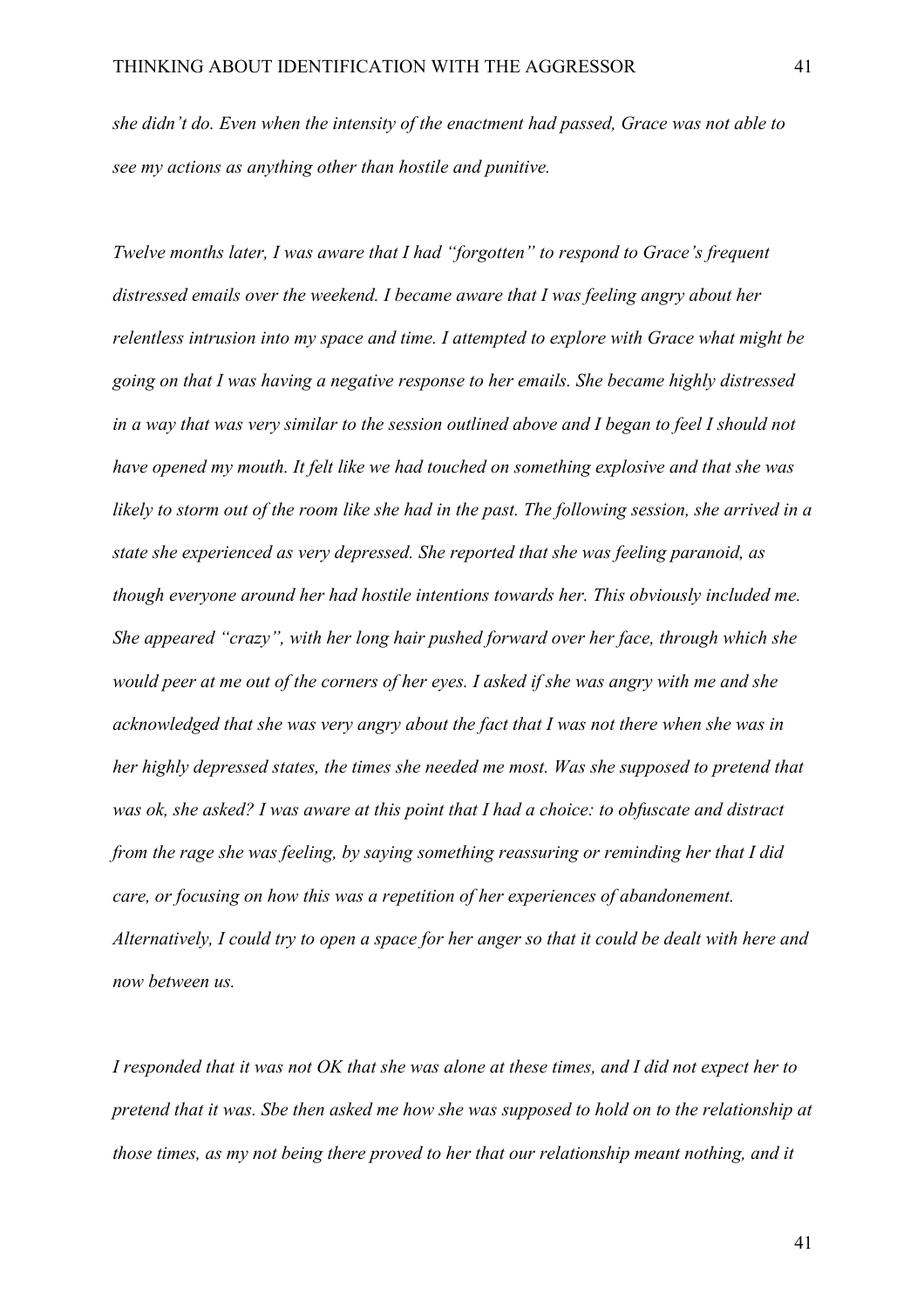*left her with nothing. I said I understood how desperate she became, but I wondered how that led to the relationship becoming "nothing". Further, I said that this was all I was able to provide, as I needed my own space and time in which I could "close the door to my room for a while" (here I was spontaneously using an image related to her own childhood experience of having no privacy). She acknowledged that she killed me off when I was unavailable by vowing that she would never allow me to get close to her again. We saw how doing so actually destroyed any sense that there was something good in the relationship.*

*She subsequently became reflective and had many associations including that what happened between us was like when her mother punished her by sending her to her room for long periods, or how she would run away and hide outside after her mother had beaten her, but then secretly hope that her mother would come and find her and help her. I said I was moved by what she was telling me, and was aware of another aspect of our interaction. That sometimes I felt like I was not allowed to have my own space and time and that it was like I was in a room which had no door and no privacy, very much like her own childhood room to which her mother had complete access at any time she wanted. I was also aware, but did not articulate, that the sense of penetration into my personal space might be an enactment of the physically and sexually abusive interactions she experienced. Grace left the session in a completely different state, coherent and no longer paranoid. I commented on the profound change and Grace said she felt dramatically better now than when she had arrived.*

It is sometimes suggested that some particularly traumatised patients require a long period of close attunement where the analyst puts his subjectivity into the background, before anything resembling mutual recognition can begin to develop in the relationship (Slochower, 1996; Bass, 1996; Mermelstein, 2002). Indeed, Kohut (1977) wrote about the need for a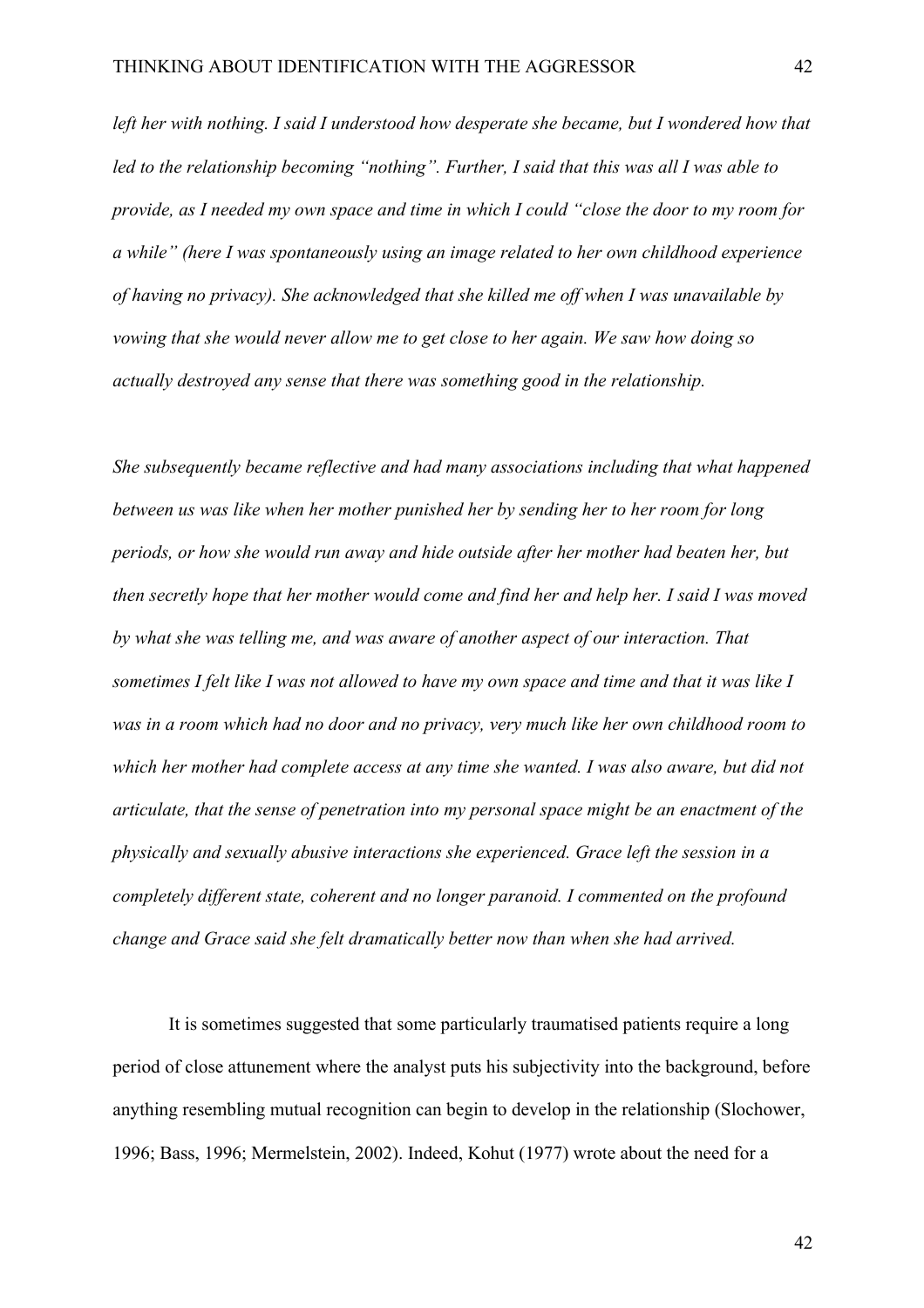prolonged understanding phase with a particular type of patient who had experienced profound self-object failure. Both the cases of Tina and Grace involved toxic impasses that I believe were a result of taking this stance. Sometimes the impasses that result from such a perspective may be harmonious, with a sense that much work is being done, however, little fundamental change is occurring when it comes to deeply help self-hatred.

#### *Samantha*

*Samantha and I had a very good working relationship and sessions always seemed productive. Our relationship was notable for the absence of disruptions or anger of any kind. This seemed consistent with how Tina saw herself: as kind, patient, caring, self-sacrificing. After a protracted period in which we had explored her experience of vulnerability and helplessness, we began to work on some of the less than kind ways she treats her husband and colleagues. I had also become aware that even though she is extremely friendly and polite, there is a way that I feel subtly frozen out, and that no matter what I do, I will never really be allowed to be close to her.* 

*Recently, she had been upset by the actions of her boss and was trying to enlist my agreement that her boss was a cold, awful woman, and that Samantha was totally justified in treating her with complete disregard. I responded that I was having a reaction to the way she was talking about this, and I wasn't sure what I was reacting to. She said it's as if she has become cold as ice, evil, relentless, wanting her to suffer. I said I think that's what it is I am noticing, that there is something punishing going on.*

*She said "I do want her to suffer. Actually I think of all kinds of ways to get to her, and I enjoy it! Isn't that awful! I can't believe that I am like this! I thought I was a kind person but*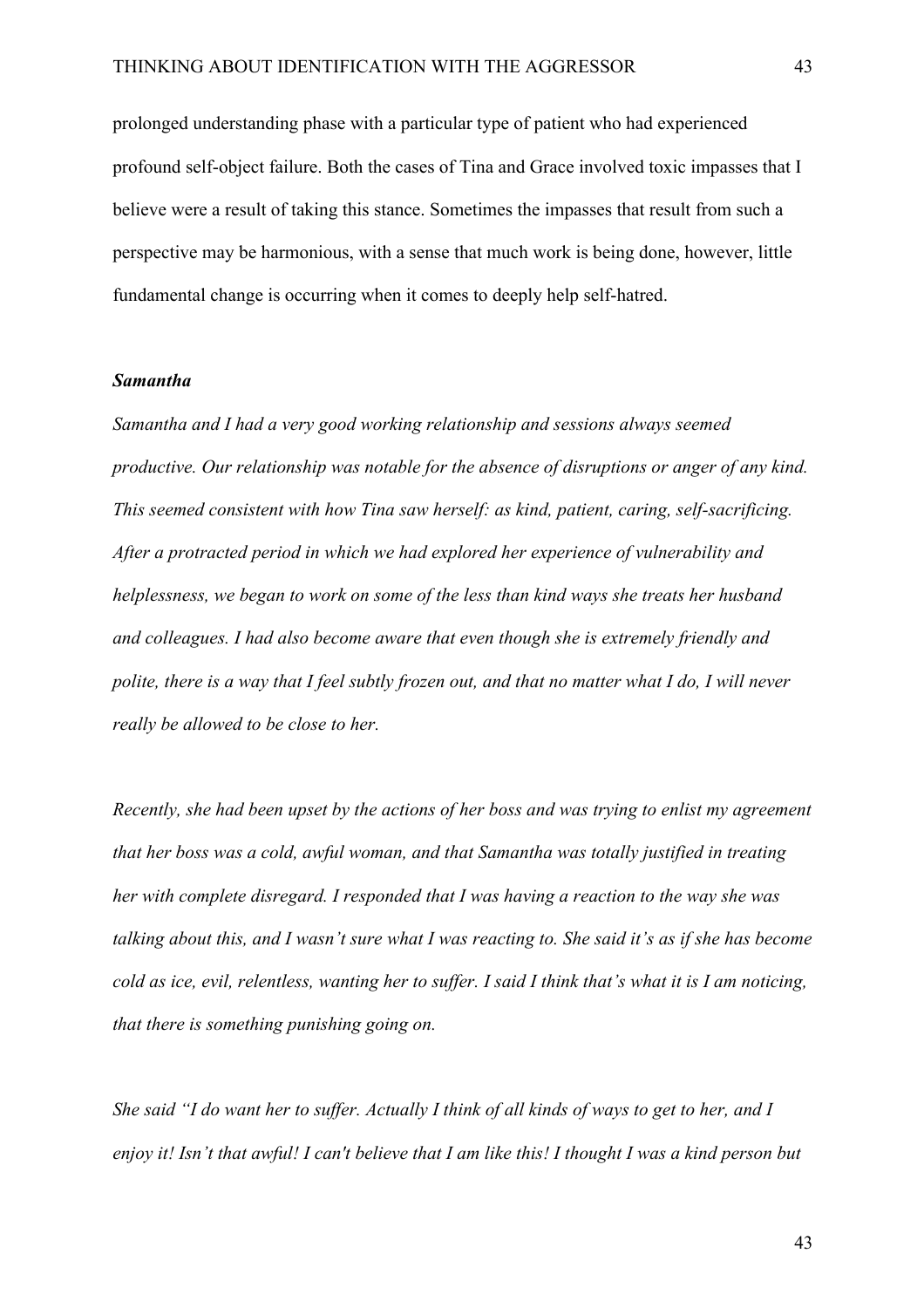*in the last few months, I have realized that's not true. I think I did the same thing to my husband for many years when I froze him out". I asked her what she thinks evokes this kind of reaction. "It's betrayal, when I feel someone has betrayed my trust, they are out! Never to return. And I will punish them for what they have done to me. I remember I did that with my mother. She was so horrible and cruel to me. I would let myself trust her again and then she would hurt me again, and eventually I discovered I could upset her by being very cold and distant. I took great pleasure in hurting her". I responded: "That makes sense. But the thing that I am struck by is now you are being like your mother, and you are also treating your colleague the way your mother treated you. You are persecuting her and terrorizing her with your coldness in a way that is cruel. I know its awful to think about, but we all take on aspects of our parents, especially the things that we were traumatised by". She was devastated and said "That makes me feel terrible to realize I am like her!" During the following session she said she had gone home feeling that I must be appalled and disgusted by her and that the whole thing was very difficult for her to process.*

*Some months later, after further work on Samantha's aggressive states, work that she clearly wanted to pursue, she appeared to come to a devastating recognition of the extent of her passive hostility to her husband over many years. She had never cried before during our sessions, but now she began to sob with grief in a very moving way. I felt an impulse to remind her that she was only reacting to her husband's insensitivity most of the time. However, based on my experiences with other patients, it felt to me like this was a profound moment in which she was not berating herself for being "bad", or hating herself, but truly grieving the consequences of her aggression, which may make it possible for her to grieve the enormous losses associated with her childhood in a way that she had not yet been able to. Many months later, Samantha was able to articulate how tormented she had felt most of her*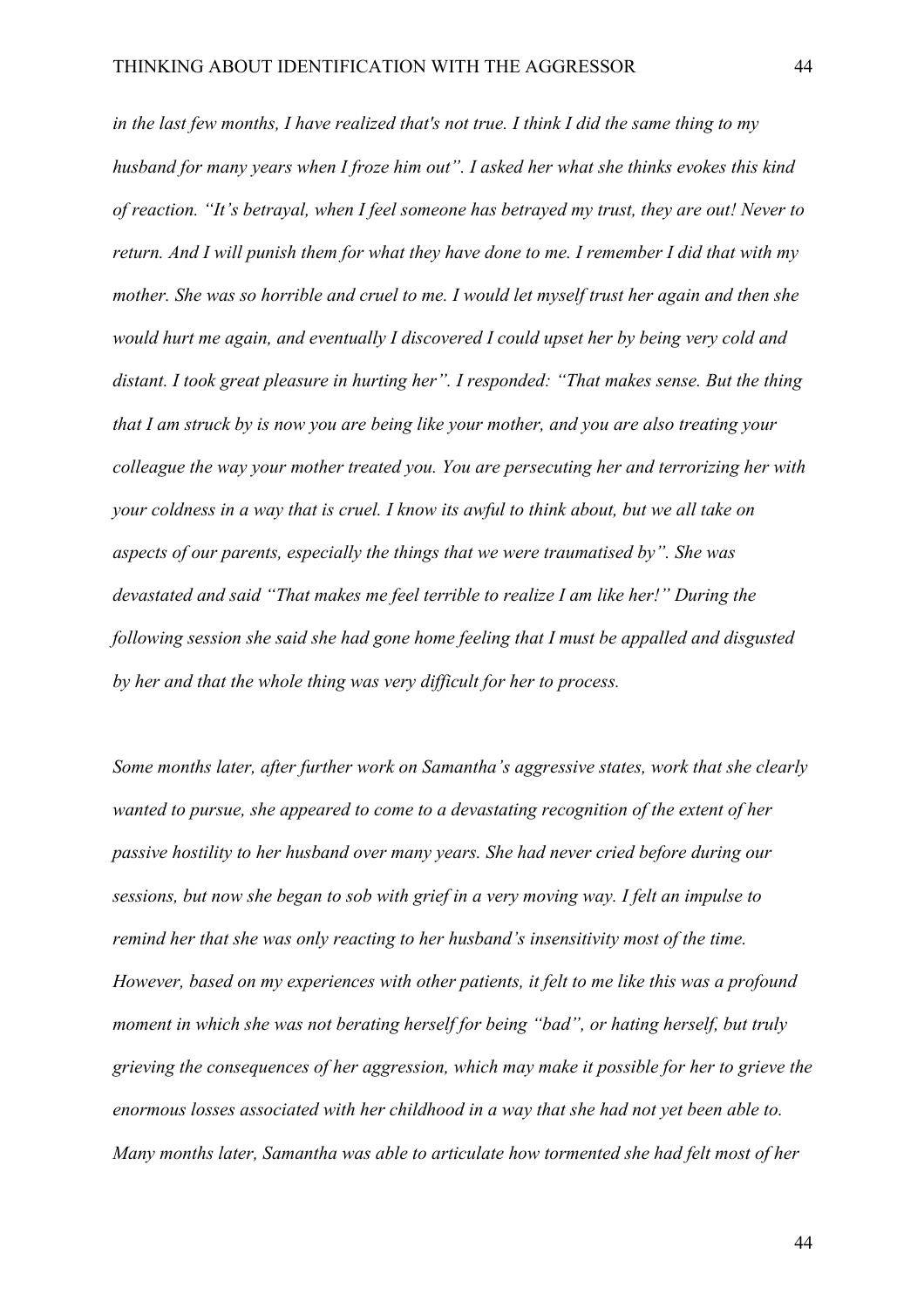*life, by feelings of toxicity related to a sense that she was destructive to others. Acknowledging how she could actually be hurtful by being cold, had ameliorated the sense of intrinsic (and hence beyond her control) toxicity she had felt. This made it possible for her to choose other ways of responding when she felt hurt.* 

For people whose subjectivity has been subjugated by that of a dominating other, it makes sense on one hand, that an experience of having their subjectivity recognized may be transformative. However, at what point does the analyst's act of placing his subjectivity into the background become a masochistic enactment, where he is now the child who was subjugated? Is it not possible that what we think is a new relational experience is actually a repetition of the original traumatizing configuration, except in reverse?

The phenomena I have attempted to describe, just like any aspect of the analytic encounter, are fundamentally ambiguous (Hoffman, 1992) and open to multiple interpretations. I propose that the concept of identification with the aggressor gives us a frame within which to think about aggression within the analytic relationship. It is a concept that has extensive support in both early and contemporary psychoanalytic writing, and now neuroscience. It appears to have receded out of mainstream psychoanalytic discourse, and I would encourage us to re-evaluate its utility as a concept that is highly relevant to contemporary relational psychoanalysis. At the very least, it may be a way to open a space of "thirdness" (Benjamin, 2004; Aron, 2006) so that what is being enacted can be thought about, ideally making it possible for both members to "play" with the material at hand (Ringstrom, 2007).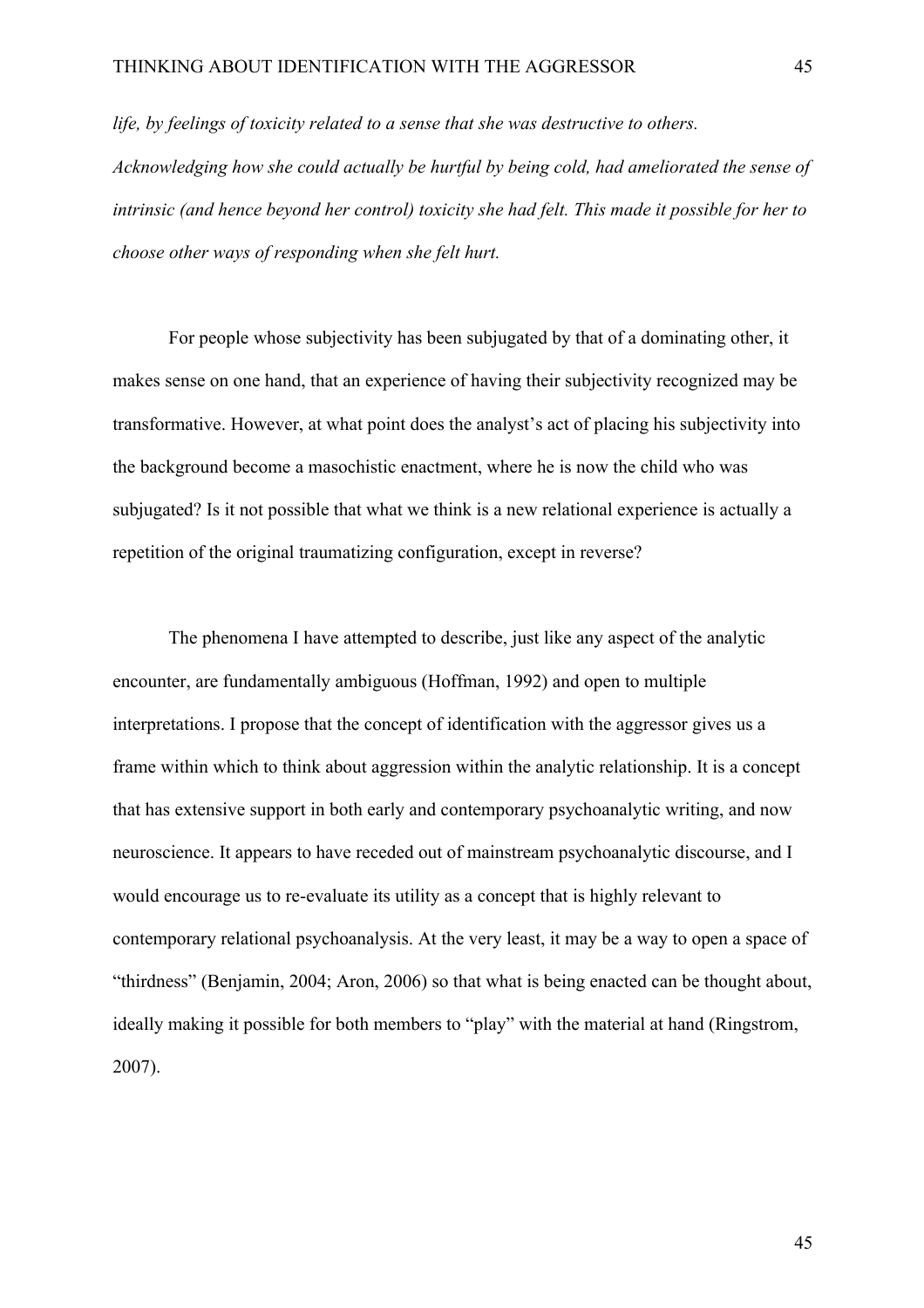Aggression in the analytic relationship can be both elusive and threatening, and the concept of identification with the aggressor gives us a way to have some traction on this phenomenon. It inherently contextualizes aggressive states by immediately placing them within the current transference-countertransference situation. It gives us a way to think about what may be being enacted in the relationship when aggression is present. It also links aggressive states to their historical relational contexts. When aggression is disavowed or unformulated, important domains of exploration can be foreclosed. Further, such disavowal can lead to subtle or toxic impasses which can stifle analytic progress. Dealing with this phenomenon may also help individuals who have been victimized reclaim a sense of agency and find a way out of self-hatred.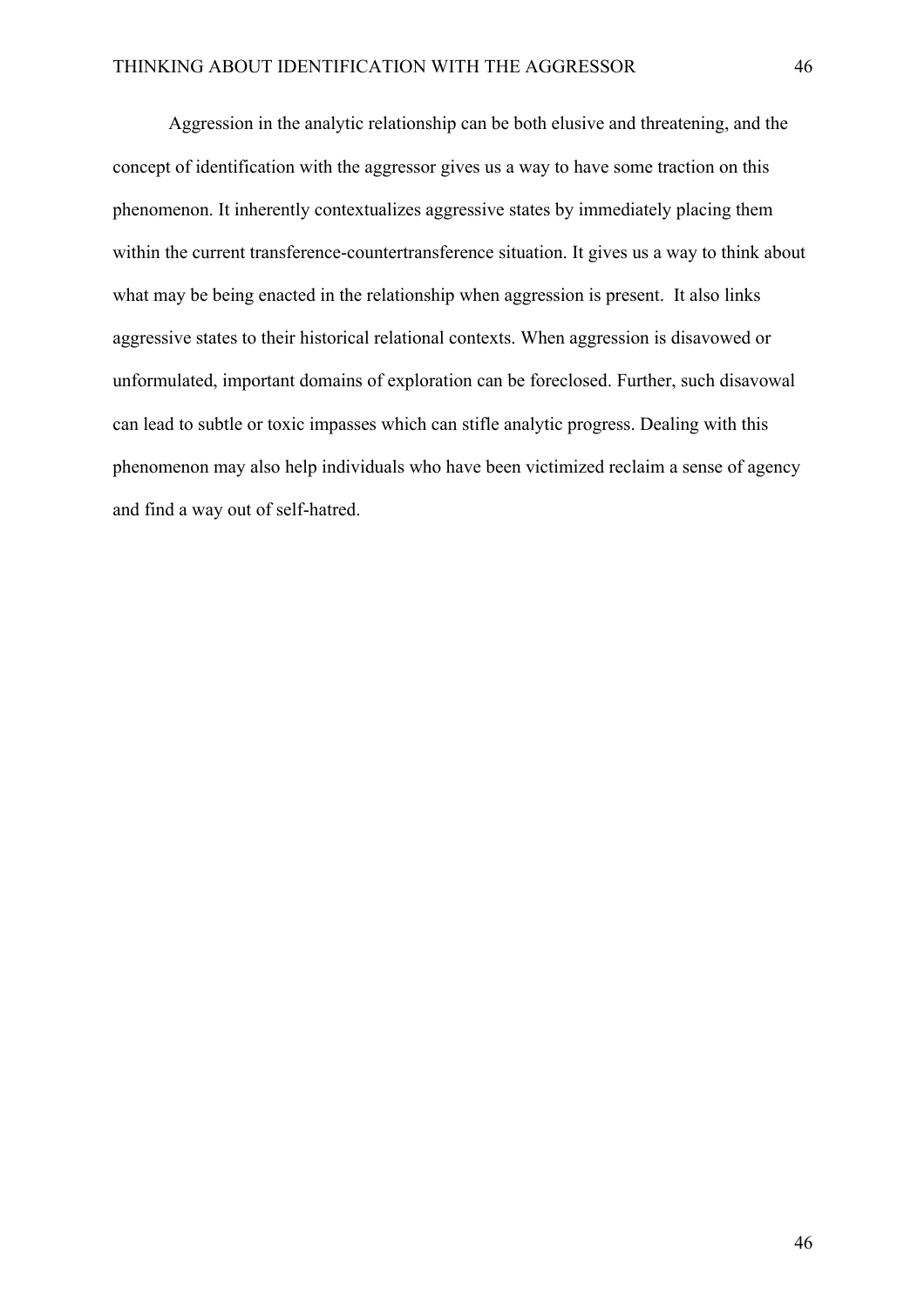## **References**

- Aron, L. (2006). Analytic Impasse and the Third: Clinical Implications of Intersubjectivity Theory. *International Journal of Psychoanalysis, 87*, 349-368
- Bass, T. (1996). Holding, holding back, and holding on: Commentary on paper by Joyce Slochower. *Psychoanayticl Dialogues, 6*, 361-378.
- Beebe, B. and Lachmann, F. (2002). *Infant Research and Adult Treatment.* Hillsdale, NJ: Analytic Press
- Benjamin, J. (2004). Beyond Doer and Done To: An Intersubjective View of Thirdness. *Psychoanalytic Quarterly, 73,* 5-46

Bowlby, J. (1969). *Attachment: Attachment and Loss Volume 1.* New York: Basic Books

- Bromberg, P. (1998). *Standing in the Spaces: Essays on Dissociation, Trauma and Clinical Process*. Hillsdale NJ: The Analytic Press
- Bromberg, P. (2006). *Awakening the Dreamer: Clinical Journeys*. Hillsdale, NJ: Analytic Press
- Davies, JM. & Frawley, MG. (1994). *Treating the Adult Survivor of Childhood Sexual Abuse: A Psychoanalytic Perspective*. New York, NY: Basic Books
- Davies, JM. (2009). Love in the Afternoon: A Relational Reconsideration of Desire and Dread in the Countertransference. *Psychoanalytic Dialogues, 4*, 153-170
- Ehrenberg, D. (1992). *The Intimate Edge: Extending the Reach of Psychoanalytic Interaction.* New York: Norton Press

Ehrenberg, DB. (1996). On the Analyst's Emotional Availability and Vulnerability.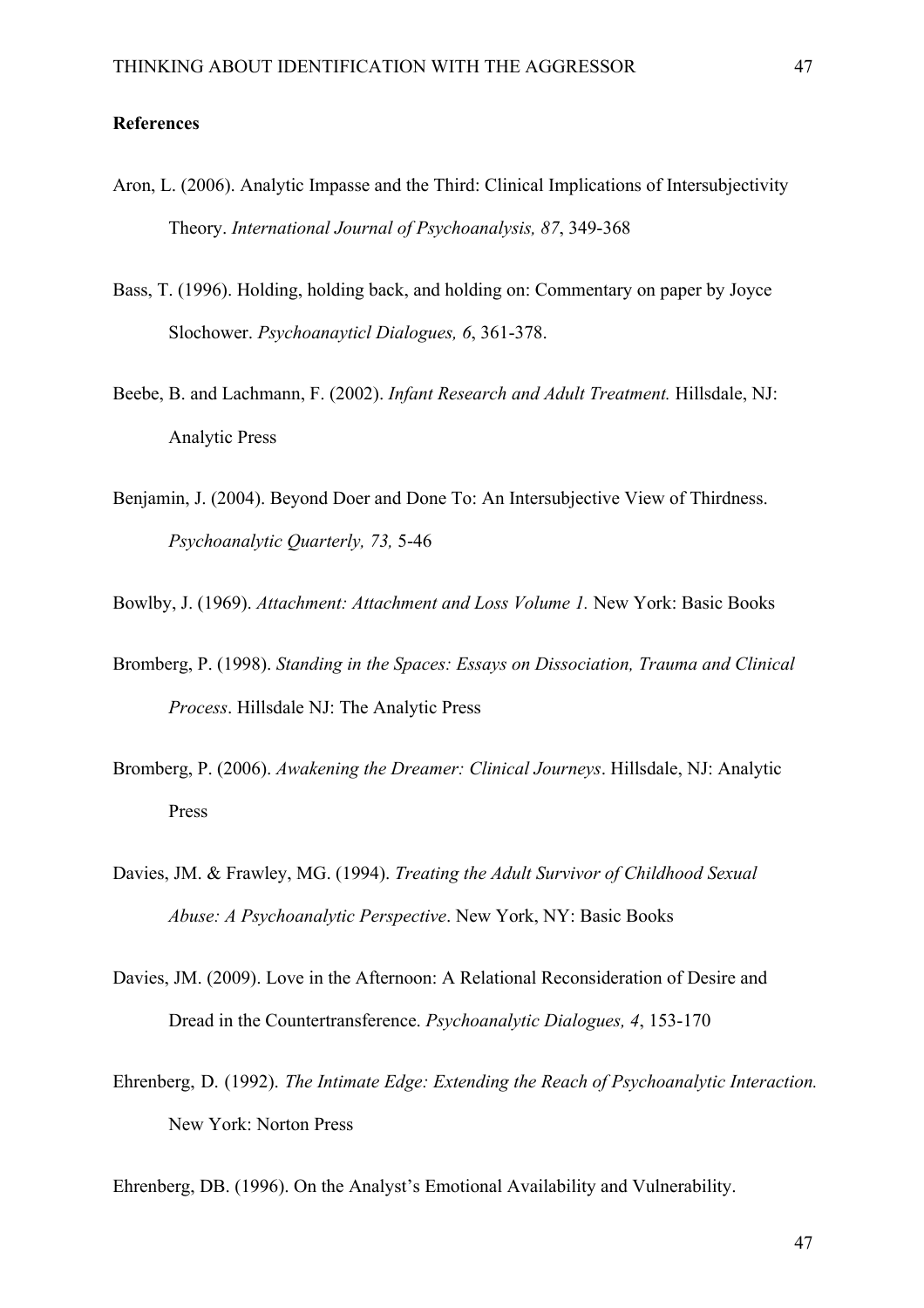*Contemporary Psychoanalysis, 32*, 275-286

- Ehrenberg, DB. (2006). The Interpersonal/Relational Interface: History, Context and Personal Reflections. *Contemporary Psychoanalysis, 42*, 535-550
- Ehrenberg, DB. (2010). Working at the Intimate Edge. *Contemporary Psychoanalysis*, *46*, 120-141
- Fairbairn, W.R.D. (1952). *Psychoanalytic Studies of the Personality.* London: Tavistock Publications
- Ferenczi, S, (1933). Confusion of Tongues Between Adults and the Child, in *Final Contributions to the Problems and Methods of Psycho-Analysis (1955),* London: Karnac
- Ferenczi, S. (1932). *The Clinical Diary of Sándor Ferenczi*, J. Dupont (ed.) (trans. M. Balint & N. Z. Jackson). Cambridge, MA: Harvard University Press, 1988.
- Fosshage, J. (1998). On Aggression: Its Forms and Functions. *Psychoanlytic Inquiry, 18,* 45- 54

Freud, S. (1930). *Civilisation and its Discontents.* London and New York: Standard Edition

Freud, A. (1937). *The Ego and the Mechanisms of Defence.* London: Karnac Books

Hoffman, I.Z. (1992). Some Practical Implications of a Social-Constructivist View of the Psychoanalytic Situation. *Psychoanalytic Dialogues, 2*, 287-304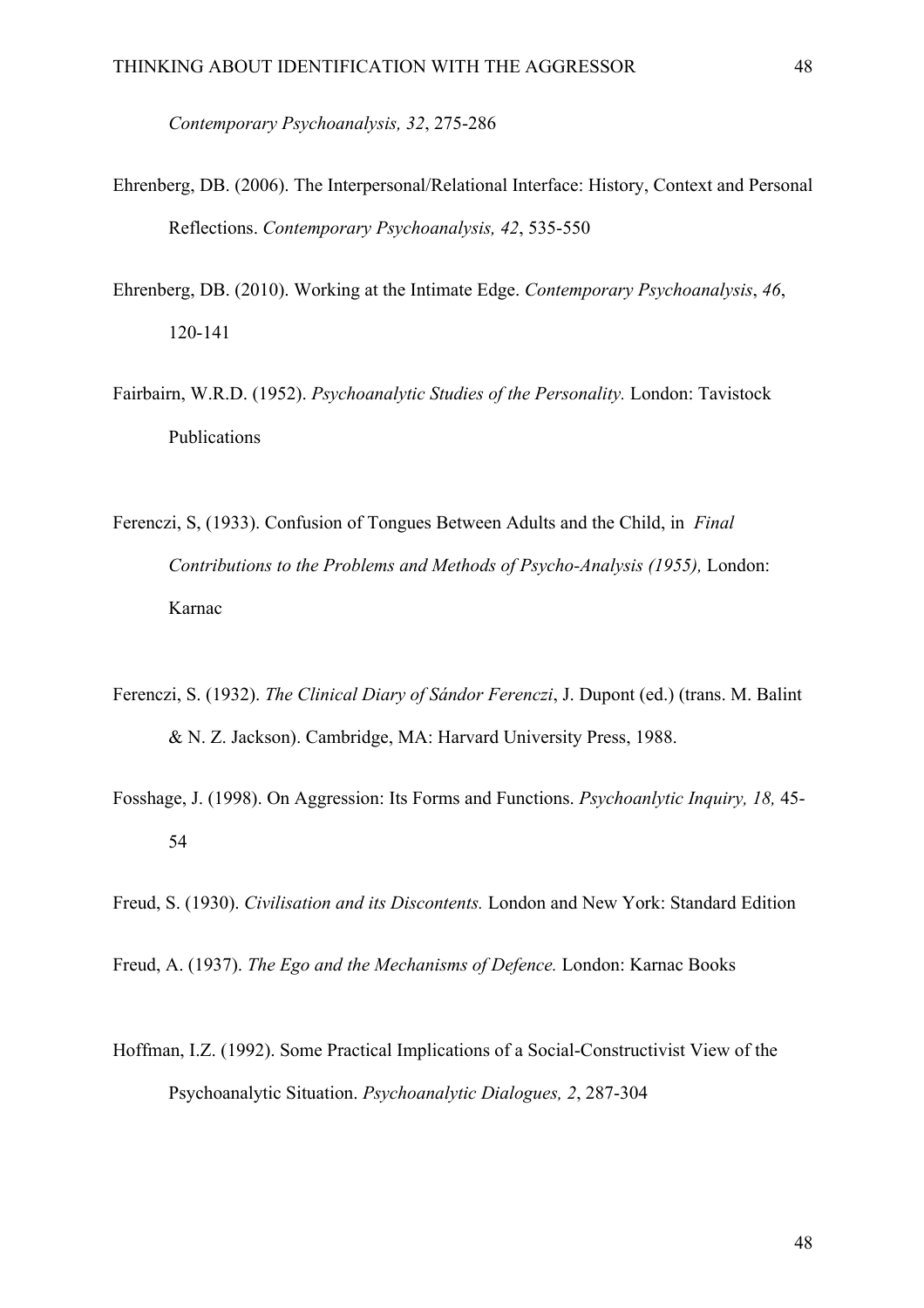Iacaboni, M (2008). *Mirroring People: the new science of how we connect with others.* New York, NY:Picador

Jacobs, L. (2010) Truth or What Matters: Commentary on a Paper by Philip A. Ringstrom. *Psychoanalytic Dialogues, 20*, 224-230

Kohut, H. (1977). *The Restoration of the Self.* New York: Int. Univ. Press

- Lachmann, F. (2001). *Transforming Aggression: Psychotherapy with the Difficult-to-Treat Patient.* Northvale, NJ: Aronson
- Laplanche, J. & Pontalis, J. (1973). *The Language of Psychoanalysis: Translated by Donald Nicholson-Smith.* London: The Hogarth Press and the Institute of Psycho-Analysis
- Lyons-Ruth, K. (1999), The two-person unconscious: Intersubjective dialogue, enactive relational representation, and the emergence of new forms of relational organization. *Psychoanalytic Inquiry*, *19*, 576-617.
- Lyons-Ruth, K. (2006). The Interface Between Attachment and Intersubjectivity: Perspective from the Longitudinal Study of Disorganized Attachment. *Psychoanalytic Inquiry, 26*, 595-616.
- Lyons-Ruth, K. (2008). Contributions of the Mother-Infant Relationship to Dissociative, Borderline and Conduct Symptoms in Young Adulthood. *Infant Mental Health Journal, 29*, 203-218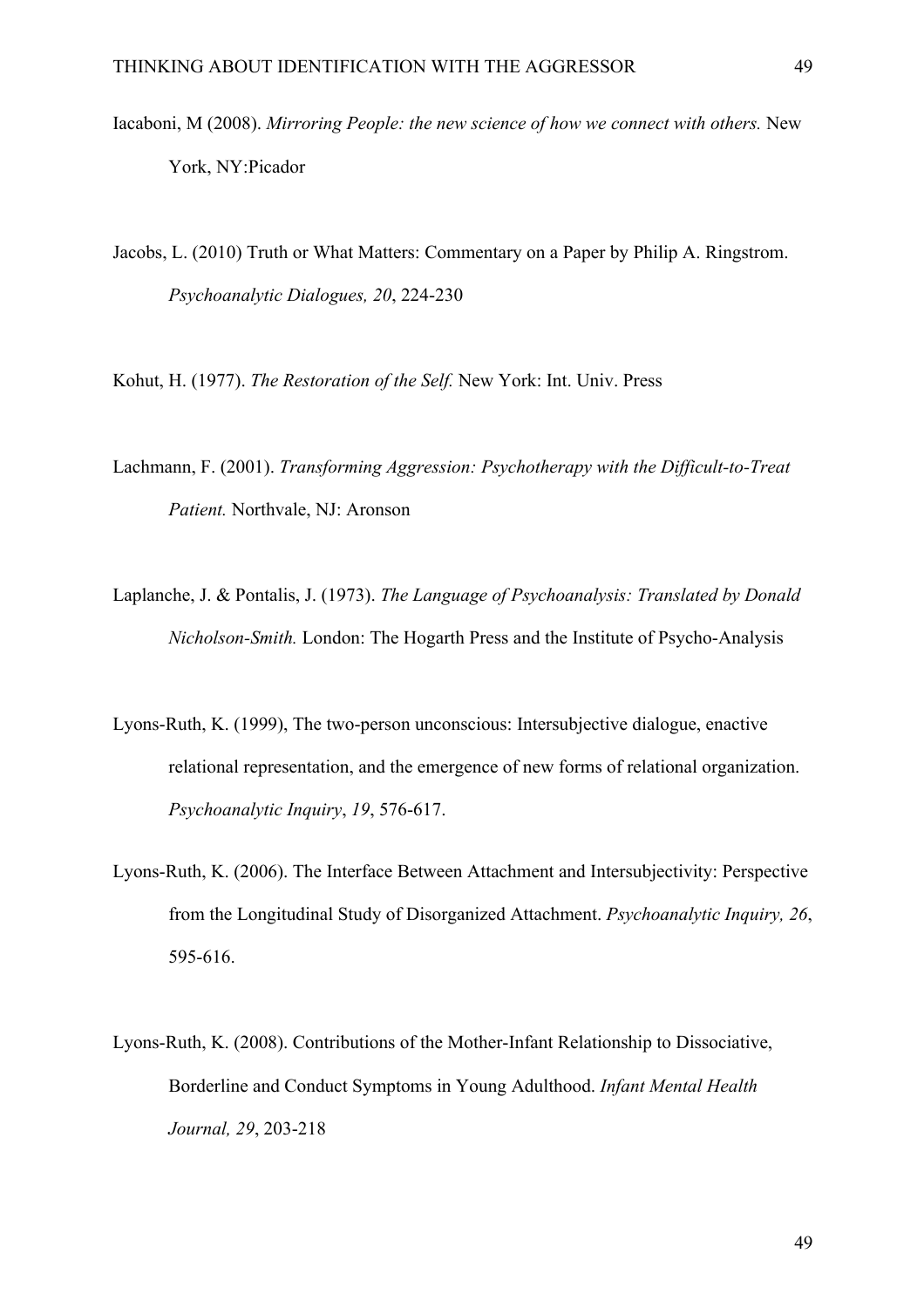- Lyons-Ruth, K., Bronfman, E. & Parsons, E. (1999), Atypical maternal behavior and disorganized infant attachment strategies. Frightened, frightening, and atypical maternal behavior and disorganized infant attachment strategies. In Vondra, J and Barnett, D. (Eds), *Atypical patterns of infant attachment: Theory, research, and current directions. Monographs of the Society for Research in Child Development, 64*, (3, Serial No. 258
- Main, M and Hesse, E. (1990), Parents unresolved traumatic experiences are related to infant disorganized attachment status: Is frightened and/or frightening behavior the linking mechanism? In Greenberg, M. Cicchetti, D. & Cummings, EM. (Eds.), *Attachment in the Pre-School Years: Theory, Research and Intervention, (pp.161-184). Chicago:* University of Chicago Press
- Main, M. and Solomon, J. (1990). Procedures for identifying infants as disorganized/disoriented during the Ainsworth Strange Situation. In M. Greenberg, D. Cicchetti, & E. M. Cummings.(Eds.), *Attachment in the Preschool Years: Theory, Research and Intervention,* (pp. 121-160). Chicago: University of Chicago Press.
- Mermelstein, J. (2002). Kohut's Understanding and Explaining Steps: Clinical Considerations Influencing the Need for a Prolonged Understanding Phase. *Progress in Self Psychology 18*, 63-75
- Mitchell, S. (1988). *Relational Concepts in Psychoanalysis: An Integration*. Cambridge Massachusetts: Harvard University Press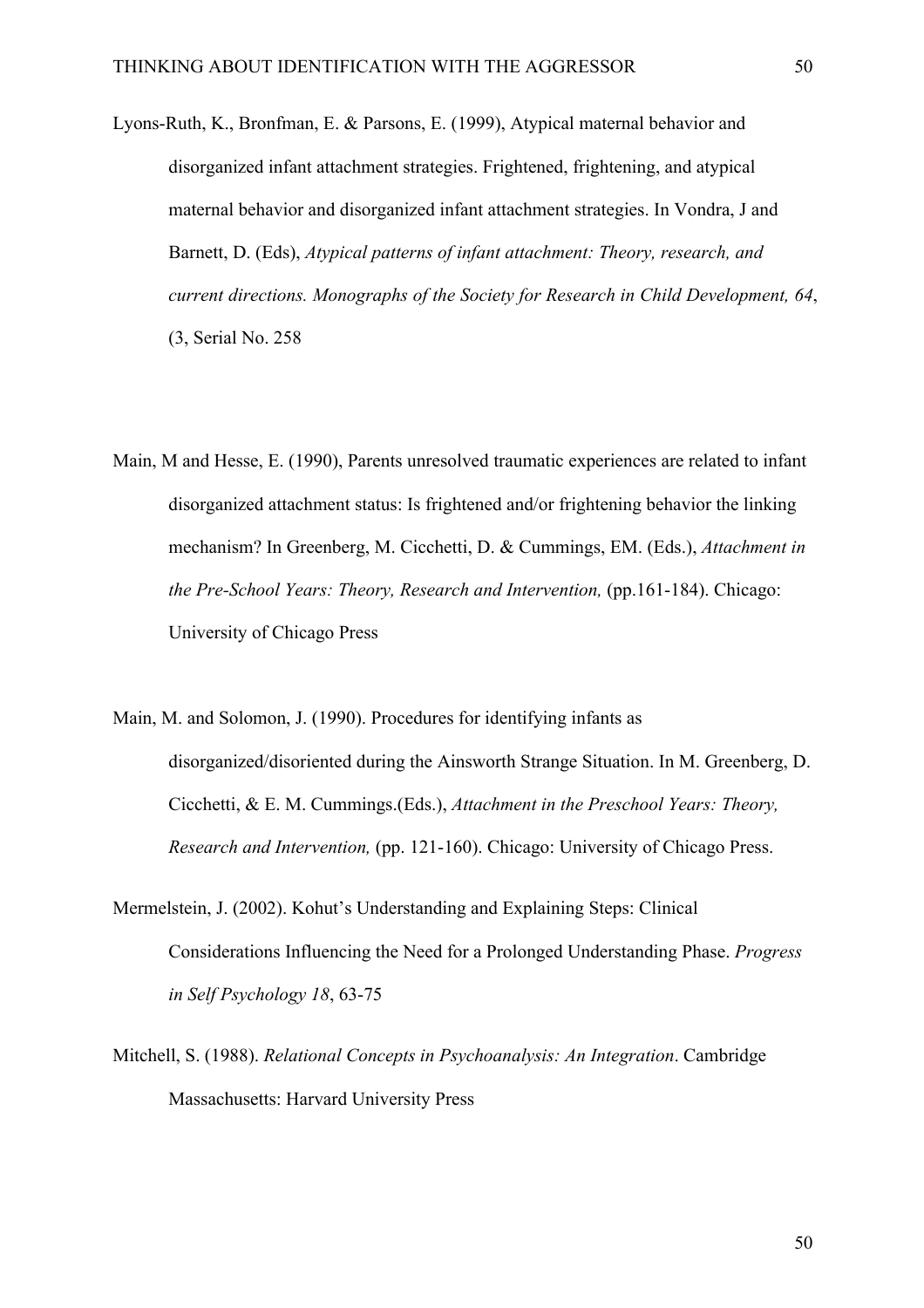- Mitchell, S. (1991). Wishes, Needs and Interpersonal Negotiations. *Psychoanalytic Inquiry, 11*, 147-170
- Mitchell, S. (1993). Aggression and the Endangered Self. *The Psychoanalytic Quarterly, 62*, 351-382
- Mitchell, S. (1998). Aggression and the Endangered Self. *Psychoanalytic Inquiry, 18*, 21-30
- O'Leary JV. Watson RI. (1995). Paranoia. In M. Fiscalini, J. Mann, C. Stern, D. (Eds.), *Handbook of Interpersonal Psychoanalysis,* (pp.165-188). Hillsdale, NJ. The Analytic Press
- Olds, D (2006). Identification: Psychoanalytic and Biological Perpectives. *Journal of the American Psychoanalytic Association 54*, 17-46
- Ornstein, A. & Ornstein, P. (1993). Assertiveness, Anger, Rage and Destructive Aggression. In Glick, R. & Roose, S. (Eds.).. *Rage, Power and Aggression,*(pp. 102-117). New Haven, CT: Yale University Press
- Prior, S (1996). *Object Relations in Severe Trauma: Pychotherapy of the Sexually Abused Child*. Maryland: Rowman and Littlefield

Ramachandran, V. (2011). *The tell-tale brain.* London: WW Norton and Co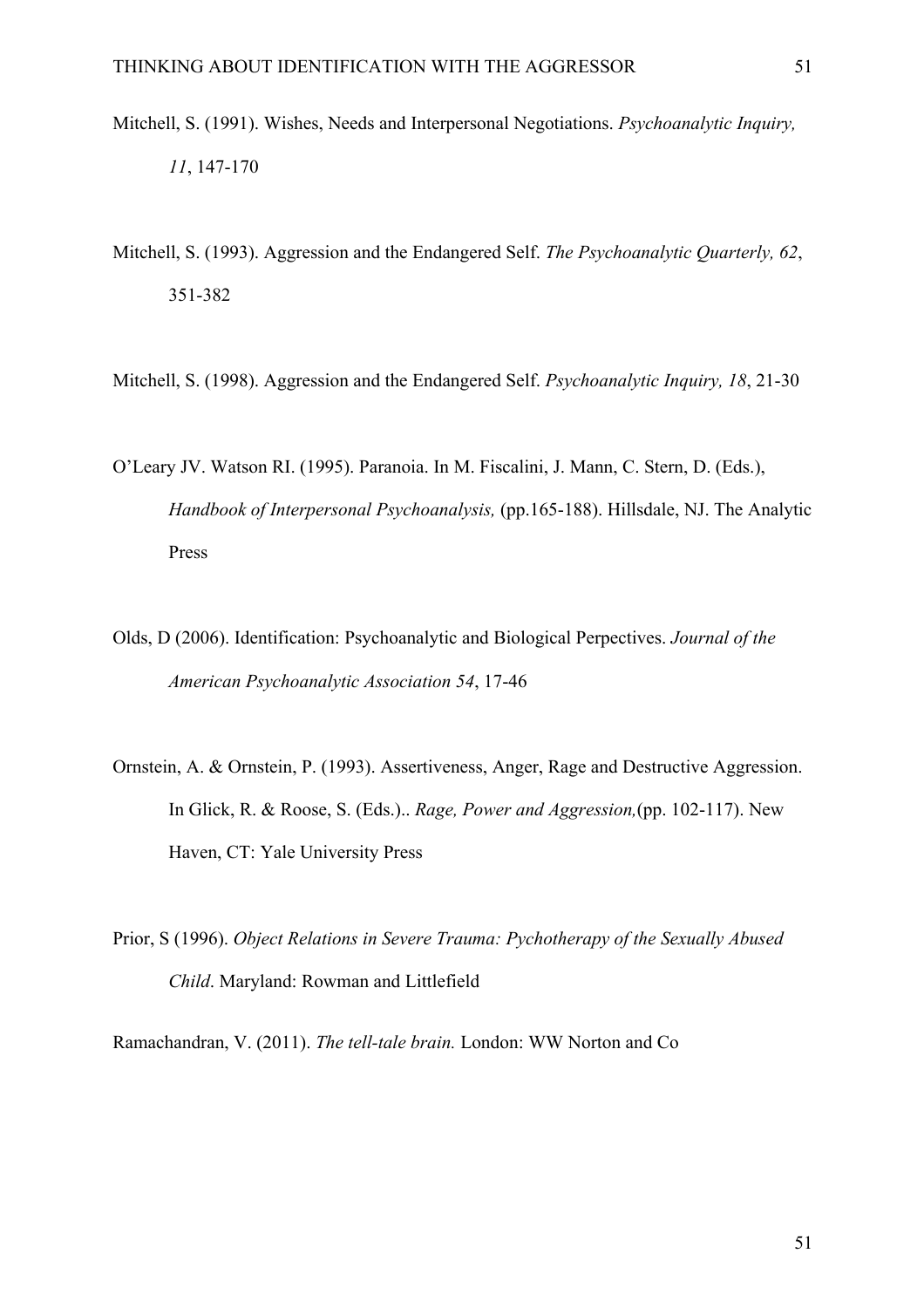- Ringstrom, P. (2010). Meeting Mitchell's Challenge: A Comparison of Relational Psychoanalysis and Intersubjective Systems Theory. *Psychoanalytic Dialogues, 20*, 196-218
- Ringstrom, P. (2007). Scenes that Write Themselves: Improvisational Moments in Relational Psychoanalysis. *Psychoanalytic Dialogues, 17*, 69-99
- Sandler, J. (1959), Identification in children, parents and doctors. In MacKeith, R & Sandler, J. (Eds.). (1961) *Psychosomatic Aspects of Paediatrics.*, (pp. 16-26). London: Pergamon Press
- Sroufe, LA.and Fleeson, J (1986). Attachment and the construction of relationships. In Hartup, W. and Rubin, Z. (Eds.) *Relationships and Development,* (pp. 51-71) Hillsdale, NJ: Erlbaum
- Shane, E. (2006). Developmental Systems Self-Psychology. *International Journal of Psychoanalytic Self-Psychology, 1*, 23-45
- Slochower, J. (1996), Holding and the fate of the analyst's subjectivity. *Psychoanalytic Dialogues, 6*, 323-353

Stern, D. (2010). *Partners in Thought.* New York, NY: Routledge

- Stolorow, R. (1984). Aggression in the Psychoanalytic Situation: An Intersubjective Viewpoint. *Contemporary Psychoanalysis, 20*, 643-650
- Wolf, M, Gayles, M, Shane, E. and Shane, M. (2000). Mirror Neurons, Procedural Learning and Positive New Experience: A Developmental Systems Self-Psychology Approach.